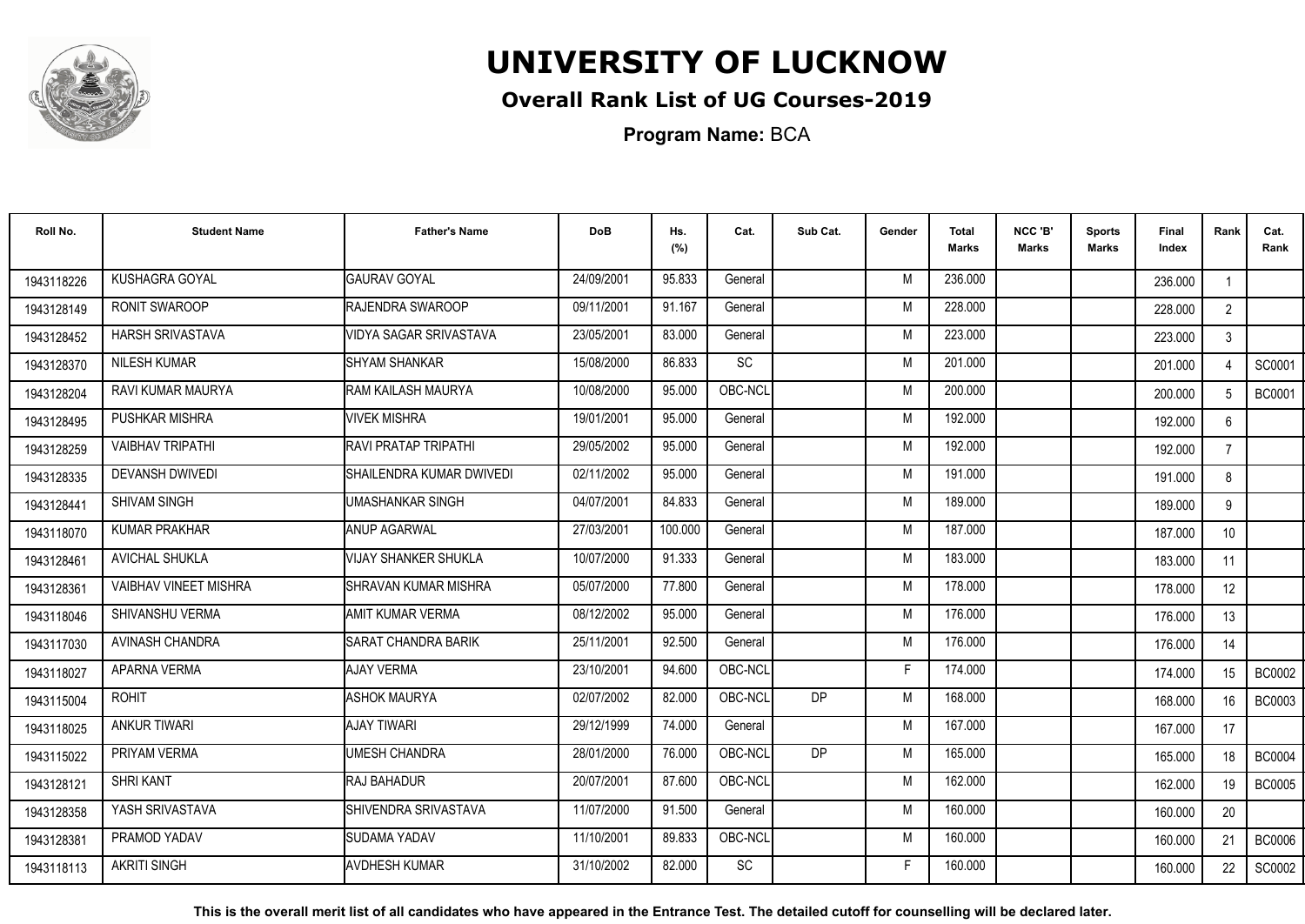

## **Overall Rank List of UG Courses-2019**

**Program Name:** BCA

| Roll No.   | <b>Student Name</b>       | <b>Father's Name</b>            | <b>DoB</b> | Hs.<br>(%) | Cat.    | Sub Cat. | Gender | Total<br>Marks | NCC 'B'<br><b>Marks</b> | Sports<br><b>Marks</b> | Final<br>Index | Rank | Cat.<br>Rank  |
|------------|---------------------------|---------------------------------|------------|------------|---------|----------|--------|----------------|-------------------------|------------------------|----------------|------|---------------|
| 1943128260 | <b>VAISHNAVI TRIPATHI</b> | RAVI PRATAP TRIPATHI            | 23/01/2001 | 95.000     | General |          | E      | 158.000        |                         |                        | 158.000        | 23   |               |
| 1943128241 | <b>SUMIT GUPTA</b>        | RAMESH PRASAD GUPTA             | 06/12/2001 | 93.000     | OBC-NCL |          | M      | 158.000        |                         |                        | 158.000        | 24   | <b>BC0007</b> |
| 1943118379 | <b>SUMIT KUMAR RAI</b>    | MANOJ KUMAR RAI                 | 15/10/2000 | 86.000     | General |          | M      | 157.000        |                         |                        | 157.000        | 25   |               |
| 1943128190 | MADHVENDRA SRIVASTAVA     | <b>IRAKESH KUMAR SRIVASTAVA</b> | 14/12/2001 | 95.000     | General |          | M      | 156.000        |                         |                        | 156.000        | 26   |               |
| 1943128006 | SURYA PRAKASH DWIVEDI     | MR. CHANDRA PRAKASH DWIVEDI     | 11/09/2002 | 79.167     | General |          | M      | 155.000        |                         |                        | 155.000        | 27   |               |
| 1943128486 | <b>HARSH SAXENA</b>       | <b>VIRENDRA KUMAR SAXENA</b>    | 03/02/2002 | 95.000     | OBC-NCL |          | M      | 154.000        |                         |                        | 154.000        | 28   | <b>BC0008</b> |
| 1943118290 | SHIVAM MISHRA             | <b>JAY PRAKASH MISHRA</b>       | 25/06/2000 | 79.167     | General |          | M      | 152.000        |                         |                        | 152.000        | 29   |               |
| 1943118237 | SAURABH VAISH             | <b>GIRISH CHANDRA VAISH</b>     | 18/05/2000 | 88.000     | OBC-NCL |          | M      | 151.000        |                         |                        | 151.000        | 30   | <b>BC0009</b> |
| 1943128233 | <b>BHUMIKA GUPTA</b>      | RAMESH CHAND SAHU               | 25/09/2002 | 68.333     | General |          | F      | 151.000        |                         |                        | 151.000        | 31   |               |
| 1943118064 | ADWITIYA MISHRA           | <b>ANIL MISHRA</b>              | 13/09/2001 | 76.000     | General |          | F      | 150.000        |                         |                        | 150.000        | 32   |               |
| 1943128047 | <b>KRISHNAM RASTOGI</b>   | <b>NAVAL KISHORE RASTOGI</b>    | 03/10/2000 | 86.500     | General |          | M      | 149.000        |                         |                        | 149.000        | 33   |               |
| 1943128242 | <b>HARSHIT PAL</b>        | RAMESH PRASAD PAL               | 20/02/2003 | 84.333     | OBC-NCL |          | M      | 149.000        |                         |                        | 149.000        | 34   | <b>BC0010</b> |
| 1943118051 | AADARSH GUPTA             | ANIL GUPTA                      | 30/09/1999 | 80.000     | OBC-NCL |          | M      | 149.000        |                         |                        | 149.000        | 35   | <b>BC0011</b> |
| 1943128355 | ADITYA PRATAP SINGH       | ISHIV MOHAN SINGH               | 28/12/2001 | 80.500     | General |          | M      | 147.000        |                         |                        | 147.000        | 36   |               |
| 1943118405 | <b>MOHD ZAID</b>          | <b>MOHD AKRAM</b>               | 17/12/2000 | 89.400     | General |          | M      | 146.000        |                         |                        | 146.000        | 37   |               |
| 1943118147 | <b>GAURAV TRIPATHI</b>    | <b>BHUPENDRA N TRIPATHI</b>     | 09/07/2000 | 72.571     | General |          | M      | 146.000        |                         |                        | 146.000        | 38   |               |
| 1943128129 | <b>SHANTANU KUMAR</b>     | <b>RAJ KUMAR SINGH</b>          | 01/10/2002 | 95.000     | General |          | M      | 145.000        |                         |                        | 145.000        | 39   |               |
| 1943118222 | <b>SACHIN CHAUDHARY</b>   | <b>I</b> GANESH KUMAR CHAUDHARY | 10/07/2002 | 83.000     | OBC-NCL |          | M      | 145.000        |                         |                        | 145.000        | 40   | <b>BC0012</b> |
| 1943128227 | <b>VIPUL MAURYA</b>       | <b>RAMACHAL MAURYA</b>          | 11/12/1999 | 80.500     | OBC-NCL |          | M      | 145.000        |                         |                        | 145.000        | 41   | BC0013        |
| 1943128367 | <b>HARSH SHUKLA</b>       | ISHYAM KRISHNA SHUKLA           | 24/11/2000 | 80.000     | General |          | M      | 145.000        |                         |                        | 145.000        | 42   |               |
| 1943118081 | DIVYANSHI BHADAURIA       | ARUN KUMAR SINGH BHADAURIA      | 10/12/2002 | 91.500     | General |          | F      | 144.000        |                         |                        | 144.000        | 43   |               |
| 1943118175 | ANSHU YADAV               | <b>DESH RAJ YADAV</b>           | 20/07/2000 | 77.667     | OBC-NCL |          | M      | 142.000        |                         |                        | 142.000        | 44   | <b>BC0014</b> |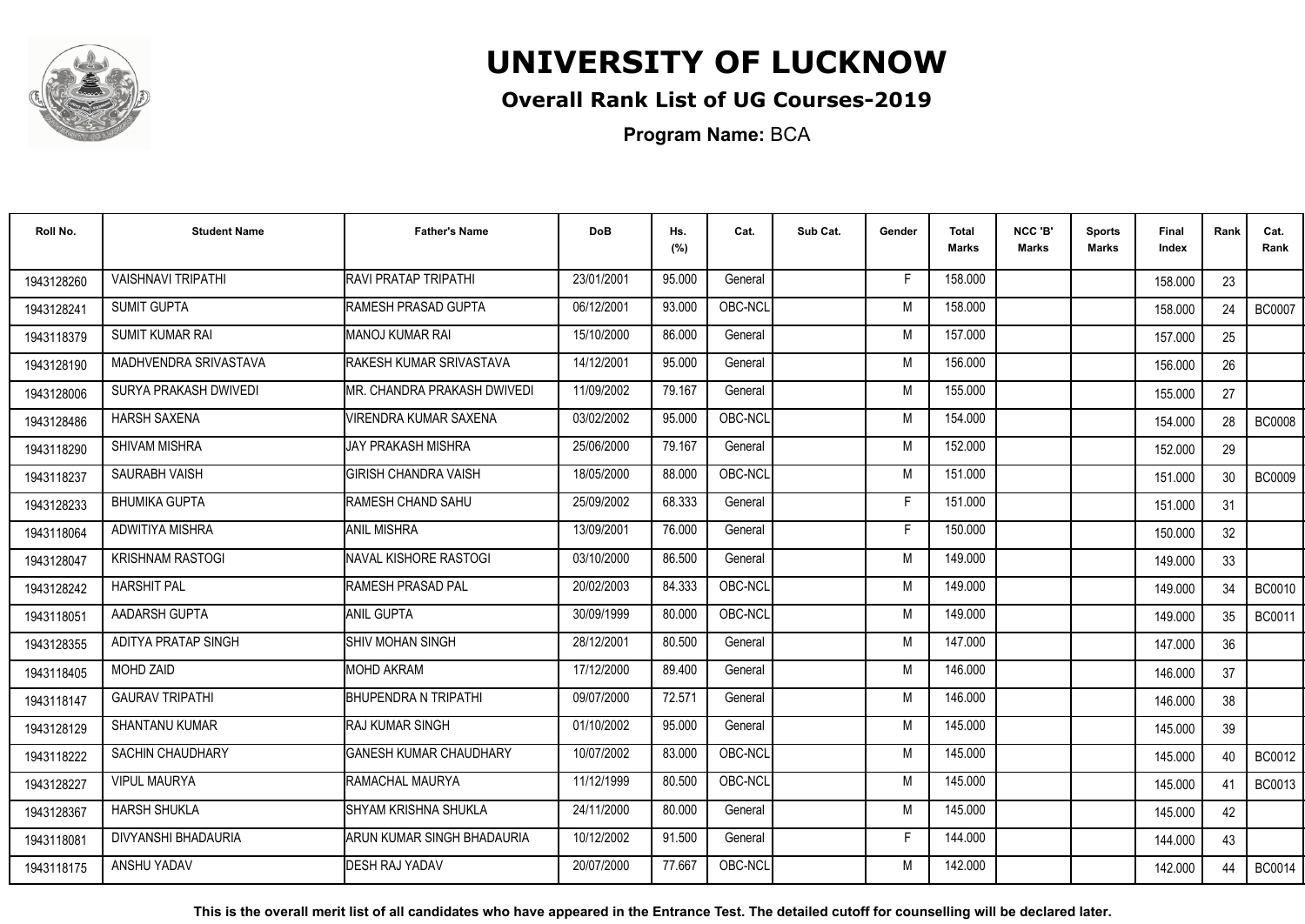

## **Overall Rank List of UG Courses-2019**

**Program Name:** BCA

| Roll No.   | <b>Student Name</b>      | <b>Father's Name</b>                | <b>DoB</b> | Hs.<br>(%) | Cat.    | Sub Cat. | Gender | <b>Total</b><br><b>Marks</b> | NCC 'B'<br><b>Marks</b> | <b>Sports</b><br>Marks | Final<br>Index | Rank | Cat.<br>Rank  |
|------------|--------------------------|-------------------------------------|------------|------------|---------|----------|--------|------------------------------|-------------------------|------------------------|----------------|------|---------------|
| 1943118173 | <b>HARSH YADAV</b>       | <b>DEEPAK YADAV</b>                 | 09/09/2001 | 71.500     | OBC-NCL |          | M      | 142.000                      |                         |                        | 142.000        | 45   | <b>BC0015</b> |
| 1943118217 | AKSHAYA AGARWAL          | <b>DURGESHH AGARWAL</b>             | 13/11/2000 | 71.000     | General |          | M      | 142.000                      |                         |                        | 142.000        | 46   |               |
| 1943128377 | YUVRAJ GUPTA             | SUBHASH GUPTA                       | 18/09/2001 | 76.000     | OBC-NCL |          | M      | 141.000                      |                         |                        | 141.000        | 47   | <b>BC0016</b> |
| 1943128380 | <b>ASHUTOSH</b>          | ISUBHASH SINGH                      | 14/10/1997 | 89.000     | General |          | M      | 140.000                      |                         |                        | 140.000        | 48   |               |
| 1943118278 | <b>FIROZ ALAM</b>        | JAHID ALI                           | 03/10/2002 | 78.500     | OBC-NCL |          | M      | 139.000                      |                         |                        | 139.000        | 49   | <b>BC0017</b> |
| 1943118338 | <b>TANYA NEBHWANI</b>    | <b>I</b> LATE GOVIND KUMAR NEBHWANI | 01/07/2001 | 94.500     | General |          | Е      | 137.000                      |                         |                        | 137.000        | 50   |               |
| 1943118425 | <b>KERAN GUPTA</b>       | IMR SUSHIL KUMAR GUPTA              | 17/08/2001 | 89.200     | General |          | F      | 137.000                      |                         |                        | 137.000        | 51   |               |
| 1943118092 | DEVANSH SHRIVASTAVA      | <b>ASHISH SHRIVASTAVA</b>           | 17/12/2000 | 86.667     | General |          | M      | 137.000                      |                         |                        | 137.000        | 52   |               |
| 1943128394 | <b>SHIVAM PAL</b>        | <b>I</b> SUKHALAL PAL               | 10/08/2001 | 84.667     | OBC-NCL |          | M      | 137.000                      |                         |                        | 137.000        | 53   | <b>BC0018</b> |
| 1943128057 | SURYANSH SRIVASTAVA      | NITYA NAND SRIVASTAVA               | 18/07/2001 | 75.000     | General |          | M      | 137.000                      |                         |                        | 137.000        | 54   |               |
| 1943115024 | ABHINAV YADAV            | <b>VIRENDRA YADAV</b>               | 05/11/2001 | 91.000     | OBC-NCL |          | M      | 136.000                      |                         |                        | 136.000        | 55   | <b>BC0019</b> |
| 1943117026 | UTKARSH GUPTA            | <b>IRAVI PRAKASH GUPTA</b>          | 31/05/2000 | 89.333     | OBC-CL  |          | M      | 136.000                      |                         |                        | 136.000        | 56   |               |
| 1943118327 | BASSAMULLAH              | LAIQULLAH                           | 21/10/2001 | 77.333     | General |          | M      | 136.000                      |                         |                        | 136.000        | 57   |               |
| 1943118391 | <b>ARIF SIDDQUI</b>      | <b>MD NASEEM SIDDIQUI</b>           | 16/03/2002 | 95.000     | General |          | M      | 135.000                      |                         |                        | 135.000        | 58   |               |
| 1943118241 | ADHYA DWIVEDI            | <b>GOVIND DWIVEDI</b>               | 16/07/2001 | 89.000     | General |          | F      | 135.000                      |                         |                        | 135.000        | 59   |               |
| 1943128215 | ABHISHEK KUMAR DUBEY     | <b>RAM PRAKASH DUBEY</b>            | 03/09/2002 | 83.500     | General |          | M      | 135.000                      |                         |                        | 135.000        | 60   |               |
| 1943128063 | <b>ADITYA GUPTA</b>      | <b>I</b> OM PRAKASH GUPTA           | 29/09/2001 | 81.667     | General |          | M      | 135.000                      |                         |                        | 135.000        | 61   |               |
| 1943128022 | SARTHAK GUPTA            | <b>MUKESH KUMAR GUPTA</b>           | 26/08/2001 | 95.000     | OBC-NCL |          | M      | 134.000                      |                         |                        | 134.000        | 62   | <b>BC0020</b> |
| 1943118233 | <b>MOHD BILAL ANSARI</b> | <b>GHULAM RABBANI</b>               | 02/06/2001 | 86.500     | OBC-NCL |          | M      | 134.000                      |                         |                        | 134.000        | 63   | BC0021        |
| 1943118145 | <b>MOHIT SINGH</b>       | <b>BHARAT SINGH</b>                 | 29/08/1998 | 76.000     | OBC-NCL |          | M      | 134.000                      |                         |                        | 134.000        | 64   | <b>BC0022</b> |
| 1943128076 | PRAKARSH SHARMA          | <b>PANKAJ SHARMA</b>                | 14/05/2002 | 92.500     | General |          | M      | 133.000                      |                         |                        | 133.000        | 65   |               |
| 1943118383 | <b>TAHIRA ALI</b>        | MANSOOR ALI                         | 30/03/2001 | 81.000     | General |          | F      | 133.000                      |                         |                        | 133.000        | 66   |               |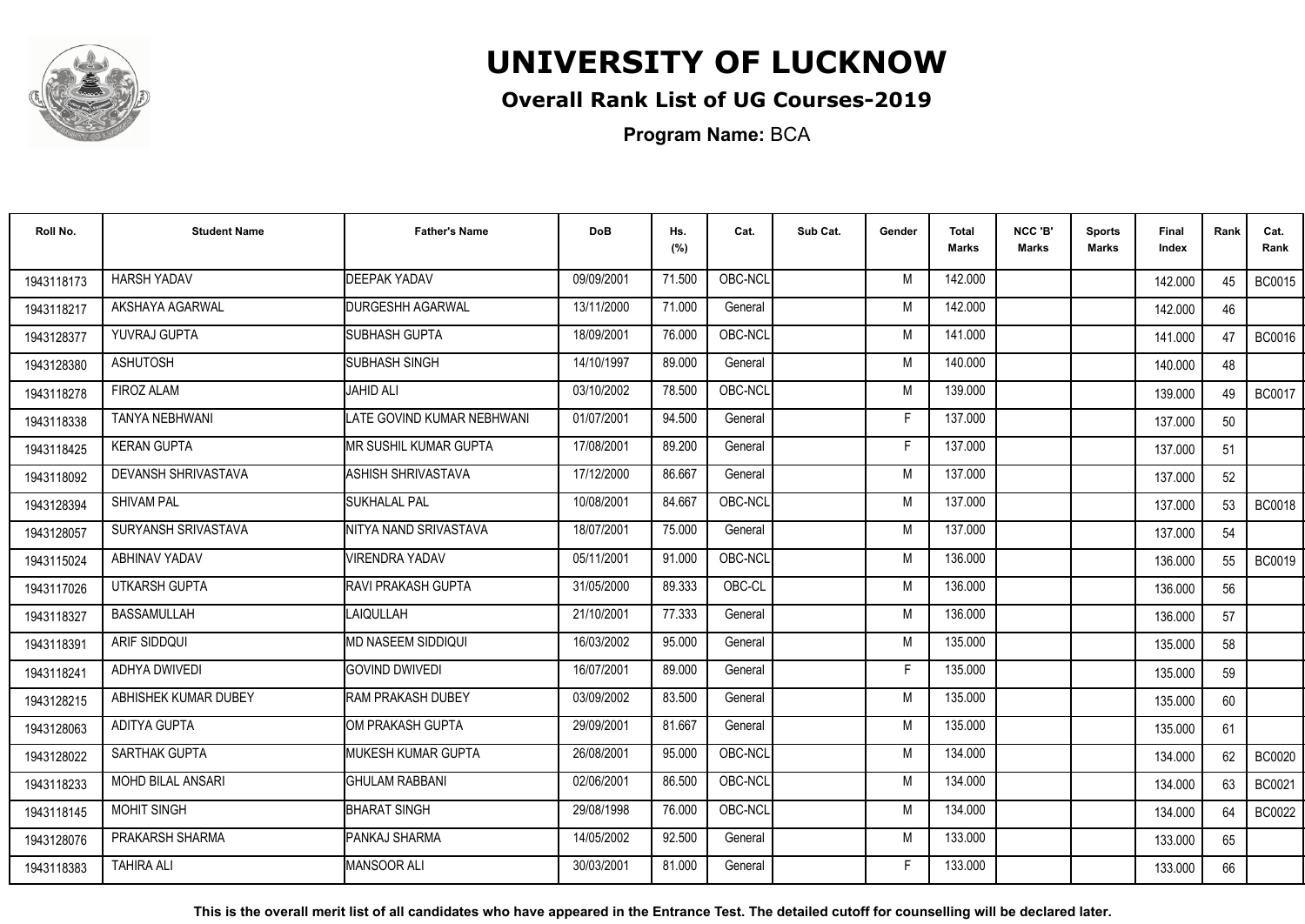

## **Overall Rank List of UG Courses-2019**

**Program Name:** BCA

| Roll No.   | <b>Student Name</b>      | <b>Father's Name</b>             | <b>DoB</b> | Hs.<br>(%) | Cat.    | Sub Cat.  | Gender | Total<br>Marks | NCC 'B'<br><b>Marks</b> | Sports<br><b>Marks</b> | Final<br>Index | Rank | Cat.<br>Rank  |
|------------|--------------------------|----------------------------------|------------|------------|---------|-----------|--------|----------------|-------------------------|------------------------|----------------|------|---------------|
| 1943115003 | <b>ANAND TIWARI</b>      | ANJANI KUMAR TIWARI              | 30/12/2001 | 77.833     | General | DP.       | M      | 133.000        |                         |                        | 133.000        | 67   |               |
| 1943118339 | <b>HARSH SHUKLA</b>      | LATE MANOJ SHUKLA                | 19/07/2001 | 76.500     | General |           | M      | 133.000        |                         |                        | 133.000        | 68   |               |
| 1943128351 | <b>AKRITI BAGCHI</b>     | SHISHIR BAGCHI                   | 25/05/2001 | 92.000     | General |           | F      | 132.000        |                         |                        | 132.000        | 69   |               |
| 1943128448 | <b>ABHISHEK TIWARI</b>   | <b>UMESH TIWARI</b>              | 15/03/2001 | 80.167     | General |           | M      | 132.000        |                         |                        | 132.000        | 70   |               |
| 1943118054 | <b>MISHTI DANG</b>       | ANIL KUMAR DANG                  | 05/12/2000 | 94.500     | General |           | E      | 131.000        |                         |                        | 131.000        | 71   |               |
| 1943128198 | AYUSH SHANKHWAR          | <b>RAM BAHADUR</b>               | 13/02/2001 | 84.000     | SC      |           | M      | 131.000        |                         |                        | 131.000        | 72   | SC0003        |
| 1943128268 | SHRUTI SRIVASTAVA        | RAVISH SRIVASTAVA                | 18/05/2001 | 81.333     | General |           | F      | 131.000        |                         |                        | 131.000        | 73   |               |
| 1943128145 | AMAN SINGH CHAUHAN       | RAJENDRA PRASAD CHAUHAN          | 19/01/2000 | 77.000     | OBC-NCL |           | M      | 131.000        |                         |                        | 131.000        | 74   | BC0023        |
| 1943128330 | AVNEESH SRIVASTAVA       | SATYA PRAKASH SRIVASTAVA         | 20/08/2001 | 74.000     | General |           | M      | 131.000        |                         |                        | 131.000        | 75   |               |
| 1943128067 | SHIVAM SRIVASTAVA        | IOM PRAKASH SRIVASTAVA           | 22/09/2001 | 93.200     | General |           | M      | 130.000        |                         |                        | 130.000        | 76   |               |
| 1943128181 | <b>AKASH PAL</b>         | <b>RAKESH KUMAR</b>              | 13/09/2001 | 67.000     | OBC-NCL |           | M      | 130.000        |                         |                        | 130.000        | 77   | BC0024        |
| 1943128027 | SAUJANYA TRIPATHI        | <b>I</b> MUNISH CHANDRA TRIPATHI | 21/02/2000 | 61.500     | General |           | M      | 130.000        |                         |                        | 130.000        | 78   |               |
| 1943128362 | <b>SAUMY KUMAR SINGH</b> | <b>SHRAVAN KUMAR SINGH</b>       | 13/03/2001 | 91.200     | OBC-NCL |           | M      | 129.000        |                         |                        | 129.000        | 79   | <b>BC0025</b> |
| 1943128393 | <b>JANVI YADAV</b>       | <b>SUJEET KUMAR YADAV</b>        | 25/05/2000 | 90.167     | OBC-NCL |           | F      | 129.000        |                         |                        | 129.000        | 80   | <b>BC0026</b> |
| 1943117034 | ABHISHEK YADAV           | VINOD KUMAR YADAV                | 01/07/2000 | 70.200     | OBC-NCL |           | M      | 129.000        |                         |                        | 129.000        | 81   | <b>BC0027</b> |
| 1943128093 | ANANYA PATHAK            | PRAKASH NARAYAN PATHAK           | 27/12/2001 | 95.000     | General |           | Е      | 128.000        |                         |                        | 128.000        | 82   |               |
| 1943128501 | <b>HRITIK SRIVASTAVA</b> | YOGENDRA SRIVASTAVA              | 14/02/2001 | 78.000     | General |           | M      | 128.000        |                         |                        | 128.000        | 83   |               |
| 1943118012 | <b>SWIKRITI GUPTA</b>    | ADITYA KUMAR GUPTA               | 16/11/2002 | 76.000     | OBC-CL  |           | F      | 128.000        |                         |                        | 128.000        | 84   |               |
| 1943111003 | RAJU KUMAR PRAJAPATI     | RADHEY SYAM PRAJAPATI            | 15/09/2002 | 66.400     | OBC-CL  | <b>PH</b> | M      | 128.000        |                         |                        | 128.000        | 85   |               |
| 1943128153 | SOURABH PANDEY           | <b>RAJESH KUMAR PANDEY</b>       | 10/12/2000 | 95.000     | General |           | M      | 127.000        |                         |                        | 127.000        | 86   |               |
| 1943128298 | <b>MANSI SUMANI</b>      | <b>SANJAY SUMANI</b>             | 19/08/2001 | 91.800     | General |           | F      | 127.000        |                         |                        | 127.000        | 87   |               |
| 1943118115 | <b>SUMIT KUMAR SINGH</b> | AWADH KISHOR SINGH               | 20/01/2000 | 87.400     | General |           | M      | 127.000        |                         |                        | 127.000        | 88   |               |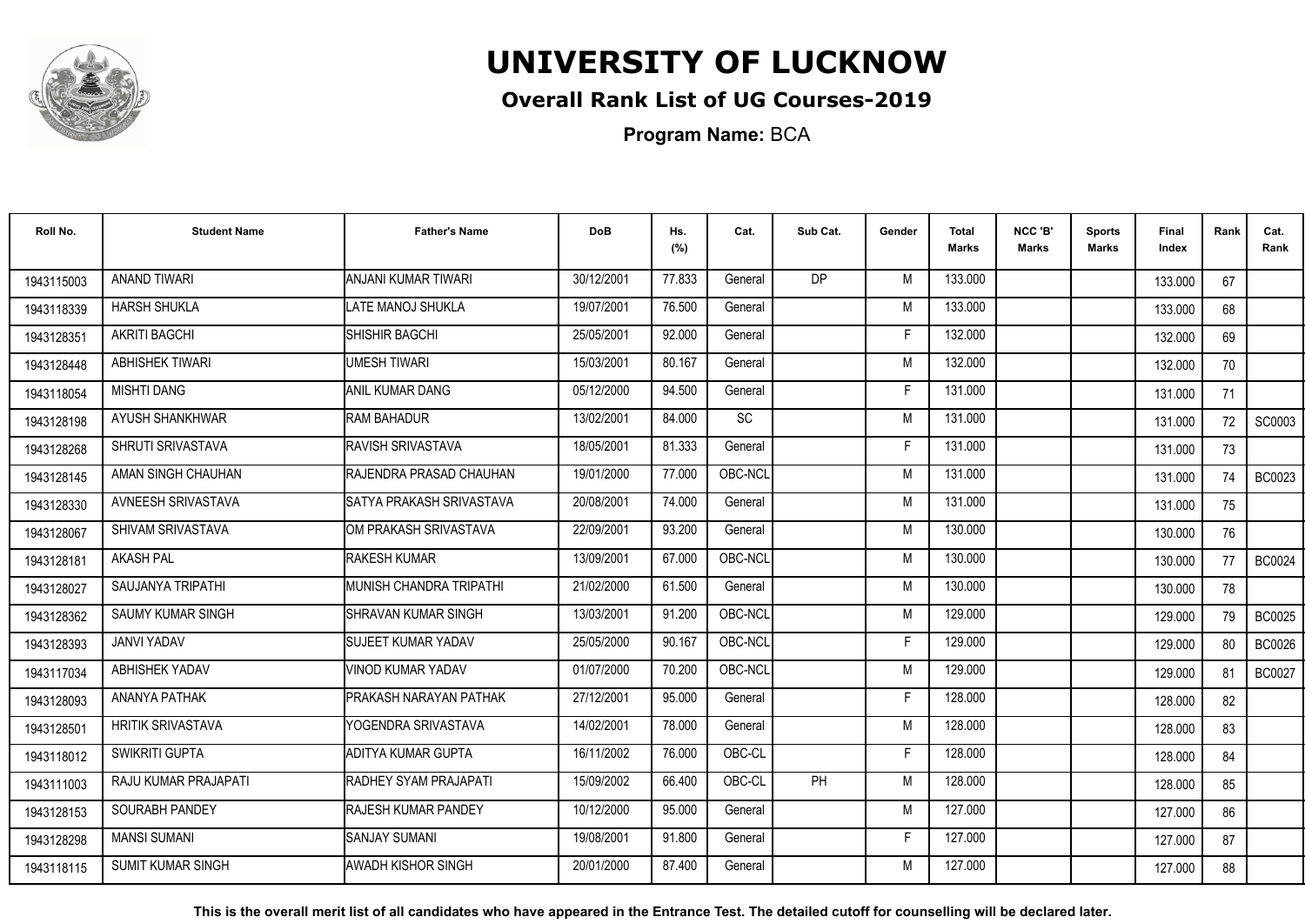

## **Overall Rank List of UG Courses-2019**

**Program Name:** BCA

| Roll No.   | <b>Student Name</b>         | <b>Father's Name</b>         | <b>DoB</b> | Hs.<br>(%) | Cat.      | Sub Cat. | Gender | <b>Total</b><br>Marks | NCC 'B'<br>Marks | <b>Sports</b><br>Marks | Final<br>Index | Rank | Cat.<br>Rank  |
|------------|-----------------------------|------------------------------|------------|------------|-----------|----------|--------|-----------------------|------------------|------------------------|----------------|------|---------------|
| 1943118026 | YASH TIWARI                 | <b>AJAY TIWARI</b>           | 27/09/2001 | 57.000     | General   |          | M      | 127,000               |                  |                        | 127.000        | 89   |               |
| 1943128078 | ABHISHEK AGARWAL            | <b>PAWAN AGARWAL</b>         | 10/10/2001 | 88.000     | General   |          | M      | 126.000               |                  |                        | 126.000        | 90   |               |
| 1943128360 | <b>HARDIK SRIVASTAVA</b>    | SHOBHIT                      | 01/01/2002 | 86.000     | General   |          | M      | 126.000               |                  |                        | 126.000        | 91   |               |
| 1943128357 | PRATHAM BAJPAI              | ISHIV SAGAR BAJPAI           | 18/05/2002 | 84.667     | General   |          | M      | 126.000               |                  |                        | 126.000        | 92   |               |
| 1943118204 | CHITRANSHU SHARMA           | <b>I</b> DINESH KUMAR SHARMA | 19/08/2000 | 74.000     | OBC-CL    |          | M      | 126.000               |                  |                        | 126.000        | 93   |               |
| 1943128439 | <b>VANISHA RASTOGI</b>      | TRILOKI NATH RASTOGI         | 13/10/2001 | 87.800     | OBC-NCL   |          | E      | 125.000               |                  |                        | 125.000        | 94   | <b>BC0028</b> |
| 1943128302 | SIDDHARTH RAGHAV            | <b>I</b> SANJEEV KUMAR SAHU  | 02/06/2000 | 87.400     | OBC-NCL   |          | M      | 125.000               |                  |                        | 125.000        | 95   | <b>BC0029</b> |
| 1943128460 | <b>SIYA PANDEY</b>          | <b>VIJAY SHANKER PANDEY</b>  | 02/09/2001 | 87.400     | General   |          | F      | 125.000               |                  |                        | 125.000        | 96   |               |
| 1943118068 | <b>ANKUR DAS</b>            | ANJAN DAS                    | 24/11/2000 | 84.000     | General   |          | M      | 125.000               |                  |                        | 125.000        | 97   |               |
| 1943118179 | PRAKHAR SHUKLA              | DEVENDRA KUMAR SHUKLA        | 06/10/2001 | 83.333     | General   |          | M      | 125.000               |                  |                        | 125.000        | 98   |               |
| 1943118073 | <b>AKSHAT PANDEY</b>        | <b>ANURAG PANDEY</b>         | 18/12/2001 | 78.333     | General   |          | M      | 125.000               |                  |                        | 125.000        | 99   |               |
| 1943128492 | <b>HARSH TRIVEDI</b>        | VISHNU DUTT TRIVEDI          | 09/09/2001 | 70.000     | General   |          | M      | 125.000               |                  |                        | 125.000        | 100  |               |
| 1943118385 | PARTHVI AGARWAL             | <b>MAYANK AGARWAL</b>        | 04/11/1999 | 96.000     | General   |          | Е      | 124.000               |                  |                        | 124.000        | 101  |               |
| 1943118422 | ANIKET DWIVEDI              | IMR .ASHU KAMAL DWIVEDI      | 20/01/2002 | 95.000     | General   |          | M      | 124.000               |                  |                        | 124.000        | 102  |               |
| 1943128368 | <b>DEEPAK SINGH</b>         | ISHYAM KUMAR SINGH           | 15/06/2001 | 92.500     | General   |          | M      | 124.000               |                  |                        | 124.000        | 103  |               |
| 1943128055 | SPARSH SHRIVASTAVA          | NIRANJAN KUMAR               | 27/07/2001 | 82.000     | General   |          | M      | 124.000               |                  |                        | 124.000        | 104  |               |
| 1943128217 | ABHISHEK KUMAR SINGH        | <b>RAM SAMUJH</b>            | 10/07/2000 | 89.400     | <b>SC</b> |          | M      | 123.000               |                  |                        | 123.000        | 105  | SC0004        |
| 1943128188 | SHUBHANGI SRIVASTAVA        | RAKESH KUMAR SRIVASTAVA      | 28/01/2001 | 84.000     | General   |          | F      | 123.000               |                  |                        | 123.000        | 106  |               |
| 1943118302 | AHSAN KAFEEL                | KAFEEL AHMAD                 | 05/04/2000 | 80.000     | General   |          | M      | 123.000               |                  |                        | 123.000        | 107  |               |
| 1943128435 | <b>GAURAV SINGH</b>         | <b>TEJ BAHADUR SINGH</b>     | 30/03/2002 | 89.200     | General   |          | M      | 122.000               |                  |                        | 122.000        | 108  |               |
| 1943128480 | ABHISHEK SAHANI             | <b>VINOD SAHANI</b>          | 16/08/2001 | 62.167     | OBC-NCL   |          | M      | 122.000               |                  |                        | 122.000        | 109  | <b>BC0030</b> |
| 1943118165 | <b>VIKASH KUMAR GOSWAMI</b> | DAYA SHANKER PARWAT          | 22/09/2002 | 76.000     | OBC-NCL   |          | M      | 121.000               |                  |                        | 121.000        | 110  | <b>BC0031</b> |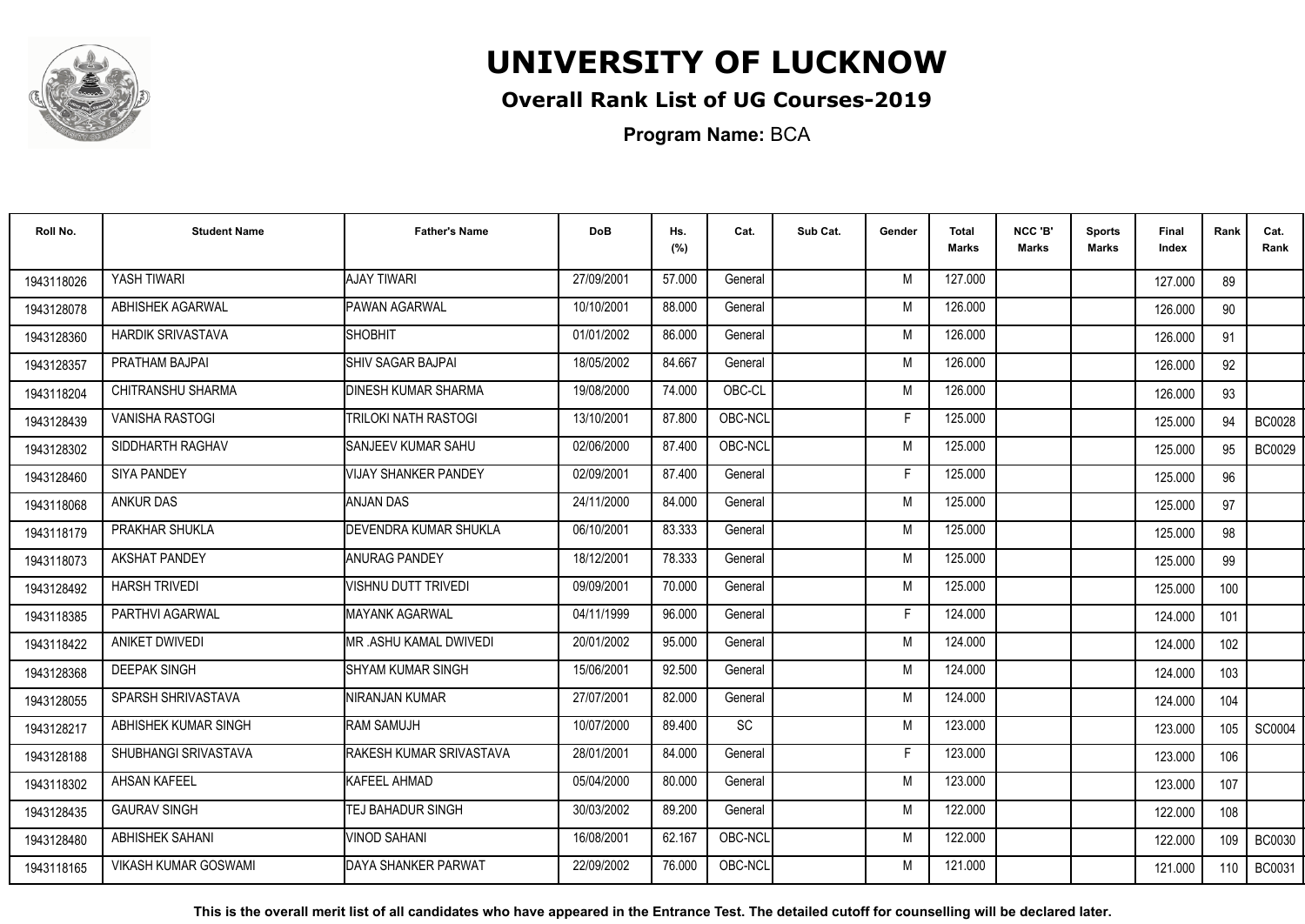

## **Overall Rank List of UG Courses-2019**

**Program Name:** BCA

| Roll No.   | <b>Student Name</b>           | <b>Father's Name</b>               | <b>DoB</b> | Hs.<br>(%) | Cat.      | Sub Cat. | Gender | <b>Total</b><br><b>Marks</b> | NCC 'B'<br><b>Marks</b> | <b>Sports</b><br>Marks | Final<br>Index | Rank  | Cat.<br>Rank  |
|------------|-------------------------------|------------------------------------|------------|------------|-----------|----------|--------|------------------------------|-------------------------|------------------------|----------------|-------|---------------|
| 1943118166 | <b>SATYAM MAURYA</b>          | DAYARAM MAURYA                     | 10/04/2000 | 95.000     | OBC-NCL   |          | M      | 120.000                      |                         |                        | 120,000        | 111   | <b>BC0032</b> |
| 1943118181 | <b>TAPISH SINGH</b>           | <b>DEVI SHANKAR KANAUJIA</b>       | 04/09/2002 | 87.667     | OBC-NCL   |          | M      | 120.000                      |                         |                        | 120.000        | 112   | <b>BC0033</b> |
| 1943118193 | ABHEESHT SHUKLA               | <b>DHRUV KUMAR SHUKLA</b>          | 10/01/2002 | 84.833     | General   |          | M      | 120.000                      |                         |                        | 120.000        | 113   |               |
| 1943128281 | SAURABH VERMA                 | <b>I</b> SAGAR CHANDRA             | 12/12/1998 | 74.000     | SC        |          | M      | 120.000                      |                         |                        | 120.000        | 114   | SC0005        |
| 1943128427 | PRINCE SHARMA                 | <b>I</b> SUSHIL KUMAR SHARMA       | 17/03/2001 | 69.000     | General   |          | M      | 120.000                      |                         |                        | 120.000        | 115   |               |
| 1943118079 | ANANYA JOHARI                 | IARPIT JOHARI                      | 21/02/2001 | 93.833     | General   |          | Е      | 119.000                      |                         |                        | 119.000        | 116   |               |
| 1943118123 | <b>ADITI RANA</b>             | <b>BADAL SINGH RANA</b>            | 07/06/2000 | 89.200     | OBC-NCL   |          | F      | 119.000                      |                         |                        | 119.000        | 117   | <b>BC0034</b> |
| 1943128502 | YASH GUPTA                    | YOGESH KUMAR GUPTA                 | 24/02/2001 | 81.000     | OBC-NCL   |          | M      | 119.000                      |                         |                        | 119.000        | 118 l | <b>BC0035</b> |
| 1943118085 | <b>SHIVANGI PANDEY</b>        | ARVIND KUMAR PANDEY                | 15/02/2003 | 72.833     | General   |          | F      | 119.000                      |                         |                        | 119.000        | 119   |               |
| 1943128497 | <b>KUSHAGRA VERMA</b>         | <b>VIVEKA NAND VERMA</b>           | 11/01/2000 | 86.000     | General   |          | M      | 118.000                      |                         |                        | 118,000        | 120   |               |
| 1943118042 | SHUBHAM SRIVASTAVA            | <b>AMARNATH SRIVASTAVA</b>         | 08/10/1999 | 70.200     | General   |          | M      | 118.000                      |                         |                        | 118.000        | 121   |               |
| 1943128286 | <b>SHREYAS MISRA</b>          | ISANJAY KUMAR MISRA                | 31/03/2001 | 85.600     | General   |          | M      | 117.000                      |                         |                        | 117.000        | 122   |               |
| 1943128142 | HARSH VISHWAKARMA             | <b>IRAJENDRA KUMAR VISHWAKARMA</b> | 03/04/2002 | 76.833     | OBC-NCL   |          | M      | 117.000                      |                         |                        | 117.000        | 123   | BC0036        |
| 1943115028 | <b>VANSHIKA SINGH PARIHAR</b> | ICOL MK SINGH                      | 07/01/2003 | 92.400     | General   | DP       | F      | 116.000                      |                         |                        | 116.000        | 124   |               |
| 1943118352 | AVANISH KUMAR PANKAJ          | <b>MADAN LAL</b>                   | 27/09/1999 | 87.400     | <b>SC</b> |          | M      | 116.000                      |                         |                        | 116.000        | 125   | SC0006        |
| 1943118398 | ABDULLAH AQEEL                | <b>IMOHAMMAD AQUEEL AHMAD</b>      | 30/09/2000 | 84.857     | General   |          | M      | 116.000                      |                         |                        | 116.000        | 126   |               |
| 1943128276 | SHAURYA VARDHAN MANI SHUKLA   | <b>SM SHUKLA</b>                   | 17/11/2000 | 95.000     | General   |          | M      | 115.000                      |                         |                        | 115.000        | 127   |               |
| 1943128485 | MRITYUNJAY DIXIT              | <b>VIPUL DIXIT</b>                 | 25/07/2001 | 95.000     | General   |          | M      | 115.000                      |                         |                        | 115.000        | 128   |               |
| 1943128272 | <b>SHAIFALI SINGH</b>         | <b>RUDRA VIJAY SINGH</b>           | 15/06/2001 | 91.200     | General   |          | Е      | 115.000                      |                         |                        | 115.000        | 129   |               |
| 1943118387 | <b>MALAY SHEKHAR</b>          | MAYANK SHEKHAR THAKUR              | 03/06/1997 | 85.833     | General   |          | M      | 115.000                      |                         |                        | 115.000        | 130   |               |
| 1943128274 | <b>HARPREET SINGH</b>         | IS DEVENDRA PAL SINGH              | 17/08/2001 | 85.200     | <b>SC</b> |          | M      | 115.000                      |                         |                        | 115.000        | 131   | SC0007        |
| 1943128107 | ASHUTOSH SINGH BISHT          | <b>IPURAN SINGH BISHT</b>          | 28/12/2000 | 83.167     | General   |          | M      | 115.000                      |                         |                        | 115.000        | 132   |               |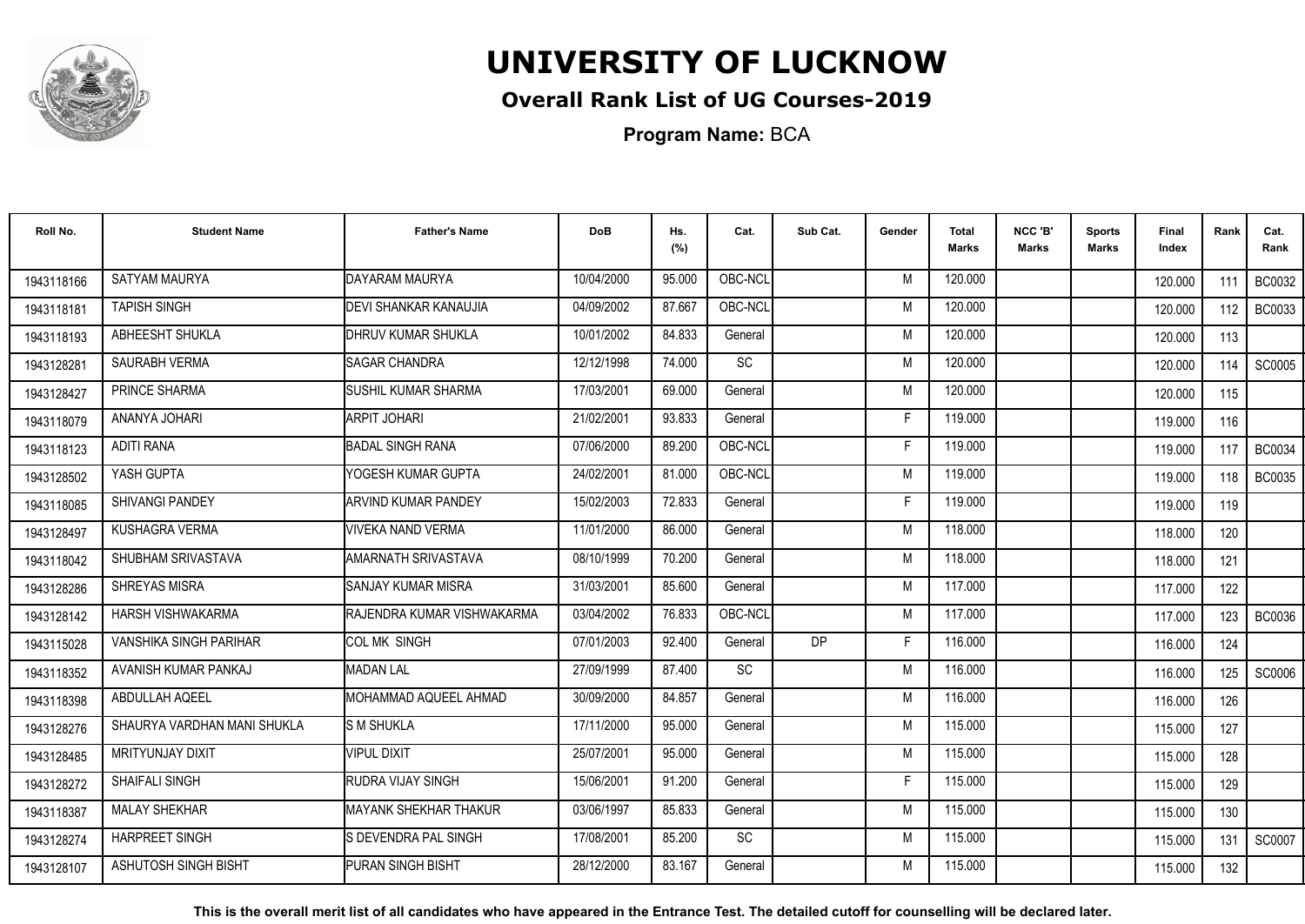

## **Overall Rank List of UG Courses-2019**

**Program Name:** BCA

| Roll No.   | <b>Student Name</b>           | <b>Father's Name</b>               | <b>DoB</b> | Hs.<br>(%) | Cat.      | Sub Cat. | Gender | <b>Total</b><br><b>Marks</b> | NCC 'B'<br>Marks | <b>Sports</b><br>Marks | Final<br>Index | Rank | Cat.<br>Rank  |
|------------|-------------------------------|------------------------------------|------------|------------|-----------|----------|--------|------------------------------|------------------|------------------------|----------------|------|---------------|
| 1943128073 | <b>BHANU SAHU</b>             | <b>PANCHRAM SAHU</b>               | 11/08/2000 | 80.500     | General   |          | M      | 115.000                      |                  |                        | 115.000        | 133  |               |
| 1943128168 | YASH RATHORE                  | <b>IRAJIV KUMAR SINGH RATHORE</b>  | 29/05/2001 | 77.667     | General   |          | M      | 115.000                      |                  |                        | 115.000        | 134  |               |
| 1943118178 | PUSHPENDRA PANDEY             | <b>IDEVENDRA KUMAR PANDEY</b>      | 19/12/2001 | 77.167     | General   |          | M      | 115.000                      |                  |                        | 115.000        | 135  |               |
| 1943128271 | <b>ABHISHEK SINGH</b>         | <b>ROSHAN LAL</b>                  | 11/09/2001 | 89.400     | <b>SC</b> |          | M      | 114.000                      |                  |                        | 114.000        | 136  | <b>SC0008</b> |
| 1943117021 | SHUBHANKER DEOVWARDHAN SHUKLA | <b>RAM KRISHNA SHUKLA</b>          | 09/12/2003 | 86.000     | General   |          | M      | 114.000                      |                  |                        | 114.000        | 137  |               |
| 1943118266 | <b>HIMANSHU MISHRA</b>        | <b>HRISHIKESH MISHRA</b>           | 22/05/2000 | 58.500     | General   |          | M      | 114.000                      |                  |                        | 114.000        | 138  |               |
| 1943128420 | SHWETA YADAV                  | <b>I</b> SURESH KUMAR YADAV        | 13/08/2000 | 95.000     | OBC-NCL   |          | Е      | 113.000                      |                  |                        | 113.000        | 139  | <b>BC0037</b> |
| 1943118077 | <b>ISHANVI PANDEY</b>         | ARIMARDAN PANDEY                   | 26/03/2003 | 93.000     | General   |          | E      | 113.000                      |                  |                        | 113.000        | 140  |               |
| 1943118157 | <b>VISHWAS AWASTHI</b>        | CHANDRA KUMAR AWASTHI              | 11/04/2001 | 87.400     | General   |          | M      | 113.000                      |                  |                        | 113.000        | 141  |               |
| 1943118309 | AKHILESH KUMAR                | KANHAIYA LAL                       | 11/07/1999 | 85.000     | SC        |          | M      | 113.000                      |                  |                        | 113.000        | 142  | <b>SC0009</b> |
| 1943128127 | KAUSHIKI MISHRA               | RAJ KUMAR MISHRA                   | 17/09/2002 | 83.667     | General   |          | F      | 113.000                      |                  |                        | 113.000        | 143  |               |
| 1943118343 | KUSHAGRA ATUL                 | LATE SHRI ATUL KUMAR               | 24/02/2002 | 81.000     | OBC-NCL   |          | M      | 113.000                      |                  |                        | 113.000        | 144  | <b>BC0038</b> |
| 1943118322 | <b>HARSH RAJ</b>              | <b>I</b> KRISHNA KUMAR SHRIVASTAVA | 08/09/2000 | 90.000     | General   |          | M      | 112.000                      |                  |                        | 112.000        | 145  |               |
| 1943128081 | SAURABH CHAUDHARY             | <b>PHOOL CHANDRA</b>               | 17/05/2001 | 89.000     | <b>SC</b> |          | M      | 112.000                      |                  |                        | 112.000        | 146  | SC0010        |
| 1943128148 | RAVI PRAKASH SHARMA           | <b>RAJENDRA SHARMA</b>             | 05/07/2002 | 81.500     | OBC-NCL   |          | M      | 112.000                      |                  |                        | 112.000        | 147  | <b>BC0039</b> |
| 1943128119 | <b>MOHD FARZEEN RAIS</b>      | <b>I</b> RAIS AHMAD                | 21/10/1999 | 76.000     | OBC-NCL   |          | M      | 112.000                      |                  |                        | 112.000        | 148  | <b>BC0040</b> |
| 1943118320 | <b>ANJALI KUMARI</b>          | KRIPA SHANKAR YADAV                | 07/02/2002 | 76.000     | OBC-CL    |          | F      | 112.000                      |                  |                        | 112.000        | 149  |               |
| 1943118158 | <b>SHANI PATHAK</b>           | CHANDRA PRAKASH PATHAK             | 15/07/2001 | 80.500     | General   |          | M      | 111.000                      |                  |                        | 111.000        | 150  |               |
| 1943128277 | <b>ARIZA FATIMA</b>           | <b>IS M TAHA</b>                   | 12/02/2002 | 95.000     | General   |          | F      | 110.000                      |                  |                        | 110.000        | 151  |               |
| 1943118263 | <b>SWASTIK RASTOGI</b>        | HIMANSHU RASTOGI                   | 20/09/2000 | 89.167     | General   |          | M      | 110.000                      |                  |                        | 110.000        | 152  |               |
| 1943128328 | <b>NIKHIL RAI</b>             | ISATYA PRAKASH RAI                 | 16/02/2002 | 87.400     | General   |          | M      | 110.000                      |                  |                        | 110.000        | 153  |               |
| 1943128345 | <b>SALMAN AHMAD</b>           | ISHAMSHAD AHMAD                    | 18/04/2000 | 84.600     | OBC-CL    |          | M      | 110.000                      |                  |                        | 110.000        | 154  |               |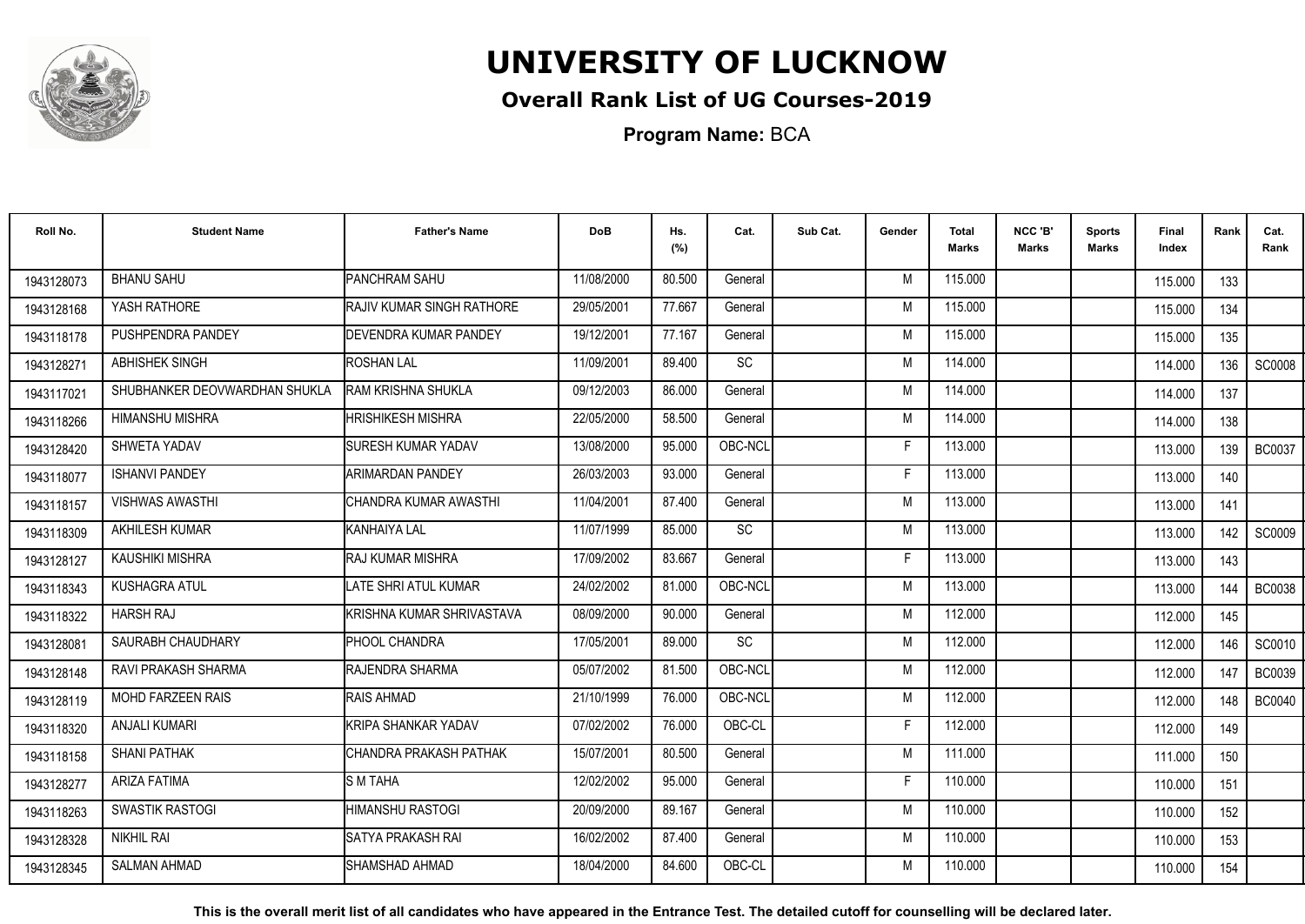

## **Overall Rank List of UG Courses-2019**

**Program Name:** BCA

| Roll No.   | <b>Student Name</b>     | <b>Father's Name</b>         | <b>DoB</b> | Hs.<br>(%) | Cat.      | Sub Cat. | Gender | <b>Total</b><br><b>Marks</b> | NCC 'B'<br><b>Marks</b> | <b>Sports</b><br>Marks | Final<br>Index | Rank | Cat.<br>Rank  |
|------------|-------------------------|------------------------------|------------|------------|-----------|----------|--------|------------------------------|-------------------------|------------------------|----------------|------|---------------|
| 1943117008 | RAJ MAURYA              | KAMLESH KUMAR MAURYA         | 26/11/2001 | 80.833     | OBC-NCL   |          | M      | 110.000                      |                         |                        | 110.000        | 155  | <b>BC0041</b> |
| 1943128445 | SHIKHAR MISHRA          | UMESH CHANDRA MISHRA         | 09/06/2002 | 78.500     | General   |          | M      | 110.000                      |                         |                        | 110.000        | 156  |               |
| 1943128021 | <b>KHALID HUSSAIN</b>   | IMUJAHID HUSSAIN             | 10/10/2000 | 77.000     | OBC-NCL   |          | M      | 110.000                      |                         |                        | 110.000        | 157  | <b>BC0042</b> |
| 1943128083 | <b>MEGHNA VERMA</b>     | <b>PIYUSH VERMA</b>          | 07/07/2000 | 70.333     | General   |          |        | 110.000                      |                         |                        | 110.000        | 158  |               |
| 1943118221 | <b>GUNJAN CHAUDHARY</b> | <b>GAJRAJ SINGH</b>          | 26/04/2000 | 95.000     | General   |          | -F     | 109.000                      |                         |                        | 109.000        | 159  |               |
| 1943128033 | <b>ARMAN ALI</b>        | <b>MUSLIM MIYAN</b>          | 05/03/2001 | 95.000     | General   |          | M      | 109.000                      |                         |                        | 109.000        | 160  |               |
| 1943128048 | <b>GARIMA YADAV</b>     | NAVIN KUMAR SINGH            | 20/02/2002 | 87.167     | OBC-CL    |          | F      | 109.000                      |                         |                        | 109.000        | 161  |               |
| 1943118055 | DHEERAJ KUMAR DWIVEDI   | ANIL KUMAR DWIVEDI           | 05/11/2002 | 77.500     | General   |          | M      | 109.000                      |                         |                        | 109.000        | 162  |               |
| 1943128251 | <b>DURGESH DUBEY</b>    | <b>RAMU DUBEY</b>            | 05/02/2000 | 77.200     | General   |          | M      | 109.000                      |                         |                        | 109.000        | 163  |               |
| 1943118244 | <b>DEV MARWAHA</b>      | <b>GULSHAN MARWAHA</b>       | 14/12/2001 | 75.667     | General   |          | M      | 109.000                      |                         |                        | 109.000        | 164  |               |
| 1943128295 | <b>MADHUR SINGH</b>     | <b>SANJAY SINGH</b>          | 11/08/2000 | 67.000     | OBC-CL    |          | M      | 109.000                      |                         |                        | 109.000        | 165  |               |
| 1943128008 | <b>SOMANSHI</b>         | MR. DHERAJ VERMA             | 12/07/2000 | 89.000     | General   |          | F      | 108.000                      |                         |                        | 108.000        | 166  |               |
| 1943128464 | NILANJALI SINGH         | <b>VIKAS SINGH</b>           | 20/12/2003 | 87.833     | General   |          | Е      | 108.000                      |                         |                        | 108.000        | 167  |               |
| 1943118037 | <b>VAIBHAV SINGH</b>    | AKHILESH SINGH               | 01/09/2002 | 79.333     | General   |          | M      | 108.000                      |                         |                        | 108.000        | 168  |               |
| 1943128354 | ADARSH KUMAR VAISHYA    | ISHIV KUMAR VAISHYA          | 28/10/1999 | 79.000     | General   |          | M      | 108.000                      |                         |                        | 108.000        | 169  |               |
| 1943118407 | ALEESHA KHAN            | <b>MOHD AMIL KHAN</b>        | 24/01/2001 | 77.000     | General   |          | F      | 107.000                      |                         |                        | 107.000        | 170  |               |
| 1943128315 | SIDDHANT SINGH          | <b>I</b> SANTOSH KUMAR SINGH | 10/07/2001 | 76.800     | General   |          | M      | 107.000                      |                         |                        | 107.000        | 171  |               |
| 1943128376 | PRAKHAR DIXIT           | SUBHASH CHANDRA DIXIT        | 29/10/2002 | 71.800     | General   |          | M      | 107.000                      |                         |                        | 107.000        | 172  |               |
| 1943118347 | SWYAM SRIVASTAVA        | LATE VIJAY KUMAR SRIVASTAVA  | 18/09/2001 | 68.167     | General   |          | M      | 107.000                      |                         |                        | 107.000        | 173  |               |
| 1943117007 | ADITYA KUMAR YADAV      | <b>INDRA PAL YADAV</b>       | 24/08/1998 | 59.500     | OBC-NCL   |          | M      | 107.000                      |                         |                        | 107.000        | 174  | <b>BC0043</b> |
| 1943128004 | ADITYA YADAV            | IMR. BASANT KUMAR YADAV      | 04/12/2001 | 95.000     | OBC-NCL   |          | M      | 106.000                      |                         |                        | 106.000        | 175  | <b>BC0044</b> |
| 1943118016 | ANJALI SINGH ANAND      | <b>AJAY KUMAR</b>            | 31/08/2002 | 89.400     | <b>SC</b> |          | F      | 106.000                      |                         |                        | 106.000        | 176  | SC0011        |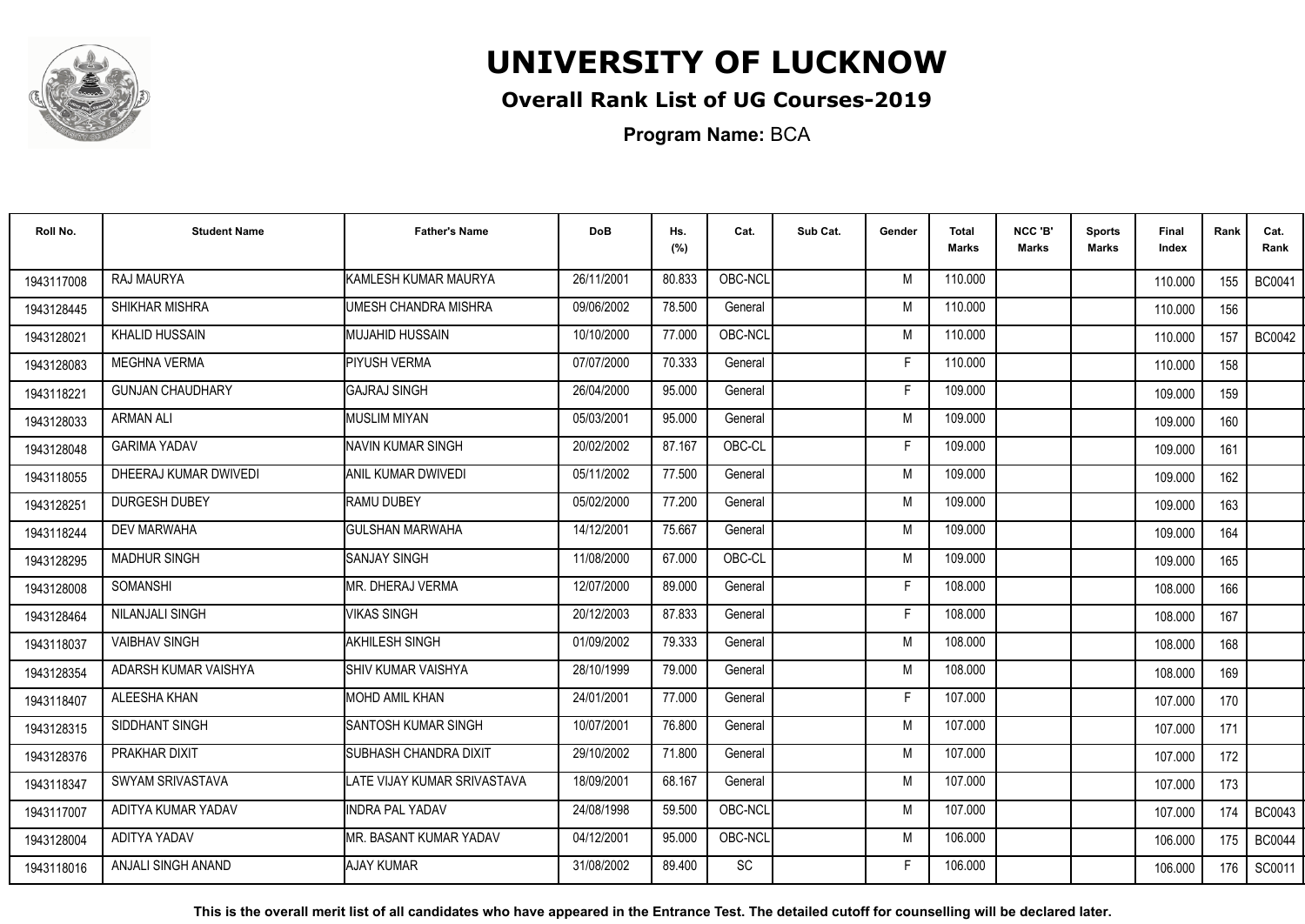

## **Overall Rank List of UG Courses-2019**

**Program Name:** BCA

| Roll No.   | <b>Student Name</b>       | <b>Father's Name</b>              | <b>DoB</b> | Hs.<br>(%) | Cat.    | Sub Cat.  | Gender | <b>Total</b><br><b>Marks</b> | NCC 'B'<br>Marks | <b>Sports</b><br>Marks | Final<br>Index | Rank  | Cat.<br>Rank  |
|------------|---------------------------|-----------------------------------|------------|------------|---------|-----------|--------|------------------------------|------------------|------------------------|----------------|-------|---------------|
| 1943118196 | <b>GEETANJALI CHAUBEY</b> | <b>DILIP KUMAR CHAUBEY</b>        | 08/05/2001 | 82.833     | General |           | F      | 106.000                      |                  |                        | 106.000        | 177   |               |
| 1943118230 | AMIT KUMAR GOND           | GHANSHYAM                         | 23/09/2002 | 81.667     | OBC-NCL |           | M      | 106.000                      |                  |                        | 106.000        | 178   | <b>BC0045</b> |
| 1943118348 | <b>VAIBHAV GUPTA</b>      | LATE VIKASH KUMAR GUPTA           | 14/01/2001 | 79.167     | OBC-NCL |           | M      | 106.000                      |                  |                        | 106.000        | 179   | <b>BC0046</b> |
| 1943128225 | <b>VIBHAM RAI</b>         | <b>RAM VISHAL RAI</b>             | 20/08/2000 | 78,000     | General |           | M      | 106.000                      |                  |                        | 106.000        | 180   |               |
| 1943128442 | PREKSHIT TRIPATHI         | UMASHANKAR TRIPATHI               | 21/08/2001 | 89.400     | General |           | M      | 105.000                      |                  |                        | 105.000        | 181   |               |
| 1943128176 | <b>UMANG SRIVASTAVA</b>   | <b>I</b> RAJNISH KUMAR SRIVASTAVA | 14/01/2001 | 88.167     | General |           | M      | 105.000                      |                  |                        | 105.000        | 182   |               |
| 1943118067 | <b>ASAD AHMAD</b>         | <b>ANIS AHMAD</b>                 | 25/02/2000 | 88.000     | General |           | M      | 105.000                      |                  |                        | 105.000        | 183   |               |
| 1943115027 | <b>DESH RAJ</b>           | <b>BIRENDRA KUMAR MAURYA</b>      | 01/01/2001 | 79.000     | OBC-NCL | <b>DP</b> | M      | 105.000                      |                  |                        | 105.000        | 184 l | <b>BC0047</b> |
| 1943118401 | SHARIQUE ANSARI           | <b>I</b> MOHAMMAD SHARIF          | 14/04/2000 | 76.000     | OBC-NCL |           | M      | 105.000                      |                  |                        | 105.000        | 185   | <b>BC0048</b> |
| 1943128333 | <b>AMAN GUPTA</b>         | <b>I</b> SHAILENDRA GUPTA         | 19/09/2001 | 64.333     | OBC-NCL |           | M      | 105.000                      |                  |                        | 105.000        | 186   | <b>BC0049</b> |
| 1943118080 | LAKHAN LAL SINGH          | ARUN KUMAR SINGH                  | 09/09/2000 | 89.167     | General |           | M      | 104.000                      |                  |                        | 104.000        | 187   |               |
| 1943118358 | <b>ASHISH PAL</b>         | <b>IMAHESH PAL</b>                | 03/12/2000 | 87.500     | OBC-NCL |           | M      | 104.000                      |                  |                        | 104.000        | 188   | <b>BC0050</b> |
| 1943118119 | <b>TUSHAR SRIVASTAVA</b>  | <b>AWDHESH KUMAR SRIVASTAVA</b>   | 15/09/2000 | 87.400     | General |           | M      | 104.000                      |                  |                        | 104.000        | 189   |               |
| 1943118262 | ANKIT SINGH YADAV         | HAWALDAR SINGH YADAV              | 10/02/2001 | 87.400     | OBC-NCL |           | M      | 104.000                      |                  |                        | 104.000        | 190   | <b>BC0051</b> |
| 1943118176 | <b>VAISHNAVI</b>          | DEVANAND                          | 20/06/2002 | 85.667     | OBC-NCL |           | F      | 104.000                      |                  |                        | 104.000        | 191   | <b>BC0052</b> |
| 1943118112 | <b>ASHISH SHARMA</b>      | AVADHESH SHARMA                   | 21/07/2001 | 77.333     | OBC-NCL |           | M      | 104.000                      |                  |                        | 104.000        | 192   | <b>BC0053</b> |
| 1943118340 | <b>AYUSHI KHARE</b>       | LATE MR. M.K. KHARE               | 27/01/1996 | 68.000     | General |           | F      | 104.000                      |                  |                        | 104.000        | 193   |               |
| 1943117025 | <b>SUKHDEV KUMAR</b>      | RAMKESH                           | 15/06/2002 | 79.000     | SC      |           | M      | 99.000                       |                  | 4.950                  | 103.950        | 194   | SC0012        |
| 1943128186 | <b>SATYAM SHUKLA</b>      | <b>RAKESH KUMAR SHUKLA</b>        | 13/11/2001 | 92.000     | General |           | M      | 103.000                      |                  |                        | 103.000        | 195   |               |
| 1943128234 | SHOBHA PANDEY             | <b>RAMESH CHANDRA PANDEY</b>      | 06/02/2002 | 91.200     | General |           | F      | 103.000                      |                  |                        | 103.000        | 196   |               |
| 1943128336 | ABHISHEK KUMAR MISHRA     | <b>I</b> SHAILENDRA KUMAR MISHRA  | 12/07/2001 | 89.333     | General |           | M      | 103.000                      |                  |                        | 103.000        | 197   |               |
| 1943118211 | <b>RAKESH SINGH BORA</b>  | <b>IDIWAN SINGH BORA</b>          | 15/08/2001 | 89.200     | General |           | M      | 103.000                      |                  |                        | 103.000        | 198   |               |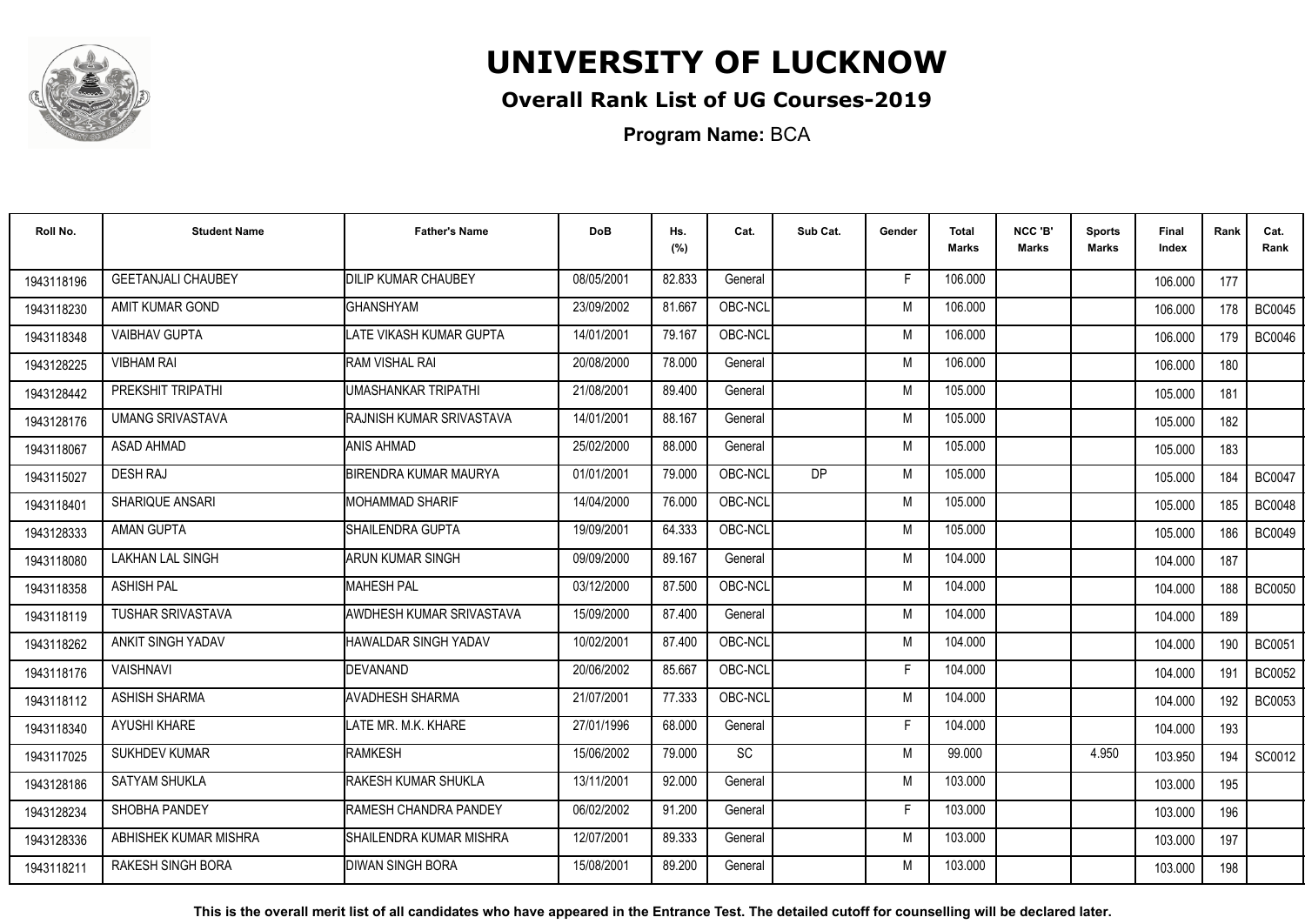

## **Overall Rank List of UG Courses-2019**

**Program Name:** BCA

| Roll No.   | <b>Student Name</b>        | <b>Father's Name</b>          | <b>DoB</b> | Hs.<br>(%) | Cat.    | Sub Cat. | Gender | <b>Total</b><br><b>Marks</b> | NCC 'B'<br>Marks | <b>Sports</b><br>Marks | Final<br>Index | Rank | Cat.<br>Rank  |
|------------|----------------------------|-------------------------------|------------|------------|---------|----------|--------|------------------------------|------------------|------------------------|----------------|------|---------------|
| 1943128184 | <b>VAIBHAV MISHRA</b>      | <b>RAKESH KUMAR MISHRA</b>    | 19/08/2002 | 86.333     | General |          | M      | 103.000                      |                  |                        | 103.000        | 199  |               |
| 1943128011 | PRATYUSH AWASTHI           | IMR. PIYUSH KUMAR AWASTHI     | 08/07/2001 | 85.600     | General |          | M      | 103.000                      |                  |                        | 103.000        | 200  |               |
| 1943112001 | <b>BRIJESH VISHWAKARMA</b> | CHHOTE LAL VISHWAKARMA        | 03/09/2002 | 85.167     | OBC-CL  |          | M      | 103.000                      |                  |                        | 103.000        | 201  |               |
| 1943118293 | <b>SUSHMITA BAGH</b>       | JAYANTA KUMAR BAGH            | 03/12/2001 | 83.600     | General |          |        | 103.000                      |                  |                        | 103.000        | 202  |               |
| 1943128116 | UTKARSH PAL                | RADHEY SHYAM PAL              | 26/01/2001 | 77.800     | OBC-NCL |          | M      | 103.000                      |                  |                        | 103.000        | 203  | <b>BC0054</b> |
| 1943118182 | PURNIMA SHRIVASTAVA        | DEVI SHARAN SHRIVASTAVA       | 08/02/2001 | 95.000     | General |          |        | 102.000                      |                  |                        | 102.000        | 204  |               |
| 1943128372 | ANKIT CHAUDHARY            | <b>SHYAMDEV CHAUDHARY</b>     | 15/02/2001 | 91.333     | OBC-NCL |          | M      | 102.000                      |                  |                        | 102.000        | 205  | <b>BC0055</b> |
| 1943115015 | <b>AYUSH TRIPATHI</b>      | <b>RAJESH KUMAR</b>           | 01/03/2002 | 90.000     | General | DP       | M      | 102.000                      |                  |                        | 102.000        | 206  |               |
| 1943118259 | <b>EKANSH SINGH</b>        | HARISH CHANDRA PATEL          | 16/09/2002 | 60.667     | OBC-NCL |          | M      | 102.000                      |                  |                        | 102.000        | 207  | <b>BC0056</b> |
| 1943128297 | <b>AYUSH SONI</b>          | <b>SANJAY SONI</b>            | 08/08/2000 | 98.333     | OBC-NCL |          | M      | 101.000                      |                  |                        | 101.000        | 208  | <b>BC0057</b> |
| 1943116004 | <b>NALINI SINGH</b>        | <b>SATENDRA SINGH</b>         | 25/06/2002 | 95.000     | General |          | Е      | 101.000                      |                  |                        | 101.000        | 209  |               |
| 1943117006 | ROOP CHANDRA TIWARI        | <b>IDINESH CHANDRA TIWARI</b> | 01/10/2000 | 87.000     | General |          | M      | 101.000                      |                  |                        | 101.000        | 210  |               |
| 1943118304 | YASH SHARMA                | KAMAL KISHOR SHARMA           | 12/07/2002 | 86.333     | OBC-NCL |          | M      | 101.000                      |                  |                        | 101.000        | 211  | <b>BC0058</b> |
| 1943118058 | <b>ANISHA SINGH</b>        | <b>ANIL KUMAR SINGH</b>       | 21/03/2001 | 85.600     | General |          | F      | 101.000                      |                  |                        | 101.000        | 212  |               |
| 1943115010 | ABHISHEK GUPTA             | <b>NAND LAL GUPTA</b>         | 31/12/2001 | 85.500     | General | DP       | M      | 101.000                      |                  |                        | 101.000        | 213  |               |
| 1943128014 | <b>BRAHMA DATT</b>         | IMR. SHREE PRAKASH MISHRA     | 06/08/2002 | 82.000     | General |          | M      | 101.000                      |                  |                        | 101.000        | 214  |               |
| 1943128349 | ARYAN TAYAL                | SHASHANK MOHAN TAYAL          | 05/02/2001 | 73.500     | General |          | M      | 101.000                      |                  |                        | 101.000        | 215  |               |
| 1943118337 | <b>HIMANSHU SINGH</b>      | LATE GIRIJESH SINGH           | 23/09/2002 | 72.000     | General |          | M      | 101.000                      |                  |                        | 101.000        | 216  |               |
| 1943117009 | <b>VAIBHAV MISHRA</b>      | KIRTI PRAKASH MISHRA          | 27/04/2002 | 66.500     | General |          | M      | 96.000                       |                  | 4.800                  | 100.800        | 217  |               |
| 1943128350 | PRATHAM CHATURVEDI         | SHEKHAR CHATURVEDI            | 30/01/2001 | 95.000     | General |          | M      | 100.000                      |                  |                        | 100.000        | 218  |               |
| 1943118306 | VISHAL TALWAR              | KAMAL TALWAR                  | 16/07/2001 | 85.333     | General |          | M      | 100.000                      |                  |                        | 100.000        | 219  |               |
| 1943115019 | AJIT KUMAR YADAV           | SHYAM BRIJ YADAV              | 01/07/2001 | 81.600     | OBC-NCL | DP       | M      | 100.000                      |                  |                        | 100.000        | 220  | <b>BC0059</b> |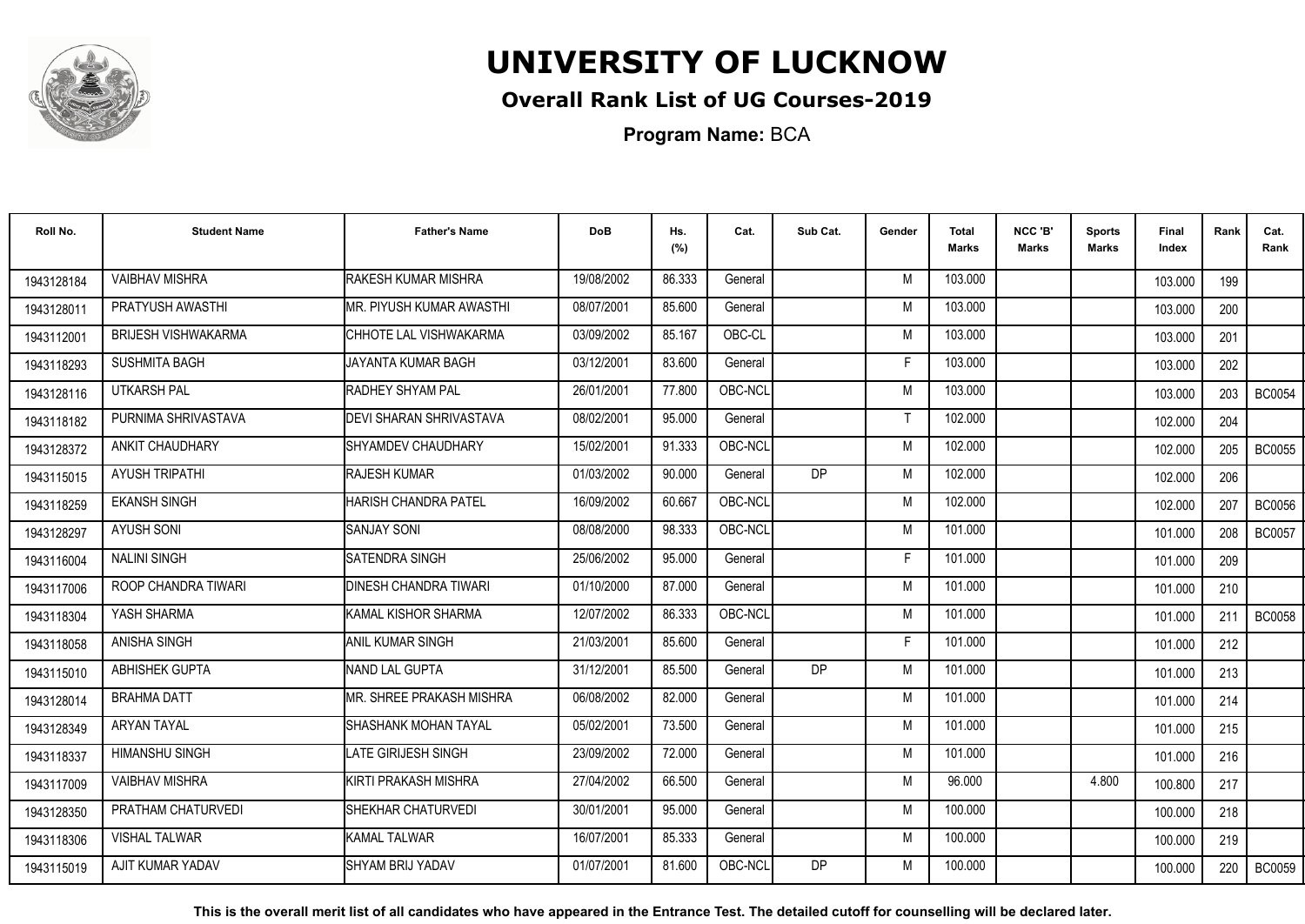

## **Overall Rank List of UG Courses-2019**

**Program Name:** BCA

| Roll No.   | <b>Student Name</b>      | <b>Father's Name</b>      | <b>DoB</b> | Hs.<br>(%) | Cat.      | Sub Cat.  | Gender | Total<br>Marks | NCC 'B'<br><b>Marks</b> | Sports<br><b>Marks</b> | Final<br>Index | Rank | Cat.<br>Rank  |
|------------|--------------------------|---------------------------|------------|------------|-----------|-----------|--------|----------------|-------------------------|------------------------|----------------|------|---------------|
| 1943128313 | ATUL KUMAR PRAJAPATI     | SANTOSH KUMAR PRAJAPATI   | 16/07/2001 | 80.000     | OBC-NCL   |           | M      | 100.000        |                         |                        | 100.000        | 221  | <b>BC0060</b> |
| 1943128296 | <b>AYUSH SINGH</b>       | <b>SANJAY SINGH</b>       | 03/07/2002 | 76.000     | General   |           | M      | 100.000        |                         |                        | 100.000        | 222  |               |
| 1943128018 | <b>DIVYANSHI VERMA</b>   | <b>MRIDUL VERMA</b>       | 04/01/2001 | 73.500     | OBC-CL    |           | E      | 100.000        |                         |                        | 100.000        | 223  |               |
| 1943118256 | <b>JWALA KUMAR</b>       | <b>HARILAL</b>            | 08/10/2004 | 73.333     | <b>SC</b> |           | M      | 100.000        |                         |                        | 100.000        | 224  | SC0013        |
| 1943118388 | <b>MOHD SADIQ</b>        | MAZHAR ABBAS RIZVI        | 10/10/2000 | 71.833     | General   |           | M      | 100.000        |                         |                        | 100.000        | 225  |               |
| 1943118420 | <b>ISMAIL MOHSIN</b>     | <b>MOHSIN WADOOD</b>      | 05/08/2002 | 67.333     | General   |           | M      | 100.000        |                         |                        | 100.000        | 226  |               |
| 1943118034 | <b>ADITYA KUMAR</b>      | <b>AKHILESH KUMAR</b>     | 12/08/2000 | 62.667     | <b>SC</b> |           | M      | 100.000        |                         |                        | 100.000        | 227  | SC0014        |
| 1943117023 | <b>ADIT RANJAN</b>       | RAM NARAYAN GUPTA         | 11/04/2000 | 84.833     | General   |           | M      | 99.000         |                         |                        | 99.000         | 228  |               |
| 1943128183 | NIKHIL KUMAR GUPTA       | <b>RAKESH KUMAR GUPTA</b> | 14/02/2001 | 81.143     | General   |           | M      | 99.000         |                         |                        | 99.000         | 229  |               |
| 1943118009 | MOHD ZAID VADOOD KHAN    | ABDUL VADOOD KHAN         | 16/06/2001 | 80.286     | General   |           | M      | 99.000         |                         |                        | 99.000         | 230  |               |
| 1943115014 | OMKAR OJHA               | PREM SAGAR OJHA           | 09/10/2001 | 80.000     | General   | <b>DP</b> | M      | 99.000         |                         |                        | 99.000         | 231  |               |
| 1943128235 | ANJALI BHARTI            | RAMESH KUMAR              | 15/06/2002 | 78.833     | SC        |           | F      | 99.000         |                         |                        | 99.000         | 232  | SC0015        |
| 1943128288 | ASHVANI KUMAR SRIVASTAVA | SANJAY KUMAR SRIVASTAVA   | 16/12/2002 | 88.667     | General   |           | M      | 98.000         |                         |                        | 98.000         | 233  |               |
| 1943128020 | SHREYA GUPTA             | IMRITYUNJAYA KASHYAP      | 12/04/2001 | 87.400     | General   |           | F      | 98.000         |                         |                        | 98.000         | 234  |               |
| 1943128106 | <b>ABHISHEK BISHT</b>    | IPURAN SINGH BISHT        | 28/12/2000 | 86.333     | General   |           | M      | 98.000         |                         |                        | 98.000         | 235  |               |
| 1943128099 | SHIVAM KUMAR MISHRA      | <b>PREM KUMAR MISHRA</b>  | 15/08/2000 | 84.667     | General   |           | M      | 98.000         |                         |                        | 98.000         | 236  |               |
| 1943118305 | SIDDHARTH KUMAR RASTOGI  | KAMAL KUMAR RASTOGI       | 19/07/2001 | 74.000     | OBC-NCL   |           | M      | 98.000         |                         |                        | 98.000         | 237  | <b>BC0061</b> |
| 1943128177 | <b>LALIT KHYANI</b>      | RAJU KHYANI               | 24/07/2001 | 74.000     | General   |           | M      | 98.000         |                         |                        | 98.000         | 238  |               |
| 1943128037 | <b>SALIL ARYAN</b>       | INAGENDRA KUMAR           | 12/03/2002 | 60.800     | <b>SC</b> |           | M      | 98.000         |                         |                        | 98.000         | 239  | SC0016        |
| 1943118102 | <b>SUHANI SINGH</b>      | <b>ASHOK SINGH</b>        | 15/01/2002 | 92.200     | General   |           | F      | 97.000         |                         |                        | 97.000         | 240  |               |
| 1943118148 | ANURAG SHARMA            | BINDESHWARI PRASAD SHARMA | 21/01/2000 | 89.200     | General   |           | M      | 97.000         |                         |                        | 97.000         | 241  |               |
| 1943128079 | <b>RITIK KALRA</b>       | PAWAN KUMAR               | 27/10/2000 | 83.833     | General   |           | M      | 97.000         |                         |                        | 97.000         | 242  |               |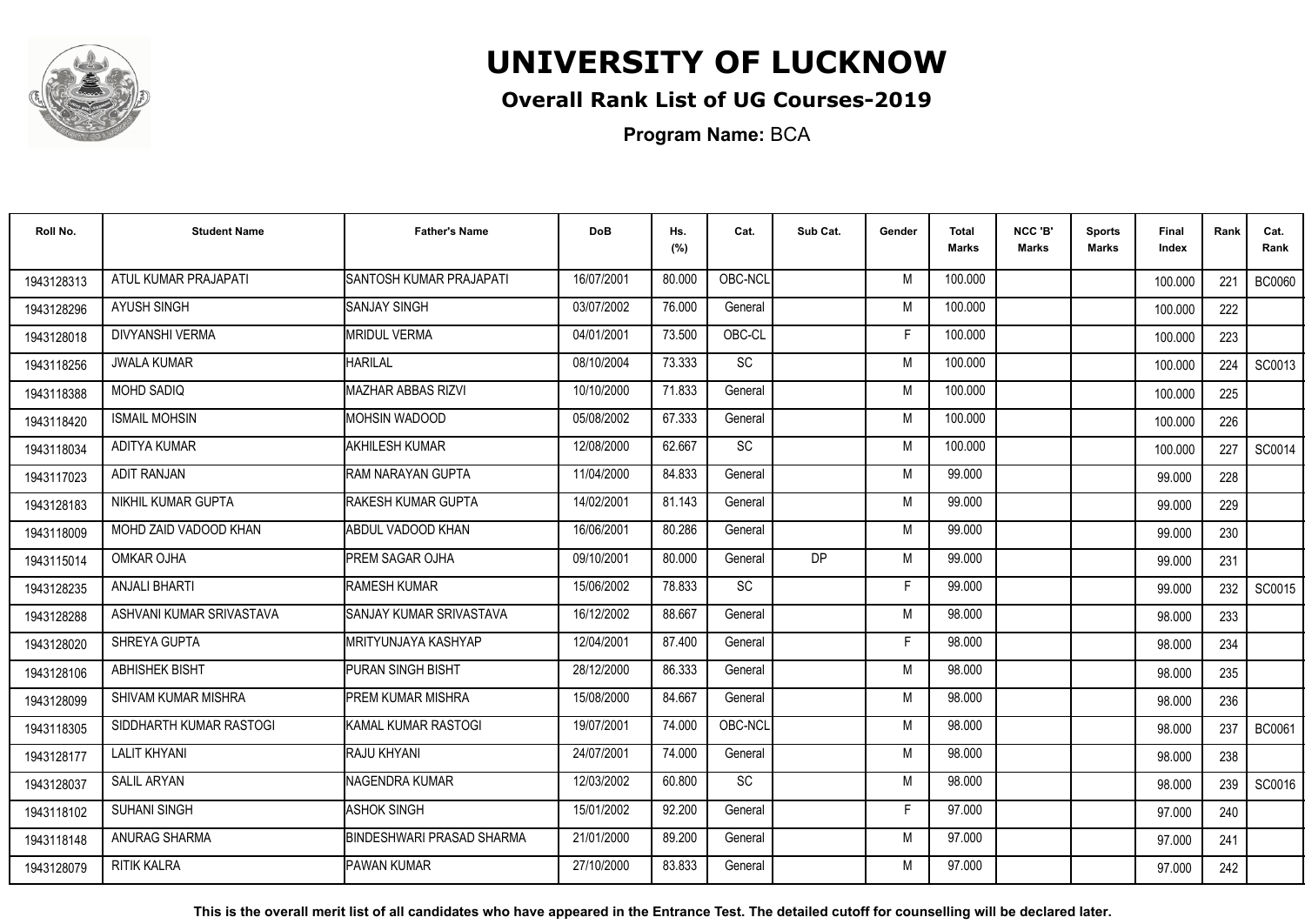

## **Overall Rank List of UG Courses-2019**

**Program Name:** BCA

| Roll No.   | <b>Student Name</b>      | <b>Father's Name</b>         | <b>DoB</b> | Hs.<br>(%) | Cat.    | Sub Cat. | Gender | <b>Total</b><br>Marks | NCC 'B'<br><b>Marks</b> | <b>Sports</b><br><b>Marks</b> | Final<br>Index | Rank | Cat.<br>Rank  |
|------------|--------------------------|------------------------------|------------|------------|---------|----------|--------|-----------------------|-------------------------|-------------------------------|----------------|------|---------------|
| 1943128205 | AYUSH SRIVASTAVA         | <b>RAM KISHOR</b>            | 18/12/2002 | 77.167     | General |          | M      | 97.000                |                         |                               | 97.000         | 243  |               |
| 1943118109 | ABHINAV SRIVASTAV        | <b>ATUL KUMAR SRIVASTAV</b>  | 22/09/2001 | 72.500     | General |          | M      | 97.000                |                         |                               | 97.000         | 244  |               |
| 1943128365 | KONIKA SINGH             | <b>SHYAM BABU</b>            | 21/10/2000 | 68.400     | General |          | E      | 97.000                |                         |                               | 97.000         | 245  |               |
| 1943117019 | <b>SAURABH BANSWAR</b>   | <b>RAJ KISHOR</b>            | 04/07/2000 | 65.600     | OBC-NCL |          | M      | 97.000                |                         |                               | 97.000         | 246  | BC0062        |
| 1943128049 | DHANANJAY MISHRA         | NAVRATAN MISHRA              | 24/06/2002 | 95.833     | General |          | M      | 96.000                |                         |                               | 96.000         | 247  |               |
| 1943118057 | <b>SHRUTI SINGH</b>      | IANIL KUMAR SINGH            | 17/12/2000 | 95.000     | General |          | Е      | 96.000                |                         |                               | 96.000         | 248  |               |
| 1943128174 | SHOBHIT YADAV            | RAJNATH YADAV                | 28/04/2001 | 95.000     | OBC-NCL |          | M      | 96.000                |                         |                               | 96.000         | 249  | BC0063        |
| 1943128059 | <b>DIVYANSH SINGH</b>    | OM NARAYAN SINGH             | 10/07/2002 | 86.333     | General |          | M      | 96.000                |                         |                               | 96.000         | 250  |               |
| 1943128161 | SHASHWAT KUMAR SRIVASTAV | RAJESH KUMAR SRIVASTAVA      | 12/06/2002 | 84.200     | General |          | M      | 96.000                |                         |                               | 96.000         | 251  |               |
| 1943128392 | PRAKHAR SRIVASTAVA       | SUJEET KUMAR SRIVASTAVA      | 24/05/2000 | 84.167     | General |          | M      | 96.000                |                         |                               | 96.000         | 252  |               |
| 1943128060 | PRACHI GAUTAM            | OM PRAKASH                   | 04/09/2001 | 79.500     | SC      |          | Е      | 96.000                |                         |                               | 96.000         | 253  | SC0017        |
| 1943128092 | ANAND SRIVASTAV          | <b>PRAKASH JI SRIVASTAV</b>  | 12/10/1995 | 59.167     | General |          | M      | 96.000                |                         |                               | 96.000         | 254  |               |
| 1943128101 | <b>HARSHIT GUPTA</b>     | <b>IPREM SAGAR GUPTA</b>     | 15/11/2002 | 92.000     | OBC-NCL |          | M      | 95.000                |                         |                               | 95.000         | 255  | <b>BC0064</b> |
| 1943118227 | <b>SANTOSH KUMAR</b>     | <b>GAUTAM KUMAR</b>          | 10/07/1999 | 90.500     | SC      |          | M      | 95.000                |                         |                               | 95.000         | 256  | SC0018        |
| 1943118189 | SUHANA SAXENA            | DHIRENDRA KUMAR SAXENA       | 08/05/2000 | 88.333     | General |          | F      | 95.000                |                         |                               | 95.000         | 257  |               |
| 1943117013 | <b>ALOK YADAV</b>        | <b>IMR VIJAY PAL YADAV</b>   | 27/03/2003 | 82.400     | OBC-CL  |          | M      | 95.000                |                         |                               | 95.000         | 258  |               |
| 1943118408 | <b>MOHD FAIZAN</b>       | <b>IMOHD AYAZ</b>            | 20/12/2000 | 77.000     | General |          | M      | 95.000                |                         |                               | 95.000         | 259  |               |
| 1943118371 | SHISHANK KASHYAP         | <b>I</b> MANOJ KASHYAP       | 10/06/2002 | 76.167     | OBC-NCL |          | M      | 95.000                |                         |                               | 95.000         | 260  | <b>BC0065</b> |
| 1943118232 | <b>VISHAL TIWARI</b>     | GHANSHYAM TIWARI             | 02/07/2003 | 75.833     | General |          | M      | 95.000                |                         |                               | 95.000         | 261  |               |
| 1943128267 | <b>ARVIND SINGH</b>      | <b>RAVINDRA SINGH</b>        | 01/01/2002 | 75.667     | OBC-NCL |          | M      | 95.000                |                         |                               | 95.000         | 262  | <b>BC0066</b> |
| 1943118183 | SHIVAM BHARDWAJ          | <b>I</b> DEVNATH PRASAD      | 15/07/2002 | 74.000     | OBC-CL  |          | M      | 95.000                |                         |                               | 95.000         | 263  |               |
| 1943128412 | ANIKET ANAND SINGH       | <b>ISURENDRA KUMAR SINGH</b> | 13/01/2002 | 73.600     | General |          | M      | 95.000                |                         |                               | 95.000         | 264  |               |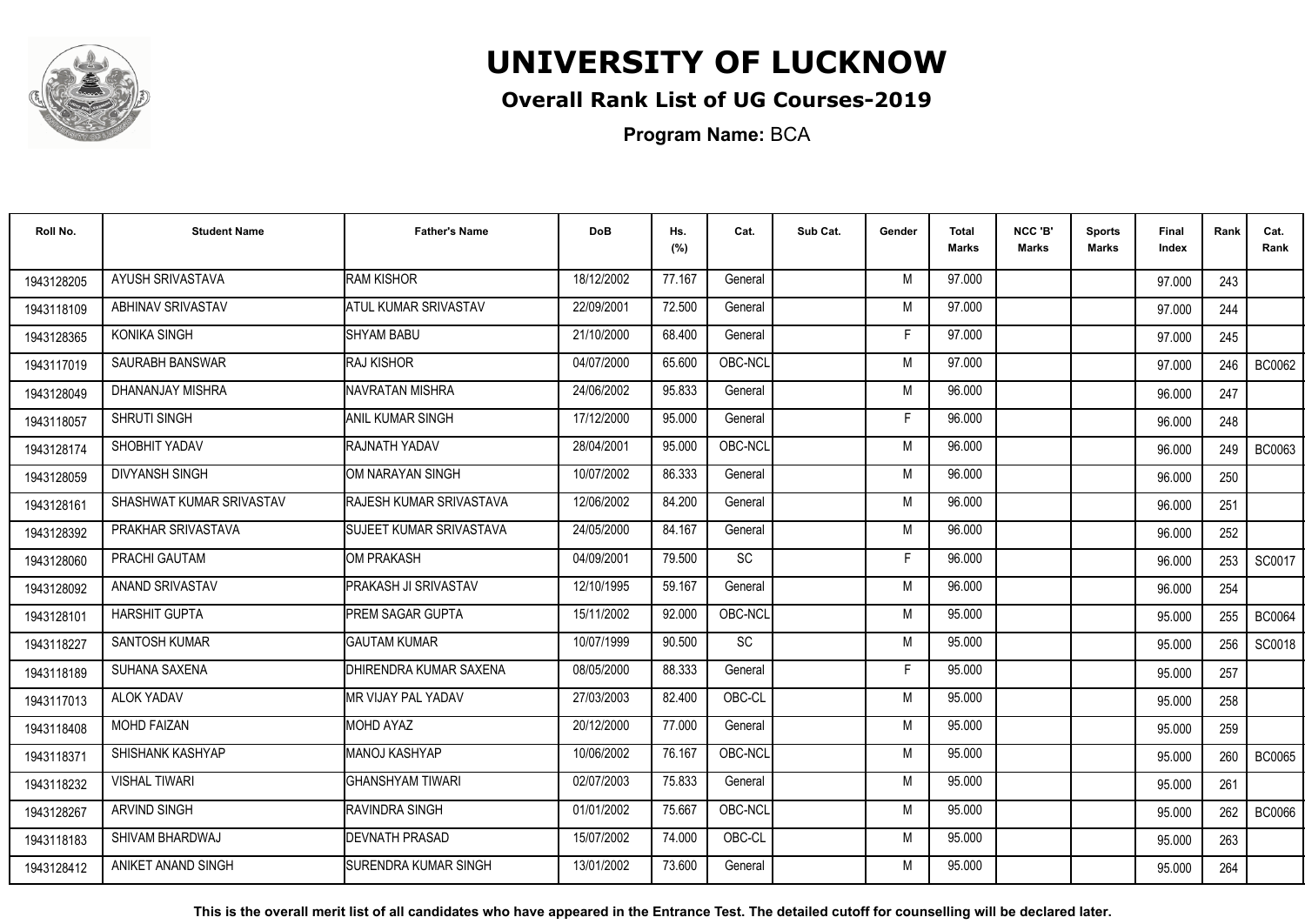

## **Overall Rank List of UG Courses-2019**

**Program Name:** BCA

| Roll No.   | <b>Student Name</b>       | <b>Father's Name</b>        | <b>DoB</b> | Hs.<br>(%) | Cat.      | Sub Cat.  | Gender | Total<br>Marks | NCC 'B'<br><b>Marks</b> | Sports<br><b>Marks</b> | Final<br>Index | Rank | Cat.<br>Rank  |
|------------|---------------------------|-----------------------------|------------|------------|-----------|-----------|--------|----------------|-------------------------|------------------------|----------------|------|---------------|
| 1943128446 | <b>HARSH MISHRA</b>       | UMESH CHANDRA MISHRA        | 03/12/1999 | 60.000     | General   |           | M      | 95.000         |                         |                        | 95.000         | 265  |               |
| 1943128212 | HARSH KUMAR SINGH         | RAM NARAYAN SINGH           | 06/08/2002 | 95.000     | General   |           | M      | 94.000         |                         |                        | 94.000         | 266  |               |
| 1943118397 | <b>VARTIKA PANDEY</b>     | MITHLESH KUMAR PANDEY       | 04/11/2001 | 86.000     | General   |           | E      | 94.000         |                         |                        | 94.000         | 267  |               |
| 1943128291 | <b>ASHUTOSH MAURYA</b>    | <b>SANJAY MAURYA</b>        | 03/07/2000 | 82.000     | OBC-NCL   |           | M      | 94.000         |                         |                        | 94.000         | 268  | <b>BC0067</b> |
| 1943115002 | <b>DILIP KUMAR PAL</b>    | <b>I</b> KAMLA PRASAD PAL   | 25/12/2000 | 81.600     | OBC-NCL   | <b>DP</b> | M      | 94.000         |                         |                        | 94.000         | 269  | <b>BC0068</b> |
| 1943118307 | <b>VIKAS KUMAR</b>        | KAMLESH KUMAR VERMA         | 26/12/2000 | 81.000     | OBC-NCL   |           | M      | 94.000         |                         |                        | 94.000         | 270  | <b>BC0069</b> |
| 1943128347 | KASHISH AGRAWAL           | SHARAD AGRAWAL              | 18/05/2001 | 76.000     | General   |           | F      | 94.000         |                         |                        | 94.000         | 271  |               |
| 1943128165 | PRASHANT SINGH            | RAJESH SINGH                | 21/07/2002 | 74.000     | General   |           | M      | 94.000         |                         |                        | 94.000         | 272  |               |
| 1943118082 | VAIBHAV KUMAR SRIVASTAVA  | ARUN KUMAR SRIVASTAVA       | 22/07/2000 | 62.800     | General   |           | M      | 94.000         |                         |                        | 94.000         | 273  |               |
| 1943128375 | SATYAM GUPTA              | SRIKRISHNA GUPTA            | 01/07/2001 | 44.500     | General   |           | M      | 94.000         |                         |                        | 94.000         | 274  |               |
| 1943128254 | SANKET KUMAR              | <b>RANJEET KUMAR</b>        | 08/08/2000 | 93.000     | General   |           | M      | 93.000         |                         |                        | 93.000         | 275  |               |
| 1943128090 | KUSHAGRA MISHRA           | PRADHUMAN MISHRA            | 09/04/2002 | 91.200     | General   |           | M      | 93.000         |                         |                        | 93.000         | 276  |               |
| 1943118171 | <b>DISHANT KANNAUJIYA</b> | <b>DEEPAK KUMAR</b>         | 14/01/2003 | 82.167     | SC        |           | M      | 93.000         |                         |                        | 93.000         | 277  | SC0019        |
| 1943128405 | <b>ABHINAV VISHWA</b>     | ISUNIL KUMAR VISHWAKARMA    | 18/07/2002 | 80.000     | OBC-NCL   |           | M      | 93.000         |                         |                        | 93.000         | 278  | <b>BC0070</b> |
| 1943118038 | <b>NANCY TIWARI</b>       | AKHILESH TIWARI             | 25/09/2000 | 78.833     | General   |           | F      | 93.000         |                         |                        | 93.000         | 279  |               |
| 1943118010 | <b>AKHIL TIWARI</b>       | <b>ACHAL TIWARI</b>         | 04/11/2000 | 76.000     | General   |           | M      | 93.000         |                         |                        | 93.000         | 280  |               |
| 1943118308 | JITENDRALAL YADAV         | KANAHAIYALAL YADAV          | 01/07/1999 | 73.167     | OBC-NCL   |           | M      | 93.000         |                         |                        | 93.000         | 281  | <b>BC0071</b> |
| 1943128169 | PRASOON MISHRA            | <b>RAJIV MISHRA</b>         | 11/02/2002 | 68.000     | General   |           | M      | 93.000         |                         |                        | 93.000         | 282  |               |
| 1943118349 | PRABHAT RAWAT             | LAXMAN KUMAR RAWAT          | 28/07/2002 | 66.333     | <b>SC</b> |           | M      | 93.000         |                         |                        | 93.000         | 283  | SC0020        |
| 1943115007 | ROHIT BHATT               | HARISH CHANDRA BHATT        | 13/06/2000 | 66.000     | General   | <b>DP</b> | M      | 93.000         |                         |                        | 93.000         | 284  |               |
| 1943118140 | SHIVANSHU MISHRA          | BHANU PRAKASH MISHRA        | 19/07/2000 | 56.000     | General   |           | M      | 93.000         |                         |                        | 93.000         | 285  |               |
| 1943128156 | <b>NAMAN SHARMA</b>       | <b>IRAJESH KUMAR SHARMA</b> | 11/12/1998 | 92.667     | General   |           | M      | 92.000         |                         |                        | 92.000         | 286  |               |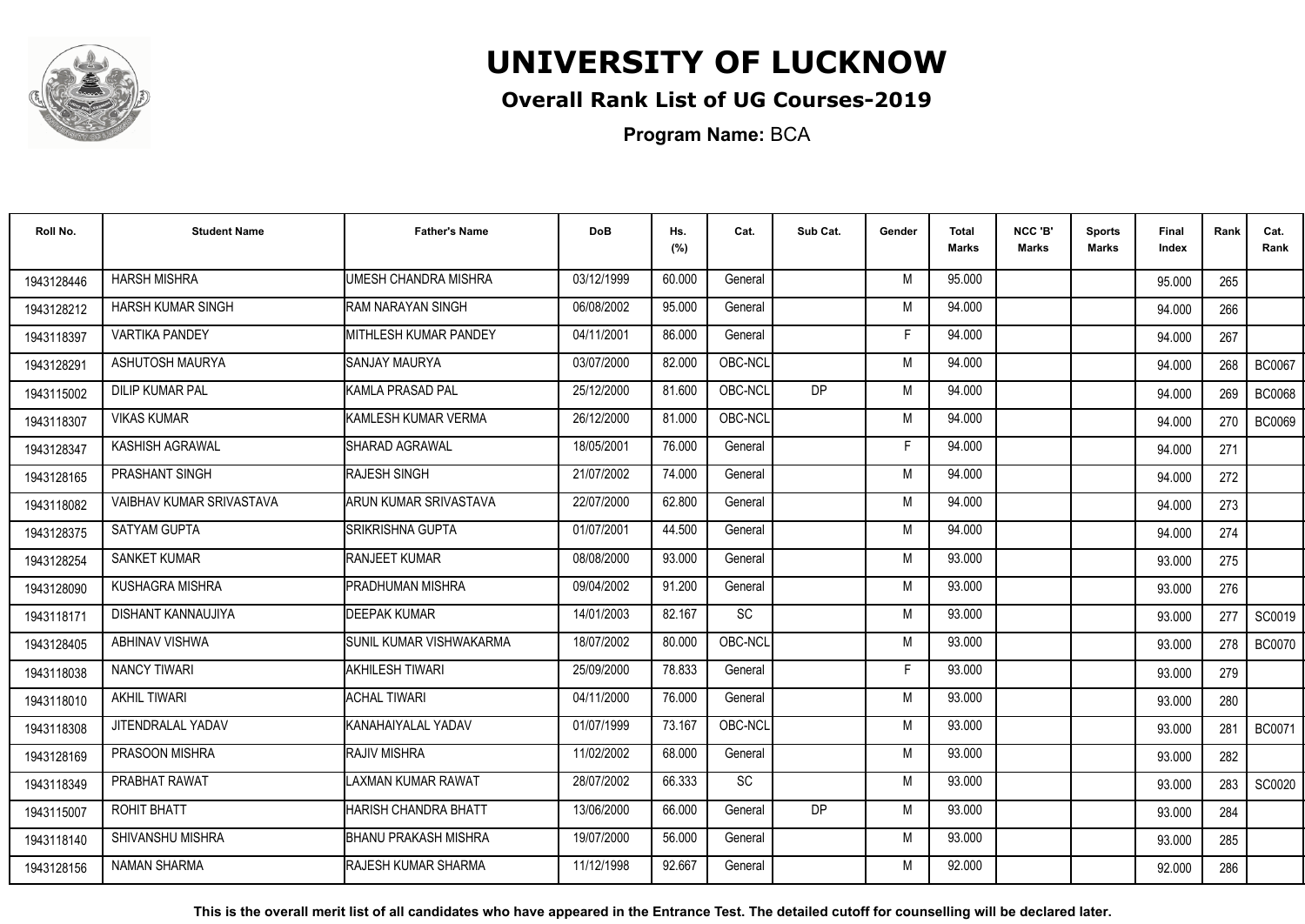

## **Overall Rank List of UG Courses-2019**

**Program Name:** BCA

| Roll No.   | <b>Student Name</b>        | <b>Father's Name</b>        | <b>DoB</b> | Hs.<br>(%) | Cat.      | Sub Cat. | Gender | <b>Total</b><br><b>Marks</b> | NCC 'B'<br>Marks | <b>Sports</b><br>Marks | Final<br>Index | Rank | Cat.<br>Rank  |
|------------|----------------------------|-----------------------------|------------|------------|-----------|----------|--------|------------------------------|------------------|------------------------|----------------|------|---------------|
| 1943118029 | ANUSHKA TIWARI             | AJEET KUMAR TIWARI          | 05/02/2002 | 85.200     | General   |          | F      | 92.000                       |                  |                        | 92.000         | 287  |               |
| 1943128353 | <b>AYUSH SINGH</b>         | <b>SHIV KUMAR SINGH</b>     | 02/07/2000 | 85.000     | General   |          | M      | 92.000                       |                  |                        | 92.000         | 288  |               |
| 1943128133 | <b>TUSHAR GUPTA</b>        | <b>RAJEEV GUPTA</b>         | 19/12/2001 | 74.000     | OBC-NCL   |          | M      | 92.000                       |                  |                        | 92.000         | 289  | <b>BC0072</b> |
| 1943128443 | KAJAL BHATIYA              | UMESH BHATIYA               | 24/08/2000 | 91.200     | General   |          | F      | 91.000                       |                  |                        | 91.000         | 290  |               |
| 1943118141 | AASHISH KUMAR SHAHI        | <b>BHANU PRATAP SHAHI</b>   | 30/09/2001 | 87.400     | General   |          | M      | 91.000                       |                  |                        | 91.000         | 291  |               |
| 1943118228 | <b>VARUN MAURYA</b>        | GAYADEEN MAURYA             | 07/11/2001 | 87.400     | OBC-NCL   |          | M      | 91.000                       |                  |                        | 91.000         | 292  | <b>BC0073</b> |
| 1943128064 | DHEERAJ MAURYA             | OM PRAKASH MAURYA           | 19/10/2002 | 85.500     | OBC-NCL   |          | M      | 91.000                       |                  |                        | 91.000         | 293  | <b>BC0074</b> |
| 1943118267 | <b>DEEPANJALI BISHT</b>    | <b>HUKAM SINGH</b>          | 09/11/2000 | 84.500     | General   |          | F      | 91.000                       |                  |                        | 91.000         | 294  |               |
| 1943118101 | AMAN SINGH                 | ASHOK KUMAR YADAV           | 17/01/2002 | 84.000     | OBC-NCL   |          | M      | 91.000                       |                  |                        | 91.000         | 295  | <b>BC0075</b> |
| 1943118284 | SHUBHAM KOTARYA            | <b>JAIPAL KOTARYA</b>       | 12/12/1999 | 82.167     | <b>SC</b> |          | M      | 91.000                       |                  |                        | 91.000         | 296  | SC0021        |
| 1943118295 | <b>VAISHNAVI TIWARI</b>    | <b>JILAJEET TIWARI</b>      | 25/06/2000 | 81.833     | General   |          | F      | 91.000                       |                  |                        | 91.000         | 297  |               |
| 1943118150 | DIVYANSHU SAXENA           | <b>IBRAJESH CHANDRA</b>     | 24/05/2001 | 79.000     | General   |          | M      | 91.000                       |                  |                        | 91.000         | 298  |               |
| 1943118374 | PRIYA DWIVEDI              | MANOJ KUMAR DWIVEDI         | 08/09/2002 | 76.833     | General   |          | F      | 91.000                       |                  |                        | 91.000         | 299  |               |
| 1943128299 | <b>GAURAV KUMAR TIWARI</b> | ISANJAY TIWARI              | 21/08/2002 | 60.000     | General   |          | M      | 91.000                       |                  |                        | 91.000         | 300  |               |
| 1943128407 | AKSHAY KUMAR GUPTA         | <b>ISURAJ PRASAD GUPTA</b>  | 02/10/1998 | 55.000     | General   |          | M      | 91.000                       |                  |                        | 91.000         | 301  |               |
| 1943118336 | SOUMYA MALHOTRA            | LATE ASHOK MALHOTRA         | 17/08/2000 | 89.400     | General   |          | F      | 90.000                       |                  |                        | 90.000         | 302  |               |
| 1943118143 | <b>NEHA KUMARI</b>         | <b>IBHANU PRATAP SINGH</b>  | 08/08/2001 | 82.000     | General   |          | F      | 90.000                       |                  |                        | 90.000         | 303  |               |
| 1943118372 | <b>UTKARSH ARORA</b>       | IMANOJ KUMAR ARORA          | 29/08/2001 | 79.800     | General   |          | M      | 90.000                       |                  |                        | 90.000         | 304  |               |
| 1943128397 | <b>RITIK JAISWAL</b>       | <b>SUNIL JAISWAL</b>        | 18/08/2000 | 76.000     | OBC-NCL   |          | M      | 90.000                       |                  |                        | 90.000         | 305  | <b>BC0076</b> |
| 1943118345 | AMAN KUMAR SINGH           | LATE SURENDRA KUMAR SINGH   | 10/01/2002 | 75.833     | General   |          | M      | 90.000                       |                  |                        | 90.000         | 306  |               |
| 1943116002 | ABHISHEK GUPTA             | <b>RAJESH GUPTA</b>         | 25/04/2001 | 69.000     | General   |          | M      | 90.000                       |                  |                        | 90.000         | 307  |               |
| 1943128157 | SIDDHARTHA KUMAR SHUKLA    | <b>IRAJESH KUMAR SHUKLA</b> | 26/08/2001 | 64.500     | General   |          | M      | 90.000                       |                  |                        | 90.000         | 308  |               |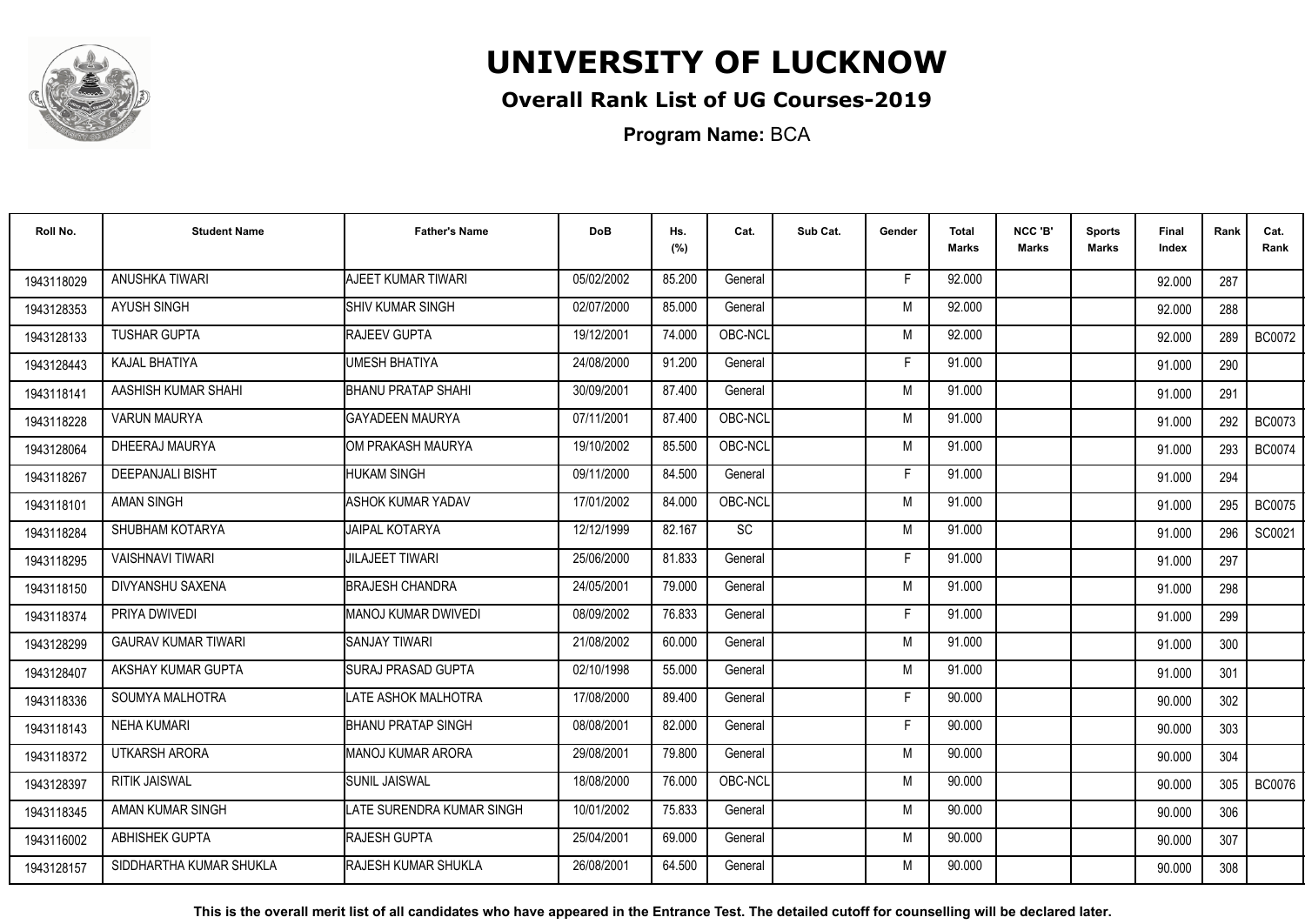

## **Overall Rank List of UG Courses-2019**

**Program Name:** BCA

| Roll No.   | <b>Student Name</b>     | <b>Father's Name</b>          | <b>DoB</b> | Hs.<br>(%) | Cat.    | Sub Cat.  | Gender | <b>Total</b><br>Marks | NCC 'B'<br>Marks | <b>Sports</b><br>Marks | Final<br>Index | Rank | Cat.<br>Rank  |
|------------|-------------------------|-------------------------------|------------|------------|---------|-----------|--------|-----------------------|------------------|------------------------|----------------|------|---------------|
|            | <b>RAJAT SINHA</b>      | <b>RAJESH KUMAR SINHA</b>     |            |            |         |           |        | 90.000                |                  |                        |                |      |               |
| 1943128159 |                         |                               | 25/04/2002 | 61.000     | General |           | M      |                       |                  |                        | 90.000         | 309  |               |
| 1943118362 | SHRUTI SINGH            | MANDHATA SINGH                | 04/09/2002 | 59.000     | General |           | Е      | 90.000                |                  |                        | 90.000         | 310  |               |
| 1943118045 | ABHINAV SHARMA          | AMIT KUMAR SHARMA             | 25/07/2002 | 56.000     | General |           | M      | 90.000                |                  |                        | 90.000         | 311  |               |
| 1943115026 | <b>AMAN SINGH</b>       | <b>I</b> AKHILESH KUMAR SINGH | 08/10/1997 | 81.286     | General | <b>DP</b> | M      | 89.000                |                  |                        | 89.000         | 312  |               |
| 1943118099 | SHIVENDRA PRATAP SINGH  | ASHOK KUMAR SINGH             | 03/03/2002 | 80.000     | General |           | M      | 89.000                |                  |                        | 89.000         | 313  |               |
| 1943118180 | ARCHITA SAXENA          | <b>I</b> DEVENDRA SAXENA      | 30/01/2001 | 79.667     | General |           | F      | 89.000                |                  |                        | 89.000         | 314  |               |
| 1943128337 | SUYASH PRATAP SINGH     | ISHAILENDRA KUMAR SINGH       | 15/07/2001 | 78.000     | OBC-NCL |           | M      | 89.000                |                  |                        | 89.000         | 315  | <b>BC0077</b> |
| 1943118105 | <b>VIKAS YADAV</b>      | <b>ASHOK YADAV</b>            | 07/07/2001 | 74.833     | OBC-NCL |           | M      | 89.000                |                  |                        | 89.000         | 316  | <b>BC0078</b> |
| 1943128003 | PRAGATI TIWARI          | <b>IMR. ASHISH TIWARI</b>     | 06/07/2001 | 74.333     | General |           | F      | 89.000                |                  |                        | 89.000         | 317  |               |
| 1943128162 | AASTHA SRIVASTAVA       | RAJESH KUMAR SRIVASTAVA       | 17/03/2002 | 72.800     | General |           | Е      | 89.000                |                  |                        | 89.000         | 318  |               |
| 1943128469 | HIMANSHU JAISWAL        | <b>VINAY KUMAR JAISWAL</b>    | 28/02/1999 | 72.200     | OBC-NCL |           | M      | 89.000                |                  |                        | 89.000         | 319  | <b>BC0079</b> |
| 1943128105 | <b>RAJAT RASTOGI</b>    | <b>PUNIT RASTOGI</b>          | 28/07/2001 | 70.200     | OBC-NCL |           | M      | 89.000                |                  |                        | 89.000         | 320  | <b>BC0080</b> |
| 1943118091 | YASHI SHARMA            | ASHISH SHARMA                 | 29/12/2000 | 81.833     | General |           | Е      | 88.000                |                  |                        | 88.000         | 321  |               |
| 1943118257 | <b>SAMEER VERMA</b>     | <b>HARINAM SINGH</b>          | 10/05/2001 | 81.000     | OBC-NCL |           | M      | 88.000                |                  |                        | 88.000         | 322  | <b>BC0081</b> |
| 1943118323 | VISHWAJEET VISHWAKARMA  | KRISHNA NAND VISHWAKARMA      | 05/07/2003 | 76.000     | OBC-NCL |           | M      | 88,000                |                  |                        | 88.000         | 323  | <b>BC0082</b> |
| 1943128264 | <b>NIKHIL SINGH</b>     | RAVINDRA KUMAR SINGH          | 08/07/2002 | 74.000     | General |           | M      | 88.000                |                  |                        | 88.000         | 324  |               |
| 1943128331 | <b>SHALINI MISHRA</b>   | <b>I</b> SATYANARAYAN MISHRA  | 07/07/2001 | 70.200     | General |           | F      | 88,000                |                  |                        | 88.000         | 325  |               |
| 1943118314 | PRATYAKSH SRIVASTAVA    | KAUSHAL PATI SRIVASTAVA       | 14/05/2001 | 66.167     | General |           | M      | 88.000                |                  |                        | 88.000         | 326  |               |
| 1943128051 | ROHAN MALGOTRA          | NEERAJ DAYAL                  | 19/04/2001 | 64.600     | General |           | M      | 88.000                |                  |                        | 88.000         | 327  |               |
| 1943118206 | <b>VAISHNAVI MISHRA</b> | <b>DINESH MISHRA</b>          | 18/04/2002 | 59.667     | General |           | F      | 88.000                |                  |                        | 88.000         | 328  |               |
| 1943118402 | <b>MANISHA NIGAM</b>    | <b>IMOHAN LAL</b>             | 07/09/1999 | 86.000     | SC      |           | F.     | 87.000                |                  |                        | 87.000         | 329  | SC0022        |
| 1943112002 | <b>HARDIK ANAND</b>     | <b>ANAND KUMAR SRIVASTAVA</b> | 16/04/2002 | 85.833     | General | <b>UE</b> | M      | 87.000                |                  |                        | 87.000         | 330  |               |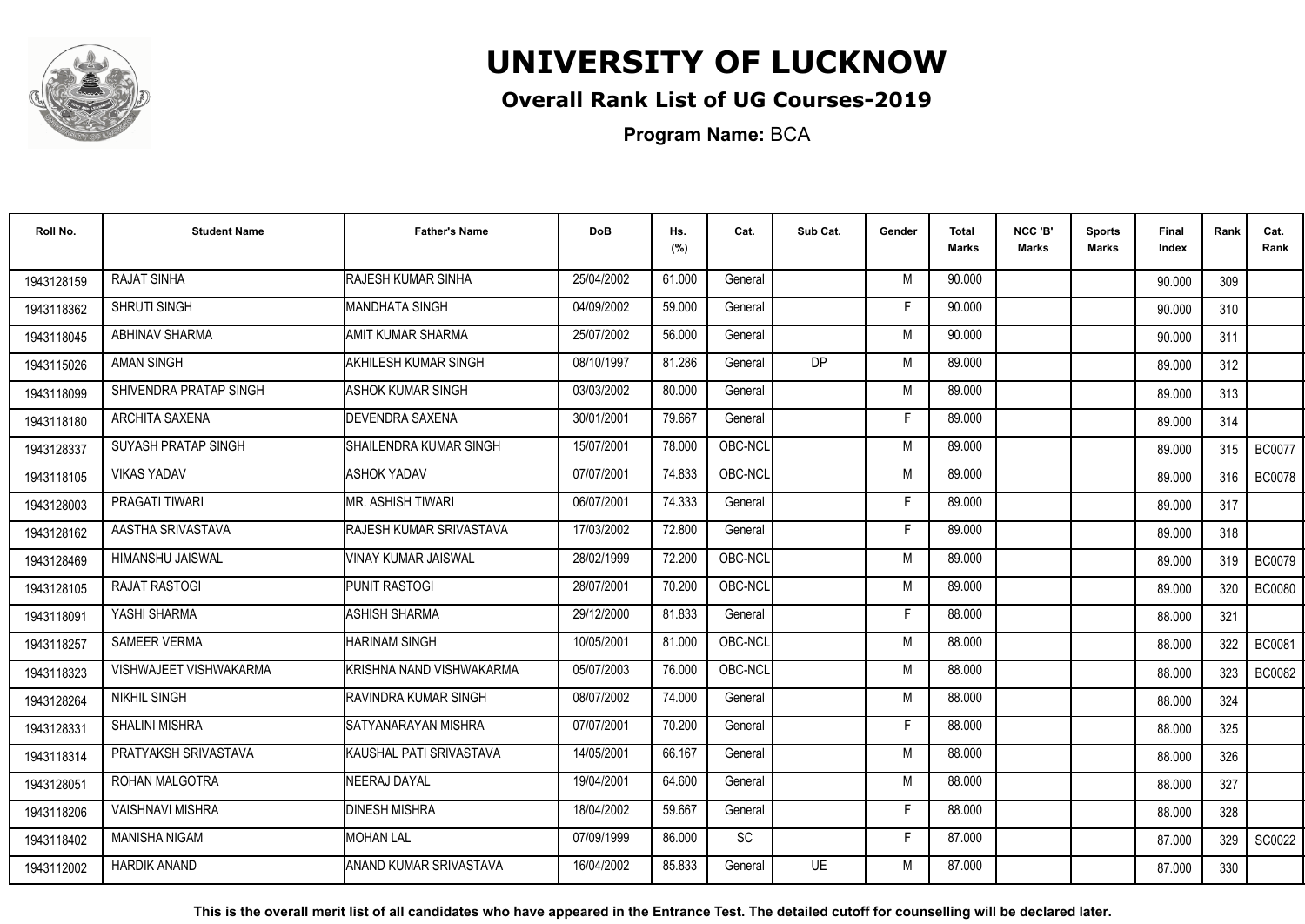

## **Overall Rank List of UG Courses-2019**

**Program Name:** BCA

| Roll No.   | <b>Student Name</b>       | <b>Father's Name</b>          | <b>DoB</b> | Hs.<br>(%) | Cat.    | Sub Cat.  | Gender | Total<br>Marks | NCC 'B'<br><b>Marks</b> | Sports<br><b>Marks</b> | Final<br>Index | Rank | Cat.<br>Rank  |
|------------|---------------------------|-------------------------------|------------|------------|---------|-----------|--------|----------------|-------------------------|------------------------|----------------|------|---------------|
| 1943128245 | ADITYA KUMAR GUPTA        | RAMJI PRASAD GUPTA            | 05/06/2002 | 83.600     | OBC-NCL |           | M      | 87.000         |                         |                        | 87.000         | 331  | <b>BC0083</b> |
| 1943128185 | <b>RITESH KUMAR RAI</b>   | RAKESH KUMAR RAI              | 02/07/2002 | 83.333     | General |           | M      | 87.000         |                         |                        | 87.000         | 332  |               |
| 1943128247 | <b>MUKUND GUPTA</b>       | <b>IRAMKUMAR GUPTA</b>        | 09/01/2002 | 81.000     | OBC-CL  |           | M      | 87.000         |                         |                        | 87.000         | 333  |               |
| 1943118246 | <b>AVINASH VERMA</b>      | <b>GURUDEEN VERMA</b>         | 16/02/2002 | 80.667     | OBC-NCL |           | M      | 87.000         |                         |                        | 87.000         | 334  | <b>BC0084</b> |
| 1943115023 | ATUL KUMAR SINGH          | <b>VIJAY BAHADUR SINGH</b>    | 20/08/2001 | 77.800     | General | <b>DP</b> | M      | 87.000         |                         |                        | 87.000         | 335  |               |
| 1943128312 | <b>VIKASH PAL</b>         | <b>I</b> SANTOSH KUMAR PAL    | 08/11/2003 | 68.667     | OBC-NCL |           | M      | 87.000         |                         |                        | 87.000         | 336  | <b>BC0085</b> |
| 1943115030 | <b>RUPAL MISHRA</b>       | <b>RAM SUBAS</b>              | 20/02/2000 | 66.400     | General | DP        | M      | 87.000         |                         |                        | 87.000         | 337  |               |
| 1943118312 | AADARSH SINGH             | KARAN BEER SINGH              | 25/12/1996 | 62.600     | OBC-NCL |           | M      | 87.000         |                         |                        | 87.000         | 338  | <b>BC0086</b> |
| 1943117017 | <b>ANANT AWASTHI</b>      | <b>NEERAJ AWASTHI</b>         | 12/05/2002 | 61.600     | General |           | M      | 87.000         |                         |                        | 87.000         | 339  |               |
| 1943118249 | <b>R KRITIK</b>           | <b>H RAVI IYER</b>            | 08/05/2000 | 92.857     | General |           | M      | 86.000         |                         |                        | 86.000         | 340  |               |
| 1943128386 | YOGESH UPADHYAY           | <b>SUDHIR KUMAR UPADHYAY</b>  | 19/07/2002 | 90.000     | General |           | M      | 86.000         |                         |                        | 86.000         | 341  |               |
| 1943118291 | <b>KM PRAGYA TIWARI</b>   | IJAY PRAKASH TIWARI           | 03/12/2002 | 88.667     | General |           | F      | 86.000         |                         |                        | 86.000         | 342  |               |
| 1943128089 | SHUBHANGI                 | <b>PRADEEP KUMAR VERMA</b>    | 14/01/1999 | 83.167     | OBC-NCL |           | E      | 86.000         |                         |                        | 86.000         | 343  | <b>BC0087</b> |
| 1943118071 | <b>ANIL GUPTA</b>         | ANUPAM RAJ GUPTA              | 18/03/2001 | 83.000     | General |           | M      | 86.000         |                         |                        | 86.000         | 344  |               |
| 1943117027 | PRASHANT KUMAR SINGH      | RAVINDRA PRATAP SINGH         | 08/01/2002 | 76.833     | General |           | M      | 86.000         |                         |                        | 86.000         | 345  |               |
| 1943118116 | <b>ANKIT AGINHOTRY</b>    | <b>AWADHESH KUMAR</b>         | 10/06/2001 | 74.667     | General |           | M      | 86.000         |                         |                        | 86.000         | 346  |               |
| 1943128284 | <b>SHIVANG RAJ VERMA</b>  | <b>ISANCHRAJ VERMA</b>        | 03/04/2002 | 73.000     | General |           | M      | 86.000         |                         |                        | 86.000         | 347  |               |
| 1943118360 | <b>WASIQ MUJTABA</b>      | IMAHMOOD ASGHAR               | 23/12/2001 | 72.667     | General |           | M      | 86.000         |                         |                        | 86.000         | 348  |               |
| 1943118056 | ROHAN KUMAR GOSWAMI       | <b>ANIL KUMAR GOSWAMI</b>     | 10/07/1998 | 69.833     | General |           | M      | 86.000         |                         |                        | 86.000         | 349  |               |
| 1943128471 | SHREYA SRIVASTAVA         | <b>VINAY KUMAR SRIVASTAVA</b> | 08/08/2002 | 95.000     | General |           |        | 85.000         |                         |                        | 85.000         | 350  |               |
| 1943128066 | AKASH RAJPOOT             | IOM PRAKASH RAJPOOT           | 06/03/2001 | 86.000     | OBC-NCL |           | M      | 85.000         |                         |                        | 85.000         | 351  | <b>BC0088</b> |
| 1943128230 | <b>VISHAL KUMAR YADAV</b> | RAMBHAWAN YADAV               | 05/01/2003 | 85.167     | OBC-NCL |           | M      | 85.000         |                         |                        | 85.000         | 352  | <b>BC0089</b> |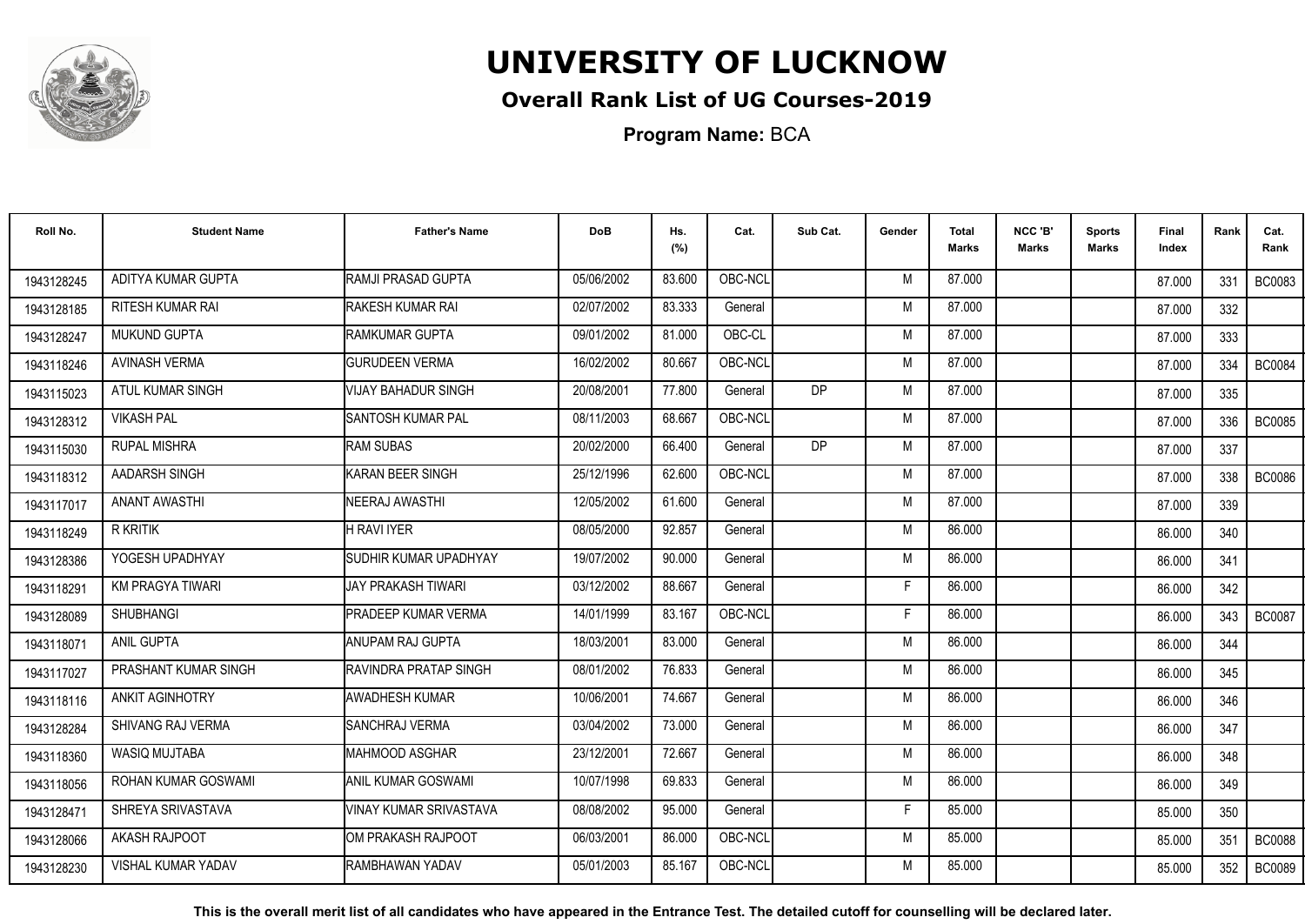

## **Overall Rank List of UG Courses-2019**

**Program Name:** BCA

| Roll No.   | <b>Student Name</b>       | <b>Father's Name</b>        | <b>DoB</b> | Hs.<br>(%) | Cat.      | Sub Cat. | Gender | Total<br>Marks | NCC 'B'<br><b>Marks</b> | Sports<br><b>Marks</b> | Final<br>Index | Rank | Cat.<br>Rank  |
|------------|---------------------------|-----------------------------|------------|------------|-----------|----------|--------|----------------|-------------------------|------------------------|----------------|------|---------------|
| 1943117028 | ANKITA YADAV              | <b>ROSHAN LAL YADAV</b>     | 28/12/1999 | 80.167     | OBC-CL    |          | F.     | 85.000         |                         |                        | 85.000         | 353  |               |
| 1943118353 | MAHIMA CHAUDHARY          | <b>I</b> MAHENDRA KUMAR     | 25/02/2001 | 79.500     | SC        |          | Е      | 85.000         |                         |                        | 85.000         | 354  | SC0023        |
| 1943117018 | SUKHVEER SINGH            | PRABHU SHARAN JIT SINGH     | 17/09/2002 | 78.000     | General   |          | M      | 85.000         |                         |                        | 85.000         | 355  |               |
| 1943118287 | <b>ADARSH SINGH</b>       | <b>JASKARAN SINGH</b>       | 14/07/2001 | 77.800     | General   |          | M      | 85.000         |                         |                        | 85.000         | 356  |               |
| 1943128499 | ANURAG SHARMA             | YOGENDRA SHARMA             | 05/07/2001 | 77.500     | OBC-NCL   |          | M      | 85.000         |                         |                        | 85.000         | 357  | <b>BC0090</b> |
| 1943128135 | SHATARCHI GUPTA           | <b>IRAJENDRA GUPTA</b>      | 10/02/2002 | 76.000     | OBC-NCL   |          | M      | 85.000         |                         |                        | 85.000         | 358  | <b>BC0091</b> |
| 1943117003 | ABHISHEK KUMAR GUPTA      | <b>ASHOK KUMAR GUPTA</b>    | 23/09/1999 | 72.000     | OBC-CL    |          | M      | 85.000         |                         |                        | 85.000         | 359  |               |
| 1943118017 | ADITYA SRIVASTAVA         | AJAY KUMAR SRIVASTAVA       | 14/01/2001 | 70.400     | General   |          | M      | 85.000         |                         |                        | 85.000         | 360  |               |
| 1943118040 | <b>TARUN MISHRA</b>       | <b>ALOK MISHRA</b>          | 09/03/2002 | 69.833     | General   |          | M      | 85.000         |                         |                        | 85.000         | 361  |               |
| 1943128017 | SPARSH VERMA              | MR.SWATANTRA VERMA          | 24/03/2002 | 69.000     | OBC-NCL   |          | M      | 85.000         |                         |                        | 85.000         | 362  | <b>BC0092</b> |
| 1943128319 | RAJEEV KUMAR SINGH        | <b>SARDAR</b>               | 20/02/2002 | 68.333     | SC        |          | M      | 85.000         |                         |                        | 85.000         | 363  | SC0024        |
| 1943118006 | MOHD ZEESHAN              | <b>ABDUL MAJEED</b>         | 01/07/1999 | 61.833     | OBC-NCL   |          | M      | 85.000         |                         |                        | 85.000         | 364  | <b>BC0093</b> |
| 1943128409 | <b>DEEPAK GUPTA</b>       | ISURENDRA KUMAR GUPTA       | 13/04/2001 | 49.400     | General   |          | M      | 85.000         |                         |                        | 85.000         | 365  |               |
| 1943128228 | <b>REETU GUPTA</b>        | <b>IRAMANAND GUPTA</b>      | 06/07/2001 | 95.000     | OBC-NCL   |          | F      | 84.000         |                         |                        | 84.000         | 366  | <b>BC0094</b> |
| 1943118032 | <b>KANISHK</b>            | AK SRIVASTAVA               | 05/12/2001 | 93.000     | General   |          | M      | 84.000         |                         |                        | 84.000         | 367  |               |
| 1943118184 | <b>KARTIK AWASTHI</b>     | DHANANJAY AWASTHI           | 26/12/2001 | 82.200     | General   |          | M      | 84.000         |                         |                        | 84.000         | 368  |               |
| 1943118236 | NAVEEN CHANDRA BHATT      | <b>GIRISH CHANDRA BHATT</b> | 23/12/2000 | 81.833     | General   |          | M      | 84.000         |                         |                        | 84.000         | 369  |               |
| 1943128117 | <b>MARIYAM BANO</b>       | RAFIUDDIN KHAN              | 20/02/2000 | 81.400     | General   |          | F      | 84.000         |                         |                        | 84.000         | 370  |               |
| 1943128496 | SHREYA TIWARI             | <b>VIVEK TIWARI</b>         | 01/01/2002 | 79.667     | General   |          | E      | 84.000         |                         |                        | 84.000         | 371  |               |
| 1943128110 | RASHAAD AHMAD KHAN        | QAMAR AHMAD KHAN            | 16/05/2001 | 77.000     | General   |          | M      | 84.000         |                         |                        | 84.000         | 372  |               |
| 1943118224 | ADITYA KUMAR BHARTI       | <b>GANGA PRASAD</b>         | 07/07/2000 | 73.333     | <b>SC</b> |          | M      | 84.000         |                         |                        | 84.000         | 373  | SC0025        |
| 1943118265 | <b>MANISH KUMAR YADAV</b> | <b>HRIDAY NARAYAN YADAV</b> | 18/07/2000 | 67.333     | OBC-NCL   |          | M      | 84.000         |                         |                        | 84.000         | 374  | <b>BC0095</b> |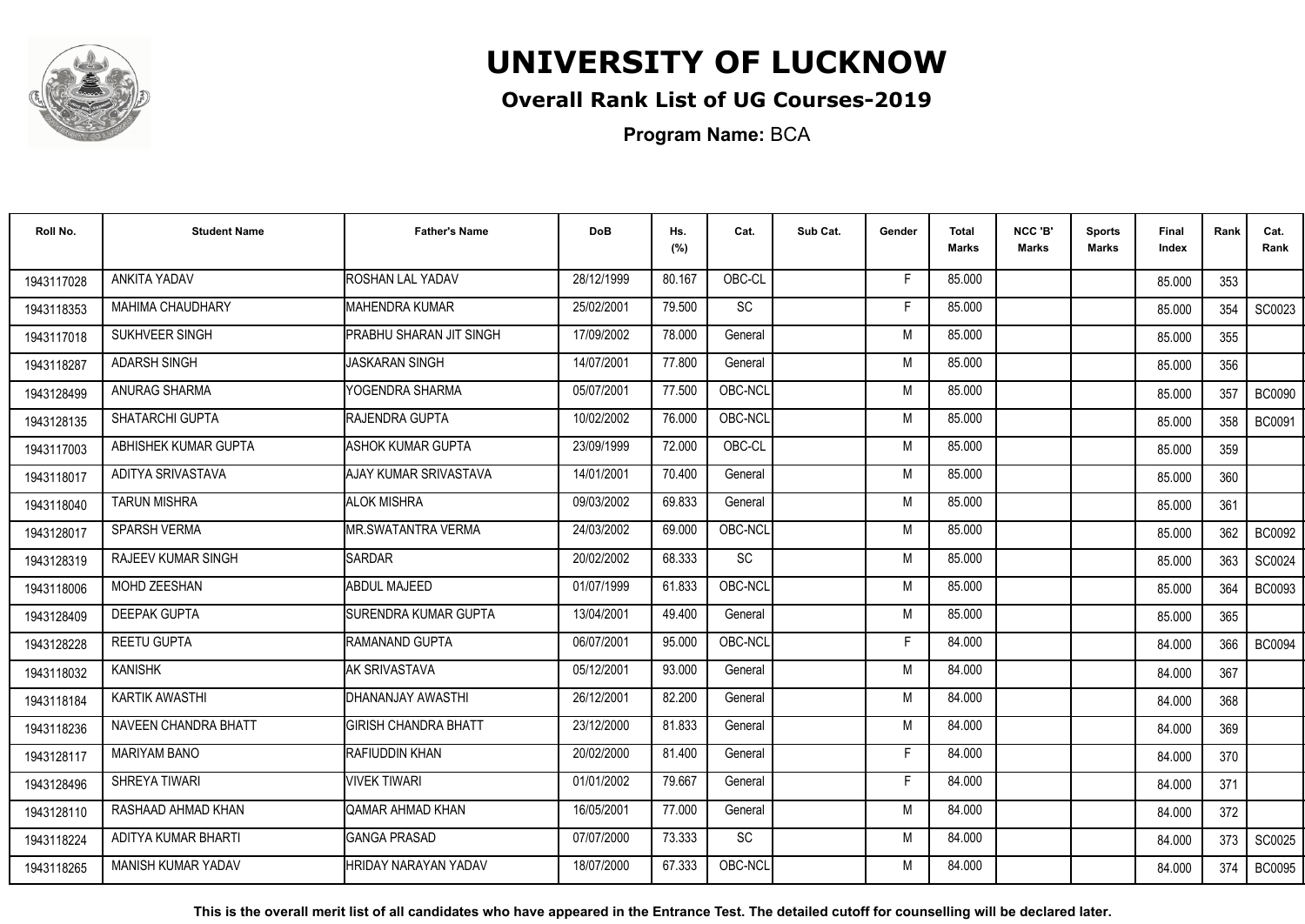

## **Overall Rank List of UG Courses-2019**

**Program Name:** BCA

| Roll No.   | <b>Student Name</b>    | <b>Father's Name</b>       | <b>DoB</b> | Hs.<br>(%) | Cat.    | Sub Cat.  | Gender | <b>Total</b><br><b>Marks</b> | NCC 'B'<br><b>Marks</b> | <b>Sports</b><br><b>Marks</b> | Final<br>Index | Rank | Cat.<br>Rank  |
|------------|------------------------|----------------------------|------------|------------|---------|-----------|--------|------------------------------|-------------------------|-------------------------------|----------------|------|---------------|
| 1943128009 | ANNU DWIVEDI           | MR. DINESHWAR DWIVEDI      | 07/12/2002 | 66.667     | General |           | F      | 84.000                       |                         |                               | 84.000         | 375  |               |
| 1943128252 | SARVESH RASTOGI        | <b>IRANDHEER RASTOGI</b>   | 05/10/2002 | 62.667     | OBC-NCL |           | M      | 84.000                       |                         |                               | 84.000         | 376  | <b>BC0096</b> |
| 1943128220 | POOJA                  | <b>RAM SEWAK</b>           | 18/12/1994 | 58.800     | SC      |           | F      | 84.000                       |                         |                               | 84.000         | 377  | SC0026        |
| 1943128283 | TASDIK AZIZ AHAMED     | <b>SAMASUJOHA</b>          | 14/02/2002 | 83.000     | General |           | M      | 83.000                       |                         |                               | 83.000         | 378  |               |
| 1943118311 | ANSHIKA GUPTA          | <b>I</b> KAPIL KUMAR GUPTA | 25/03/2002 | 81.800     | OBC-NCL |           | F      | 83.000                       |                         |                               | 83.000         | 379  | <b>BC0097</b> |
| 1943128473 | <b>KRISHNA SINGH</b>   | <b>NINOD</b>               | 10/09/2001 | 79.500     | OBC-NCL |           | M      | 83.000                       |                         |                               | 83.000         | 380  | <b>BC0098</b> |
| 1943118321 | NAVNEET PANDEY         | KRISHNA KUMAR PANDEY       | 05/01/2002 | 75.667     | General |           | M      | 83.000                       |                         |                               | 83.000         | 381  |               |
| 1943128273 | <b>HARI OM BAJPAI</b>  | <b>S BAJPAI</b>            | 07/06/2002 | 75.167     | General |           | M      | 83.000                       |                         |                               | 83.000         | 382  |               |
| 1943128007 | DEEPANSHU GAUTAM       | MR. DEEPAK CHANDRA         | 17/12/2000 | 69.000     | SC      |           | M      | 83.000                       |                         |                               | 83.000         | 383  | SC0027        |
| 1943118277 | SAKSHAM SRIVASTAVA     | JAGDISH SRIVASTAVA         | 01/01/2002 | 66.500     | General |           | M      | 83.000                       |                         |                               | 83.000         | 384  |               |
| 1943128287 | <b>RIYA SHARMA</b>     | SANJAY KUMAR SHARMA        | 23/01/2001 | 87.000     | General |           | F      | 82.000                       |                         |                               | 82.000         | 385  |               |
| 1943117014 | SOUMYA SINGH           | MR. ARVIND K SINGH         | 08/03/2000 | 85.000     | General |           | F      | 82.000                       |                         |                               | 82.000         | 386  |               |
| 1943128038 | ANURAG GUPTA           | NAGENDRA PRASAD GUPTA      | 29/07/2001 | 84.667     | OBC-NCL |           | M      | 82.000                       |                         |                               | 82.000         | 387  | <b>BC0099</b> |
| 1943118268 | <b>SAIMA IMRAN</b>     | IIMRAN AHMAD               | 15/04/2002 | 81.000     | OBC-CL  |           | F      | 82.000                       |                         |                               | 82.000         | 388  |               |
| 1943118132 | SHIVANI TIWARI         | <b>BASANT LAL TIWARI</b>   | 26/02/2002 | 80.500     | General |           | E      | 82.000                       |                         |                               | 82.000         | 389  |               |
| 1943128309 | <b>KRIPANSHI GUPTA</b> | SANTOSH KUMAR GUPTA        | 20/02/2002 | 80.000     | General |           | F      | 82.000                       |                         |                               | 82.000         | 390  |               |
| 1943118050 | <b>KISHAN SINGH</b>    | <b>ANAND KUMAR SINGH</b>   | 16/07/2002 | 79.000     | General |           | M      | 82.000                       |                         |                               | 82.000         | 391  |               |
| 1943128124 | PRAJJWAL SRIVASTAVA    | <b>IRAJ KUMAR</b>          | 02/12/2001 | 77.833     | OBC-NCL |           | M      | 82.000                       |                         |                               | 82.000         | 392  | <b>BC0100</b> |
| 1943128466 | SIDDHANT AGRAHARI      | <b>VIMAL AGRAHARI</b>      | 21/08/2002 | 70.167     | General |           | M      | 82.000                       |                         |                               | 82.000         | 393  |               |
| 1943118030 | SHUBHA SINGH CHAUHAN   | <b>AJEET SINGH</b>         | 27/07/2001 | 64.833     | General |           | M      | 82.000                       |                         |                               | 82.000         | 394  |               |
| 1943128040 | OMENDRA PRATAP MAURYA  | NARENDRA KUMAR MAURYA      | 05/12/2001 | 48.000     | OBC-NCL |           | M      | 82.000                       |                         |                               | 82.000         | 395  | <b>BC0101</b> |
| 1943115025 | <b>RIFA HASAN</b>      | <b>ZAFRUL HASAN</b>        | 09/03/2002 | 93.000     | General | <b>DP</b> | F      | 81.000                       |                         |                               | 81.000         | 396  |               |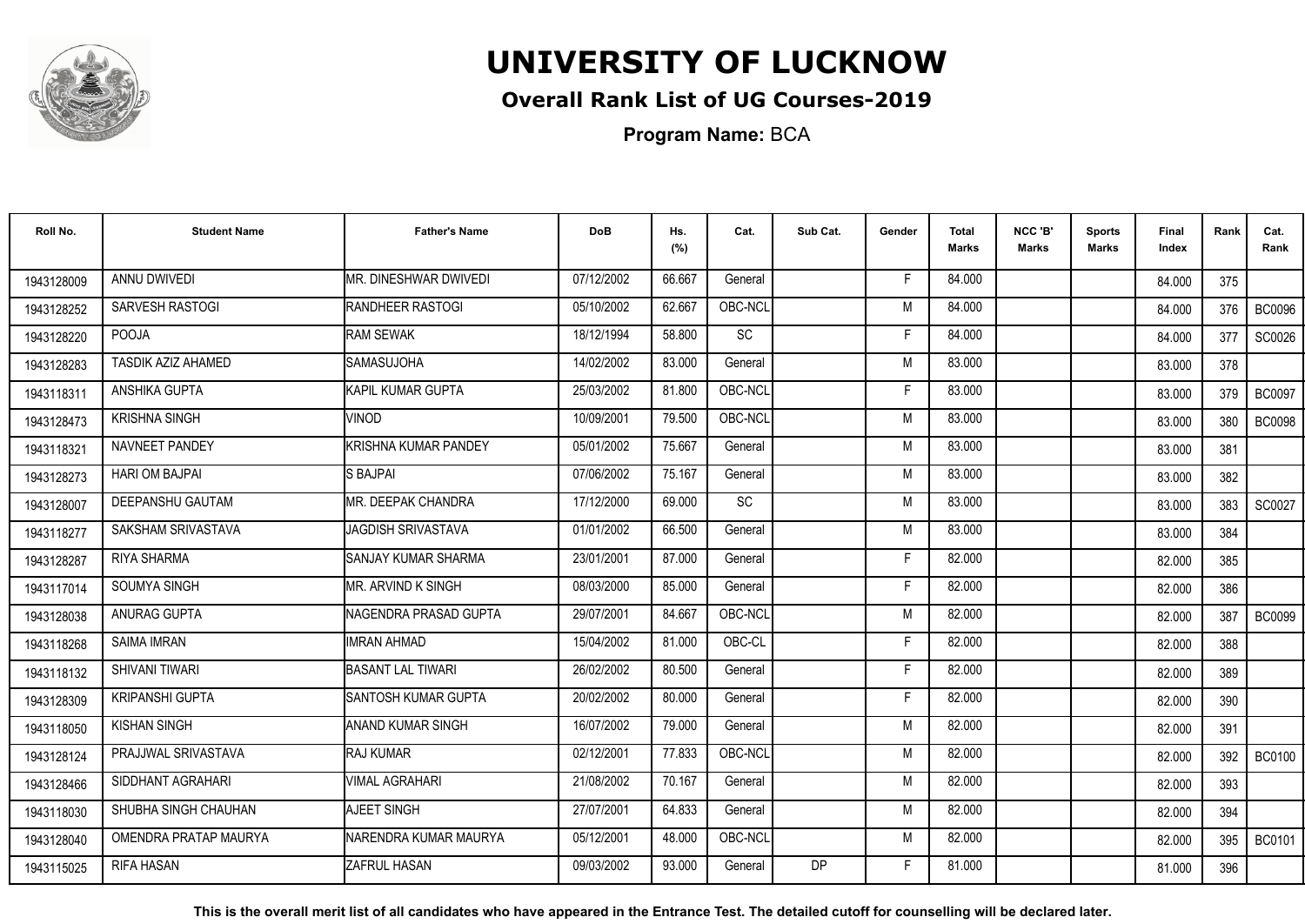

## **Overall Rank List of UG Courses-2019**

**Program Name:** BCA

| Roll No.   | <b>Student Name</b>      | <b>Father's Name</b>        | <b>DoB</b> | Hs.<br>(%) | Cat.    | Sub Cat. | Gender | <b>Total</b><br><b>Marks</b> | NCC 'B'<br><b>Marks</b> | <b>Sports</b><br>Marks | Final<br>Index | Rank    | Cat.<br>Rank  |
|------------|--------------------------|-----------------------------|------------|------------|---------|----------|--------|------------------------------|-------------------------|------------------------|----------------|---------|---------------|
| 1943118399 | ZOYA TALAT SIDDIQI       | MOHAMMAD ASLAM SIDDIQUI     | 13/12/2000 | 88.167     | General |          | F      | 81.000                       |                         |                        | 81.000         | 397     |               |
| 1943118275 | SHAILESH PANDEY          | JAGAT NARAYAN PANDEY        | 28/06/2001 | 84.833     | General |          | M      | 81.000                       |                         |                        | 81.000         | 398     |               |
| 1943118028 | KUSHAL SRIVASTAVA        | AJEET KUMAR SRIVASTAVA      | 12/09/2002 | 81.400     | General |          | M      | 81.000                       |                         |                        | 81.000         | 399     |               |
| 1943128373 | SATYAPRAKASH SINGH YADAV | SITARAM YADAV               | 25/07/2000 | 79.800     | OBC-NCL |          | M      | 81.000                       |                         |                        | 81.000         | 400     | <b>BC0102</b> |
| 1943128160 | AYUSH KUMAR SRIVASTAVA   | RAJESH KUMAR SRIVASTAV      | 23/11/2001 | 74.200     | General |          | M      | 81.000                       |                         |                        | 81.000         | 401     |               |
| 1943128390 | <b>GULEZAHRA ZAIDI</b>   | <b>SUHAIL HUSSAIN ZAIDI</b> | 26/01/2002 | 74.000     | General |          | F      | 81.000                       |                         |                        | 81.000         | 402     |               |
| 1943128314 | <b>ADITI SINGH</b>       | <b>SANTOSH KUMAR SINGH</b>  | 26/06/2000 | 71.500     | General |          | F      | 81.000                       |                         |                        | 81.000         | 403     |               |
| 1943113001 | <b>SHALINI RAWAT</b>     | RAM KESHAN                  | 08/02/2002 | 68.833     | SC      |          | F      | 81.000                       |                         |                        | 81.000         | 404     | <b>SC0028</b> |
| 1943128457 | ANSHUMAN PRATAP SINGH    | <b>VIJAY PRATAP SINGH</b>   | 25/12/2002 | 95.000     | General |          | M      | 80.000                       |                         |                        | 80.000         | 405     |               |
| 1943118216 | ANSH RAJ PAL             | <b>DURGA PRASAD PAL</b>     | 28/11/1999 | 89.200     | OBC-NCL |          | M      | 80.000                       |                         |                        | 80.000         | 406     | <b>BC0103</b> |
| 1943118172 | <b>SHIVAM GUPTA</b>      | <b>DEEPAK KUMAR GUPTA</b>   | 02/10/2002 | 80.667     | OBC-NCL |          | M      | 80.000                       |                         |                        | 80.000         | 407     | <b>BC0104</b> |
| 1943118299 | PRASHANT YADAV           | JITENDRA SINGH YADAV        | 01/09/2000 | 75.167     | OBC-NCL |          | M      | 80.000                       |                         |                        | 80.000         | 408     | <b>BC0105</b> |
| 1943128112 | HARSHIT YADAV            | R B YADAV                   | 14/05/2002 | 74.000     | OBC-NCL |          | M      | 80.000                       |                         |                        | 80.000         | 409     | <b>BC0106</b> |
| 1943118011 | NIKITA MISHRA            | <b>ADARSH MISHRA</b>        | 27/10/2001 | 70.800     | General |          | F      | 80.000                       |                         |                        | 80.000         | 410     |               |
| 1943128382 | <b>SHIVAM PANDEY</b>     | <b>SUDHAKAR PANDEY</b>      | 28/07/2003 | 70.167     | General |          | M      | 80.000                       |                         |                        | 80.000         | 411     |               |
| 1943128045 | <b>UMAR NASIR KIDWAI</b> | INASIRUDDIN KIDWAI          | 21/09/2000 | 69.667     | General |          | M      | 80.000                       |                         |                        | 80.000         | 412     |               |
| 1943118409 | <b>JAVED ANSARI</b>      | MOHD HAMEED ANSARI          | 10/04/2001 | 69.500     | OBC-NCL |          | M      | 80.000                       |                         |                        | 80.000         | $413$ I | <b>BC0107</b> |
| 1943118245 | <b>AKSHAT SARAN</b>      | <b>GURU SARAN</b>           | 02/10/2002 | 68.400     | OBC-NCL |          | M      | 80.000                       |                         |                        | 80.000         | 414     | <b>BC0108</b> |
| 1943128128 | SHIVENDRA SINGH          | <b>RAJ KUMAR SINGH</b>      | 13/11/2001 | 68.000     | General |          | M      | 80.000                       |                         |                        | 80.000         | 415     |               |
| 1943128334 | <b>AYUSH</b>             | SHAILENDRA KUMAR            | 06/04/2002 | 67.833     | SC      |          | M      | 80.000                       |                         |                        | 80.000         | 416     | SC0029        |
| 1943118400 | <b>MOHD ALEEM HASHMI</b> | MOHAMMAD SADIQUE ALI HASHMI | 29/04/2001 | 83.833     | General |          | M      | 79.000                       |                         |                        | 79.000         | 417     |               |
| 1943118254 | <b>ANKITA SHARMA</b>     | HARI SHANKAR SHARMA         | 04/04/2000 | 82.000     | OBC-NCL |          | F      | 79.000                       |                         |                        | 79.000         | 418     | <b>BC0109</b> |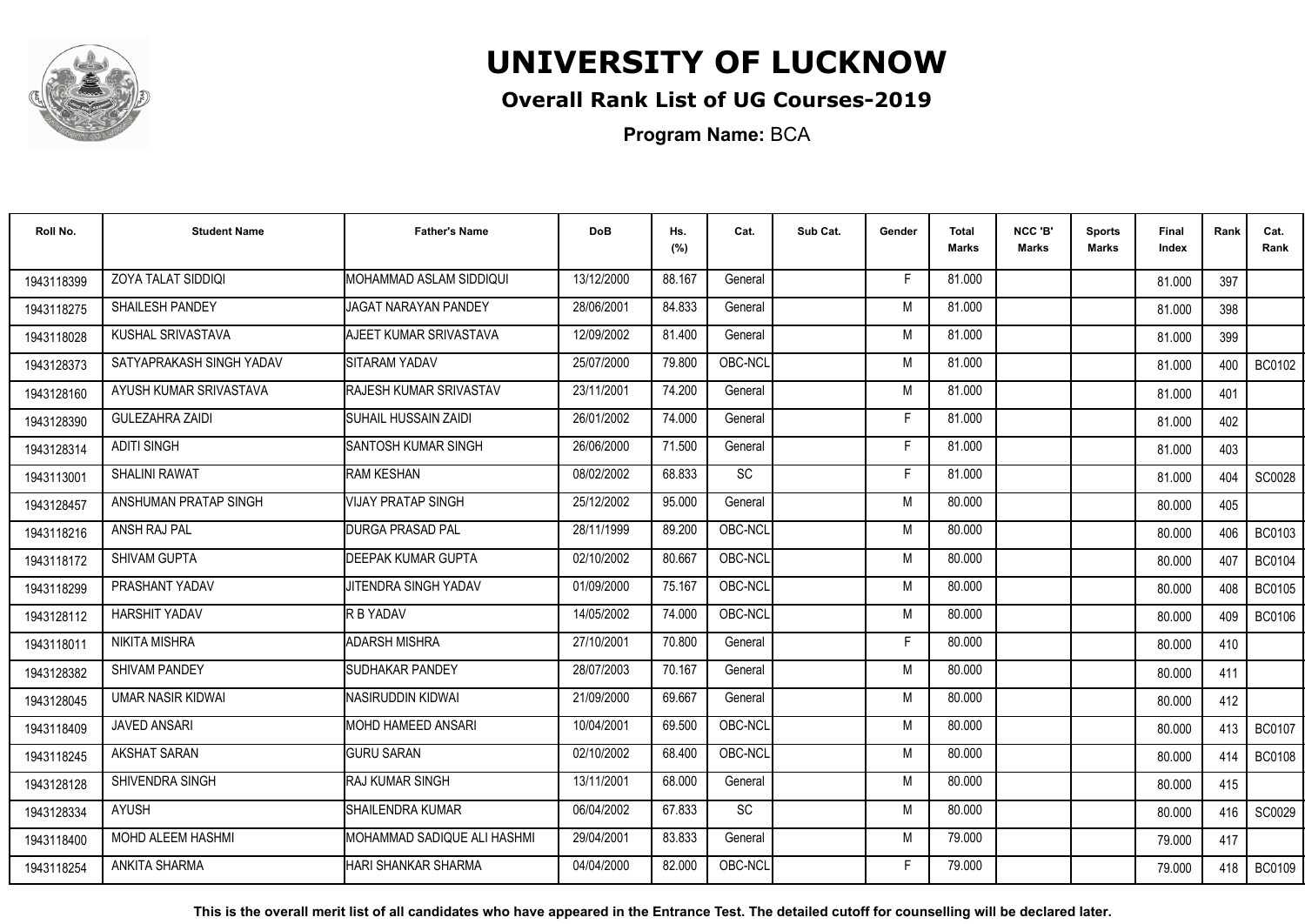

## **Overall Rank List of UG Courses-2019**

**Program Name:** BCA

| Roll No.   | <b>Student Name</b>      | <b>Father's Name</b>           | <b>DoB</b> | Hs.<br>(%) | Cat.      | Sub Cat. | Gender | <b>Total</b><br><b>Marks</b> | NCC 'B'<br><b>Marks</b> | <b>Sports</b><br>Marks | Final<br>Index | Rank | Cat.<br>Rank  |
|------------|--------------------------|--------------------------------|------------|------------|-----------|----------|--------|------------------------------|-------------------------|------------------------|----------------|------|---------------|
| 1943118063 | SAMRIDHI TRIPATHI        | <b>ANIL KUMAR TRIPATHI</b>     | 15/05/2002 | 79.800     | General   |          | F      | 79.000                       |                         |                        | 79.000         | 419  |               |
| 1943128109 | PIYUSH KUMAR TANDON      | PYARELAL                       | 09/09/2000 | 79.667     | SC        |          | M      | 79.000                       |                         |                        | 79.000         | 420  | SC0030        |
| 1943128044 | <b>KAMRAN HUSAIN</b>     | <b>NASIR HUSAIN</b>            | 19/06/2000 | 71.667     | General   |          | M      | 79.000                       |                         |                        | 79.000         | 421  |               |
| 1943111001 | ASHISH KUMAR UPADHYAY    | <b>IDINESH KUMAR UPADHYAY</b>  | 28/08/1997 | 60.000     | General   |          | M      | 79.000                       |                         |                        | 79.000         | 422  |               |
| 1943128193 | NIRVIKALP KUMAR KUSHWAHA | <b>IRAKESH KUSHWAHA</b>        | 11/01/2002 | 89.200     | OBC-NCL   |          | M      | 78.000                       |                         |                        | 78.000         | 423  | <b>BC0110</b> |
| 1943128163 | UTKARSH MISHRA           | <b>RAJESH MISHRA</b>           | 08/12/2002 | 83.667     | General   |          | M      | 78.000                       |                         |                        | 78.000         | 424  |               |
| 1943128389 | <b>AAMIR SUHAIL</b>      | ISUHAIL AHMAD                  | 22/04/2001 | 73.500     | OBC-CL    |          | M      | 78.000                       |                         |                        | 78.000         | 425  |               |
| 1943118125 | DEEPAK KUMAR VERMA       | <b>BAHADUR PRASAD</b>          | 11/02/2000 | 71.500     | OBC-NCL   |          | M      | 78.000                       |                         |                        | 78,000         | 426  | <b>BC0111</b> |
| 1943128080 | <b>NEHA CHAURASIA</b>    | <b>PAWAN KUMAR CHAURASIA</b>   | 24/08/2000 | 70.200     | OBC-NCL   |          | F      | 78.000                       |                         |                        | 78,000         | 427  | <b>BC0112</b> |
| 1943128155 | <b>MANISH SONI</b>       | <b>RAJESH KUMAR SETH</b>       | 12/12/1998 | 68.400     | OBC-NCL   |          | M      | 78.000                       |                         |                        | 78.000         | 428  | <b>BC0113</b> |
| 1943118036 | ANUJ TRIPATHI            | <b>AKHILESH NATH TRIPATHI</b>  | 20/12/2002 | 66.500     | General   |          | M      | 78.000                       |                         |                        | 78.000         | 429  |               |
| 1943118329 | SIDDHARTH CHAND          | <b>I</b> LAL CHAND             | 11/10/2003 | 66.400     | <b>SC</b> |          | M      | 78.000                       |                         |                        | 78.000         | 430  | SC0031        |
| 1943118129 | <b>KARISHMA SINGH</b>    | <b>BALWANT SINGH MEHTA</b>     | 30/03/2002 | 83.600     | General   |          | Е      | 77.000                       |                         |                        | 77.000         | 431  |               |
| 1943128244 | <b>KANAK RANI</b>        | <b>IRAMESHWAR PRASAD SINGH</b> | 20/10/2001 | 76.000     | General   |          | F      | 77.000                       |                         |                        | 77.000         | 432  |               |
| 1943118297 | <b>DIVYANSHI YADAV</b>   | JITENDRA KUMAR YADAV           | 21/03/2001 | 75.333     | OBC-NCL   |          | F      | 77.000                       |                         |                        | 77.000         | 433  | <b>BC0114</b> |
| 1943118242 | <b>ASHUTOSH GUPTA</b>    | <b>GOVIND GUPTA</b>            | 28/08/2002 | 73.333     | OBC-NCL   |          | M      | 77.000                       |                         |                        | 77.000         | 434  | <b>BC0115</b> |
| 1943128436 | <b>MRINAL VERMA</b>      | <b>TEJ SINGH</b>               | 25/04/2000 | 72.167     | OBC-CL    |          | M      | 77.000                       |                         |                        | 77.000         | 435  |               |
| 1943128211 | <b>SNEHA</b>             | RAM NARAYAN                    | 07/07/2001 | 71.400     | OBC-NCL   |          | F      | 77.000                       |                         |                        | 77.000         | 436  | <b>BC0116</b> |
| 1943118142 | <b>PRINCE</b>            | <b>IBHANU PRATAP SINGH</b>     | 02/10/2000 | 60.800     | General   |          | M      | 77.000                       |                         |                        | 77.000         | 437  |               |
| 1943128449 | <b>MAZHAR ALI</b>        | <b>USMAN ALI</b>               | 14/08/2000 | 95.000     | General   |          | M      | 76.000                       |                         |                        | 76.000         | 438  |               |
| 1943115011 | AMITESH SINGH CHAUHAN    | <b>INEERAJ SINGH CHAUHAN</b>   | 08/10/2001 | 90.000     | General   |          | M      | 76.000                       |                         |                        | 76.000         | 439  |               |
| 1943118174 | <b>ROHAN KUMAR</b>       | <b>IDEEPNARAYAN</b>            | 15/11/2002 | 80.000     | SC        |          | M      | 76.000                       |                         |                        | 76.000         | 440  | SC0032        |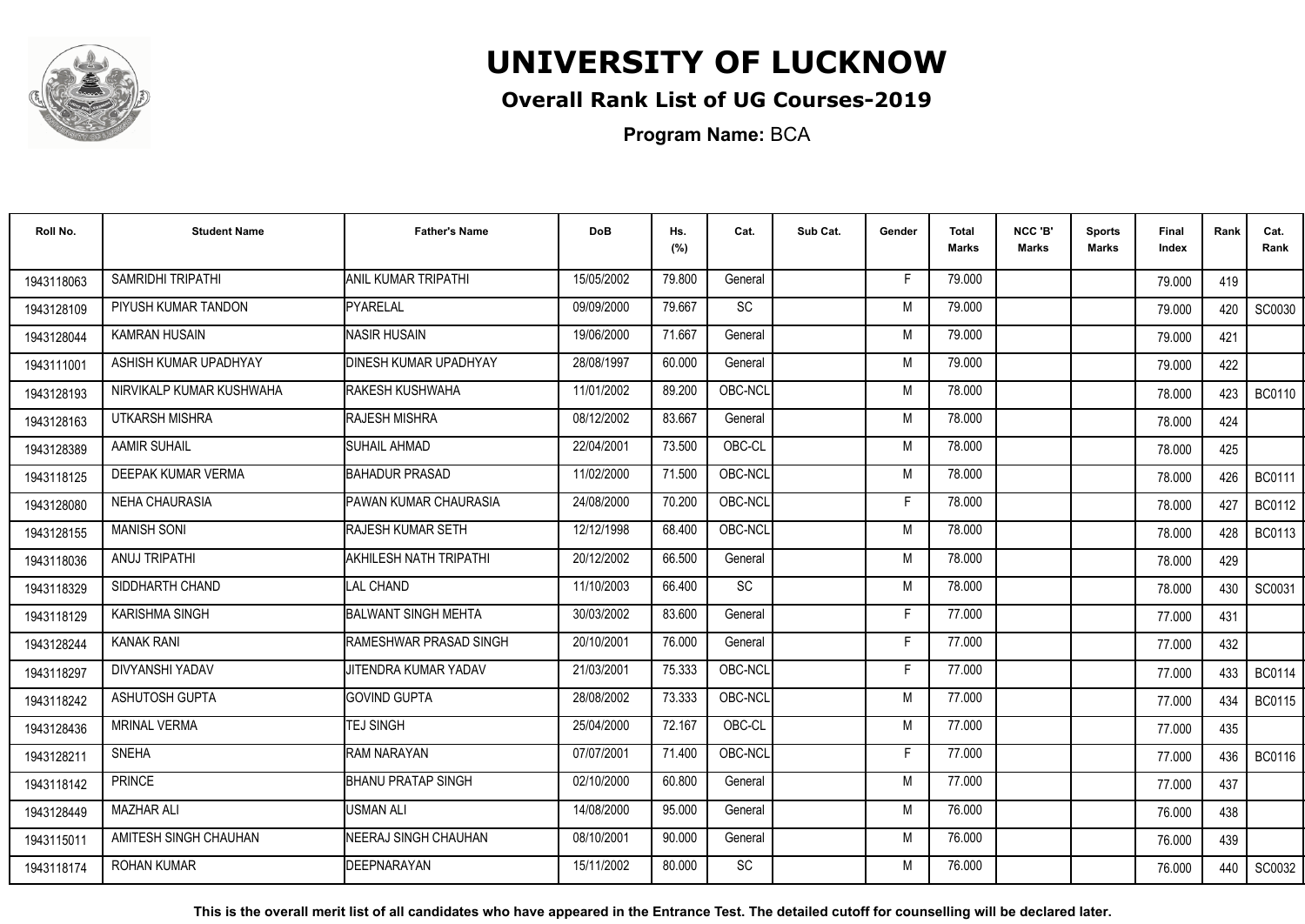

## **Overall Rank List of UG Courses-2019**

**Program Name:** BCA

| Roll No.   | <b>Student Name</b>    | <b>Father's Name</b>           | <b>DoB</b> | Hs.<br>(%) | Cat.      | Sub Cat.  | Gender | Total<br><b>Marks</b> | NCC 'B'<br><b>Marks</b> | Sports<br><b>Marks</b> | Final<br>Index | Rank | Cat.<br>Rank  |
|------------|------------------------|--------------------------------|------------|------------|-----------|-----------|--------|-----------------------|-------------------------|------------------------|----------------|------|---------------|
| 1943118136 | <b>ARUN KUMAR</b>      | <b>BHAGAUTI PRASAD</b>         | 05/07/1996 | 79.500     | <b>SC</b> |           | M      | 76.000                |                         |                        | 76.000         | 441  | SC0033        |
| 1943128226 | <b>SAGAR SHUKLA</b>    | RAMA SHANKAR SHUKLA            | 15/02/2001 | 75.167     | General   |           | M      | 76.000                |                         |                        | 76.000         | 442  |               |
| 1943118187 | <b>KULYANSH PANDEY</b> | DHARMENDRA PANDEY              | 12/02/2002 | 74.000     | General   |           | M      | 76.000                |                         |                        | 76.000         | 443  |               |
| 1943118404 | <b>KAUSAR FATIMA</b>   | MOHD AFZAL AHMAD               | 18/12/2000 | 72.667     | General   |           | Е      | 76.000                |                         |                        | 76.000         | 444  |               |
| 1943128322 | <b>VAIBHAV AWASTHI</b> | SARVESH PRAKASH AWASTHI        | 03/08/1999 | 72.167     | General   |           | M      | 76.000                |                         |                        | 76.000         | 445  |               |
| 1943118218 | ABHISHEK KUMAR GUPTA   | <b>DWARIKA PRASAD</b>          | 09/11/2002 | 70.200     | General   |           | M      | 76.000                |                         |                        | 76.000         | 446  |               |
| 1943118419 | AMAAN AHMAD            | MOHD. ASLAM                    | 19/10/2000 | 65.000     | OBC-NCL   |           | M      | 76.000                |                         |                        | 76.000         | 447  | <b>BC0117</b> |
| 1943118285 | AAVESH KHAN            | <b>JALALUDDIN KHAN</b>         | 05/07/2001 | 62.000     | General   |           | M      | 76.000                |                         |                        | 76.000         | 448  |               |
| 1943128091 | <b>AYUSH GOEL</b>      | <b>PRAKASH GOEL</b>            | 27/08/2001 | 95.000     | General   |           | M      | 75.000                |                         |                        | 75.000         | 449  |               |
| 1943128325 | AYUSH SRIVASTAVA       | SATISH KUMAR SRIVASTAVA        | 19/02/2001 | 91.000     | General   |           | M      | 75.000                |                         |                        | 75.000         | 450  |               |
| 1943115005 | NEEL MADHAB ROY        | <b>UDAY CHAND ROY</b>          | 16/08/2001 | 87.400     | General   | <b>DP</b> | M      | 75.000                |                         |                        | 75.000         | 451  |               |
| 1943118313 | PRADEEP KUMAR          | KASHI PRASAD                   | 20/08/2000 | 86.333     | OBC-NCL   |           | M      | 75.000                |                         |                        | 75.000         | 452  | <b>BC0118</b> |
| 1943128468 | SHREYASH GUPTA         | VIMLESH GUPTA                  | 10/07/2002 | 85.333     | OBC-NCL   |           | M      | 75.000                |                         |                        | 75.000         | 453  | <b>BC0119</b> |
| 1943128395 | <b>FAIZAN AHMAD</b>    | <b>SULTAN AHMAD</b>            | 12/12/2001 | 83.000     | General   |           | M      | 75.000                |                         |                        | 75.000         | 454  |               |
| 1943128255 | DHIRENDRA PRATAP SINGH | <b>RANJEET SINGH</b>           | 01/03/2000 | 82.500     | General   |           | M      | 75.000                |                         |                        | 75.000         | 455  |               |
| 1943118205 | ASHISH SRIVASTAVA      | <b>DINESH KUMAR SRIVASTAVA</b> | 08/09/2002 | 79.800     | General   |           | M      | 75.000                |                         |                        | 75.000         | 456  |               |
| 1943128029 | <b>JAMSHED ALAM</b>    | <b>MUNSAF ALI</b>              | 27/03/2002 | 79.667     | General   |           | M      | 75.000                |                         |                        | 75.000         | 457  |               |
| 1943128366 | <b>GAURAV GUPTA</b>    | SHYAM KRISHNA GUPTA            | 14/10/2002 | 79.667     | General   |           | M      | 75.000                |                         |                        | 75.000         | 458  |               |
| 1943118318 | SURAJ VISHWAKARMA      | KHAJANTI VISHWAKARMA           | 14/02/2001 | 77.667     | OBC-NCL   |           | M      | 75.000                |                         |                        | 75.000         | 459  | <b>BC0120</b> |
| 1943128415 | KAUSHAL KUMAR          | SURENDRA PRASAD                | 16/07/2001 | 76.500     | <b>SC</b> |           | M      | 75.000                |                         |                        | 75.000         | 460  | SC0034        |
| 1943115013 | <b>SATYAM GANGWAR</b>  | <b>PRAMOD GANGWAR</b>          | 12/03/2001 | 76.000     | OBC-NCL   | DP        | M      | 75.000                |                         |                        | 75.000         | 461  | BC0121        |
| 1943118049 | <b>ABHAY GUPTA</b>     | <b>AMRESH GUPTA</b>            | 10/10/2000 | 75.000     | General   |           | M      | 75.000                |                         |                        | 75.000         | 462  |               |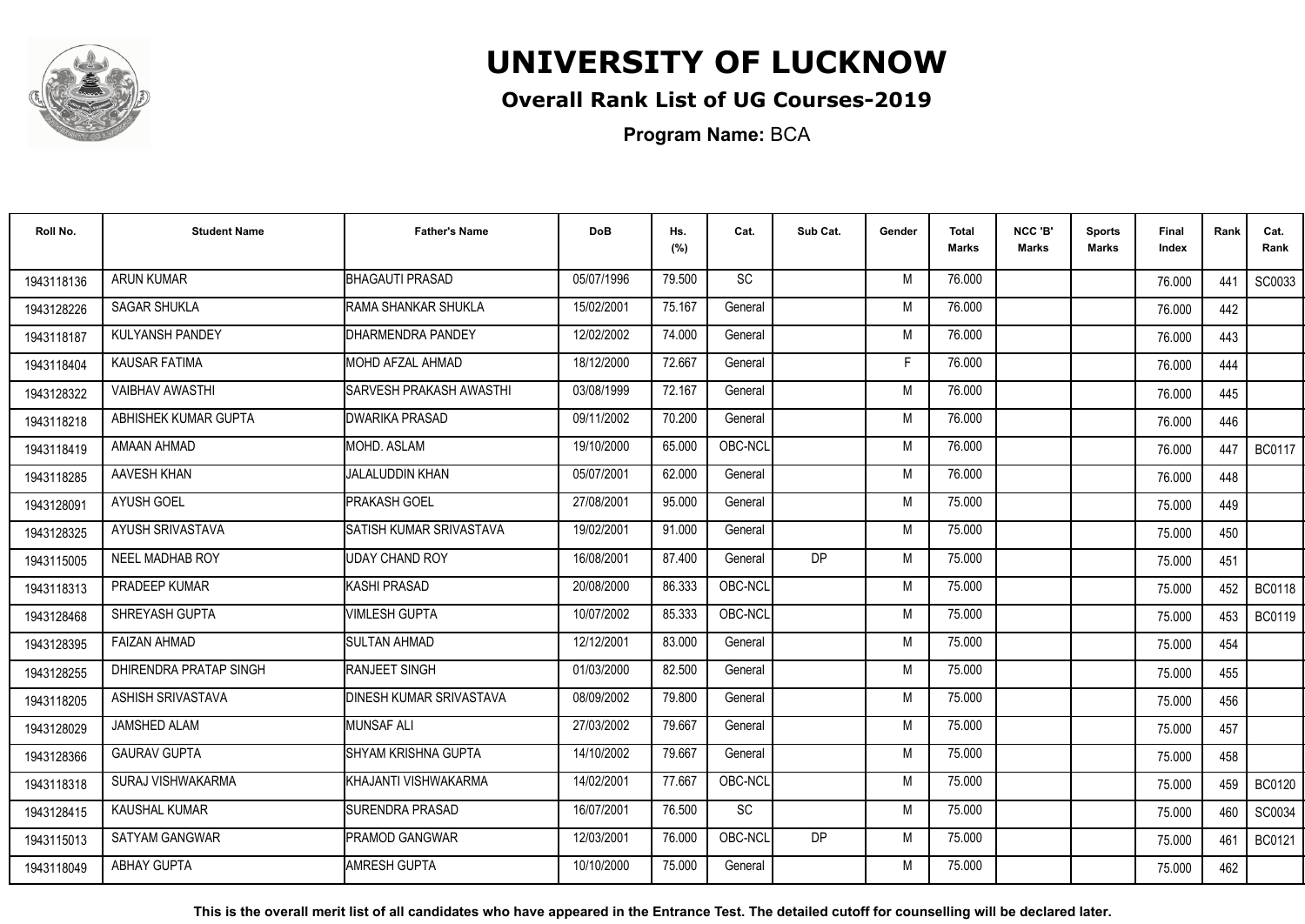

## **Overall Rank List of UG Courses-2019**

**Program Name:** BCA

| Roll No.   | <b>Student Name</b>        | <b>Father's Name</b>         | <b>DoB</b> | Hs.<br>(%) | Cat.      | Sub Cat. | Gender | <b>Total</b><br><b>Marks</b> | NCC 'B'<br>Marks | <b>Sports</b><br>Marks | Final<br>Index | Rank | Cat.<br>Rank  |
|------------|----------------------------|------------------------------|------------|------------|-----------|----------|--------|------------------------------|------------------|------------------------|----------------|------|---------------|
| 1943128154 | <b>NAVEEN KUMAR PATEL</b>  | <b>RAJESH KUMAR PATEL</b>    | 17/11/2000 | 74.167     | OBC-NCL   |          | M      | 75.000                       |                  |                        | 75.000         | 463  | <b>BC0122</b> |
| 1943128041 | AMAN SINGH CHAUHAN         | NARENDRA SINGH CHAUHAN       | 25/11/2000 | 74.167     | General   |          | M      | 75.000                       |                  |                        | 75.000         | 464  |               |
| 1943128096 | <b>ALOK PANDEY</b>         | PRAMOD PANDEY                | 16/04/2001 | 73.667     | General   |          | M      | 75.000                       |                  |                        | 75.000         | 465  |               |
| 1943118163 | AKASH YADAV                | CHHATRAPAL YADAV             | 08/06/2000 | 72.667     | OBC-NCL   |          | M      | 75.000                       |                  |                        | 75.000         | 466  | <b>BC0123</b> |
| 1943118316 | <b>ASHISH KUMAR</b>        | <b>KEDAR</b>                 | 16/08/1999 | 72.333     | SC        |          | M      | 75.000                       |                  |                        | 75.000         | 467  | SC0035        |
| 1943118365 | ADARSH SRIVASTAVA          | IMANISH KUMAR SRIVASTAVA     | 15/07/1999 | 70.000     | General   |          | M      | 75.000                       |                  |                        | 75.000         | 468  |               |
| 1943128450 | <b>SURAJ KUMAR SINGH</b>   | <b>VED PRAKASH</b>           | 01/01/2002 | 70.000     | <b>SC</b> |          | M      | 75.000                       |                  |                        | 75.000         | 469  | SC0036        |
| 1943118415 | <b>MOHD AMAAN</b>          | <b>IMOHD SHARIF</b>          | 17/10/2001 | 68.800     | OBC-NCL   |          | M      | 75.000                       |                  |                        | 75.000         | 470  | <b>BC0124</b> |
| 1943128136 | <b>KARAN JAISWAR</b>       | RAJENDRA JAISWAR             | 29/05/2000 | 67.167     | <b>SC</b> |          | M      | 75.000                       |                  |                        | 75.000         | 471  | SC0037        |
| 1943118152 | <b>VIPUL VERMA</b>         | <b>BRIJESH KUMAR VERMA</b>   | 05/07/2002 | 62.600     | General   |          | M      | 75.000                       |                  |                        | 75.000         | 472  |               |
| 1943118223 | PARTH MISHRA               | <b>GANESH SHANKAR MISHRA</b> | 09/12/2001 | 58.800     | General   |          | M      | 75.000                       |                  |                        | 75.000         | 473  |               |
| 1943128166 | SHARAD SRIVASTAV           | <b>RAJESH SRIVASTAV</b>      | 11/04/2000 | 55.833     | General   |          | M      | 75.000                       |                  |                        | 75.000         | 474  |               |
| 1943128463 | <b>SHRUTI KAUSHAL</b>      | VIKAS KAUSHAL                | 24/12/2001 | 93.000     | OBC-NCL   |          |        | 74.000                       |                  |                        | 74.000         | 475  | <b>BC0125</b> |
| 1943128178 | <b>VISHAL KUMAR YADAV</b>  | <b>RAJU KUMAR YADAV</b>      | 04/01/2002 | 87.400     | OBC-CL    |          | M      | 74.000                       |                  |                        | 74.000         | 476  |               |
| 1943128257 | <b>ARYA SHUKLA</b>         | IRAVI KANT SHUKLA            | 02/11/2000 | 79.800     | General   |          | Е      | 74.000                       |                  |                        | 74.000         | 477  |               |
| 1943118170 | <b>AYUSH VERMA</b>         | <b>DEEP PRAKASH VERMA</b>    | 09/08/2002 | 78.200     | OBC-NCL   |          | M      | 74.000                       |                  |                        | 74.000         | 478  | <b>BC0126</b> |
| 1943118107 | <b>MO HUZAIFA SIDDIQUI</b> | <b>ATEEK AHAMAD</b>          | 13/04/2002 | 77.667     | General   |          | M      | 74.000                       |                  |                        | 74.000         | 479  |               |
| 1943128171 | SACHIN KANAUJIA            | RAJKUMAR KANAUJIA            | 26/12/2001 | 76.000     | <b>SC</b> |          | M      | 74.000                       |                  |                        | 74.000         | 480  | SC0038        |
| 1943128012 | SWAPNEESH SINGH            | MR. PRAMOD KUMAR SINGH       | 26/03/2002 | 74.667     | General   |          | M      | 74.000                       |                  |                        | 74.000         | 481  |               |
| 1943118190 | <b>NEHA SINGH</b>          | DHIRENDRA KUMAR SINGH        | 12/01/2002 | 74.000     | General   |          | F      | 74.000                       |                  |                        | 74.000         | 482  |               |
| 1943128339 | VAIBHAV KAUSHAL            | SHAILENDRA PRAKASH KAUSHAL   | 30/08/2000 | 71.333     | OBC-NCL   |          | M      | 74.000                       |                  |                        | 74.000         | 483  | <b>BC0127</b> |
| 1943118406 | <b>MOHD AHMAD ALVI</b>     | IMOHD AKRAM ALVI             | 19/01/2002 | 92.000     | General   |          | M      | 73.000                       |                  |                        | 73.000         | 484  |               |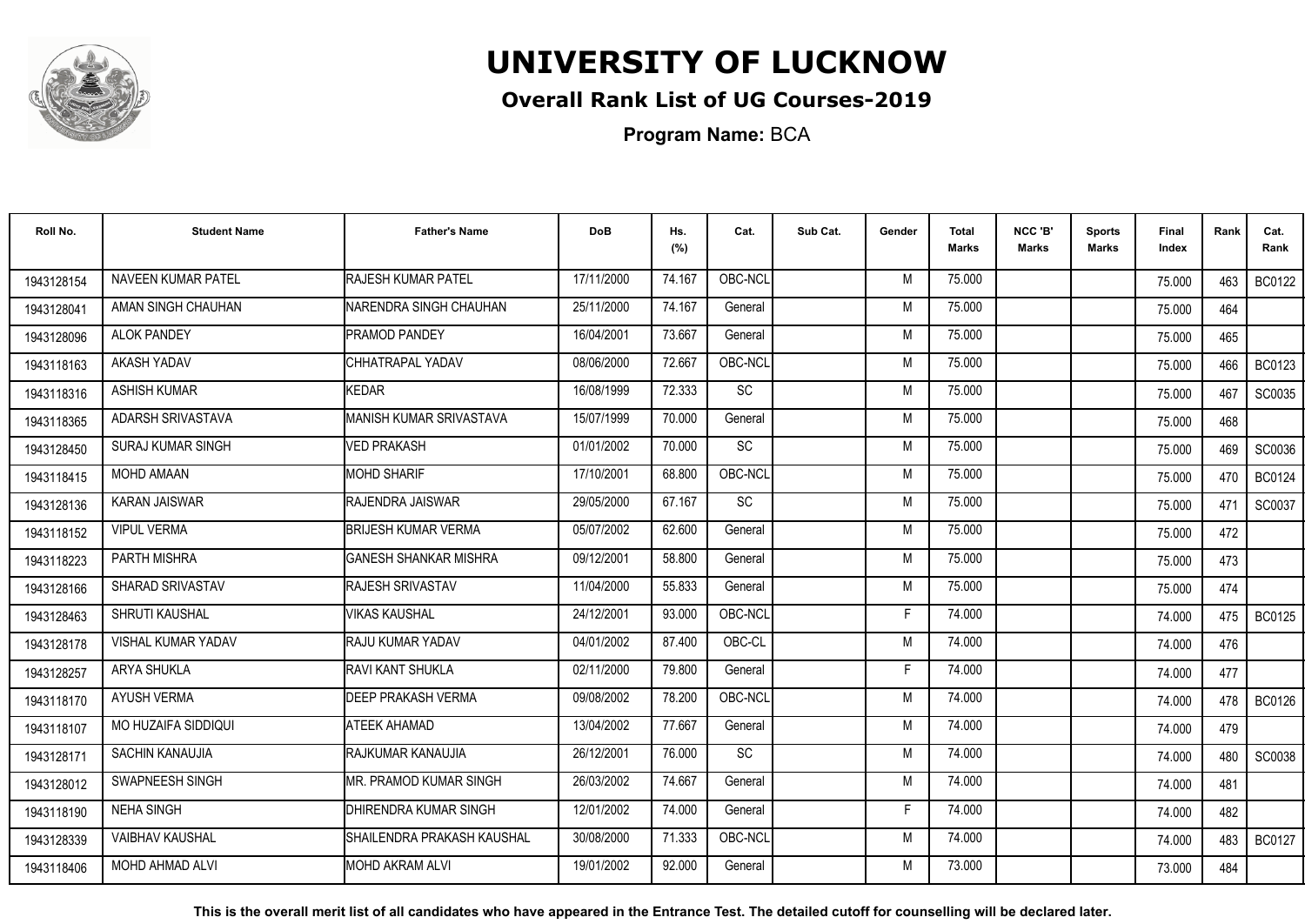

## **Overall Rank List of UG Courses-2019**

**Program Name:** BCA

| Roll No.   | <b>Student Name</b>       | <b>Father's Name</b>       | <b>DoB</b> | Hs.<br>(%) | Cat.                         | Sub Cat. | Gender | <b>Total</b><br><b>Marks</b> | NCC 'B'<br>Marks | <b>Sports</b><br>Marks | Final<br>Index | Rank | Cat.<br>Rank  |
|------------|---------------------------|----------------------------|------------|------------|------------------------------|----------|--------|------------------------------|------------------|------------------------|----------------|------|---------------|
| 1943128429 | PRIYANKA THAKUR           | <b>SUSHIL THAKUR</b>       | 15/03/2000 | 86.000     | General                      |          | Е      | 73.000                       |                  |                        | 73.000         | 485  |               |
| 1943128077 | SUBRATO UPADHYAY          | PARITOSH UPADHYAY          | 02/07/2000 | 78.833     | General                      |          | M      | 73.000                       |                  |                        | 73.000         | 486  |               |
| 1943128179 | <b>AHANA</b>              | RAKESH KUMAR               | 19/07/2002 | 75.000     | $\operatorname{\textsf{SC}}$ |          | F.     | 73.000                       |                  |                        | 73.000         | 487  | SC0039        |
| 1943128424 | DARSHIKA MISHRA           | <b>SUSHIL KUMAR MISHRA</b> | 03/07/2000 | 74.000     | General                      |          | Е      | 73.000                       |                  |                        | 73.000         | 488  |               |
| 1943118280 | HIMANSHU SHUKLA           | JAI PRAKASH SHUKLA         | 27/05/2000 | 70.200     | General                      |          | M      | 73.000                       |                  |                        | 73.000         | 489  |               |
| 1943128363 | <b>KUNAL GUPTA</b>        | <b>SHRI ARVIND GUPTA</b>   | 10/06/2003 | 66.000     | General                      |          | M      | 73.000                       |                  |                        | 73.000         | 490  |               |
| 1943128396 | AKSHAY SHUKLA             | <b>SUMIT SHUKLA</b>        | 17/10/2001 | 64.500     | General                      |          | M      | 73.000                       |                  |                        | 73.000         | 491  |               |
| 1943128137 | <b>VIKAS YADAV</b>        | RAJENDRA KUMAR             | 04/10/2000 | 61.667     | OBC-NCL                      |          | M      | 73.000                       |                  |                        | 73.000         | 492  | <b>BC0128</b> |
| 1943118310 | <b>SUMIT KUMAR PANDEY</b> | KAPIL DEV PANDEY           | 18/01/2001 | 95.000     | General                      |          | M      | 72.000                       |                  |                        | 72.000         | 493  |               |
| 1943128086 | PRASOON GUPTA             | <b>PRADEEP GUPTA</b>       | 17/07/2001 | 87.400     | General                      |          | M      | 72.000                       |                  |                        | 72.000         | 494  |               |
| 1943118167 | RAM ISHWAR KUSHWAHA       | DAYASHANKAR KUSHWAHA       | 18/07/2002 | 82.000     | OBC-NCL                      |          | M      | 72.000                       |                  |                        | 72.000         | 495  | BC0129        |
| 1943128231 | SUNAINA MAURYA            | RAMCHANDAR MAURYA          | 09/07/1999 | 80.833     | OBC-NCL                      |          |        | 72.000                       |                  |                        | 72.000         | 496  | <b>BC0130</b> |
| 1943118047 | <b>MALLIKA MEHROTRA</b>   | <b>AMIT MEHROTRA</b>       | 12/07/2001 | 72.800     | General                      |          |        | 72.000                       |                  |                        | 72.000         | 497  |               |
| 1943118384 | DANISH MASOOD ANSARI      | IMASOOD AHMAD ANSARI       | 23/06/2000 | 72.167     | OBC-CL                       |          | M      | 72.000                       |                  |                        | 72.000         | 498  |               |
| 1943128216 | <b>MAYANK GUPTA</b>       | <b>RAM RATAN GUPTA</b>     | 19/08/2000 | 69.833     | General                      |          | M      | 72.000                       |                  |                        | 72.000         | 499  |               |
| 1943128472 | <b>LOKESH TRIPATHI</b>    | <b>VINAY TRIPATHI</b>      | 08/01/2003 | 66.167     | General                      |          | M      | 72.000                       |                  |                        | 72.000         | 500  |               |
| 1943128032 | <b>UWAISH AKHTAR</b>      | MUSHTAQ AHMAD              | 28/08/2000 | 60.500     | General                      |          | M      | 72.000                       |                  |                        | 72.000         | 501  |               |
| 1943128104 | <b>DIVYANI GUPTA</b>      | PUNEET KUMAR GUPTA         | 16/01/2003 | 58.500     | OBC-NCL                      |          | F      | 72.000                       |                  |                        | 72.000         | 502  | <b>BC0131</b> |
| 1943118270 | <b>SHAN ALAM</b>          | <b>IMTIYAZ ALAM</b>        | 16/02/2002 | 90.000     | General                      |          | M      | 71.000                       |                  |                        | 71.000         | 503  |               |
| 1943118198 | <b>SANKALP TIWARI</b>     | <b>DILIP KUMAR TIWARI</b>  | 08/12/2000 | 81.000     | General                      |          | M      | 71.000                       |                  |                        | 71.000         | 504  |               |
| 1943118234 | <b>VINAY KUMAR</b>        | <b>GHURBHARI RAM</b>       | 22/03/1997 | 78.000     | SC                           |          | M      | 71.000                       |                  |                        | 71.000         | 505  | SC0040        |
| 1943128084 | <b>ADITYA PANDEY</b>      | PRABHAKAR PANDEY           | 20/09/2000 | 76.000     | General                      |          | M      | 71.000                       |                  |                        | 71.000         | 506  |               |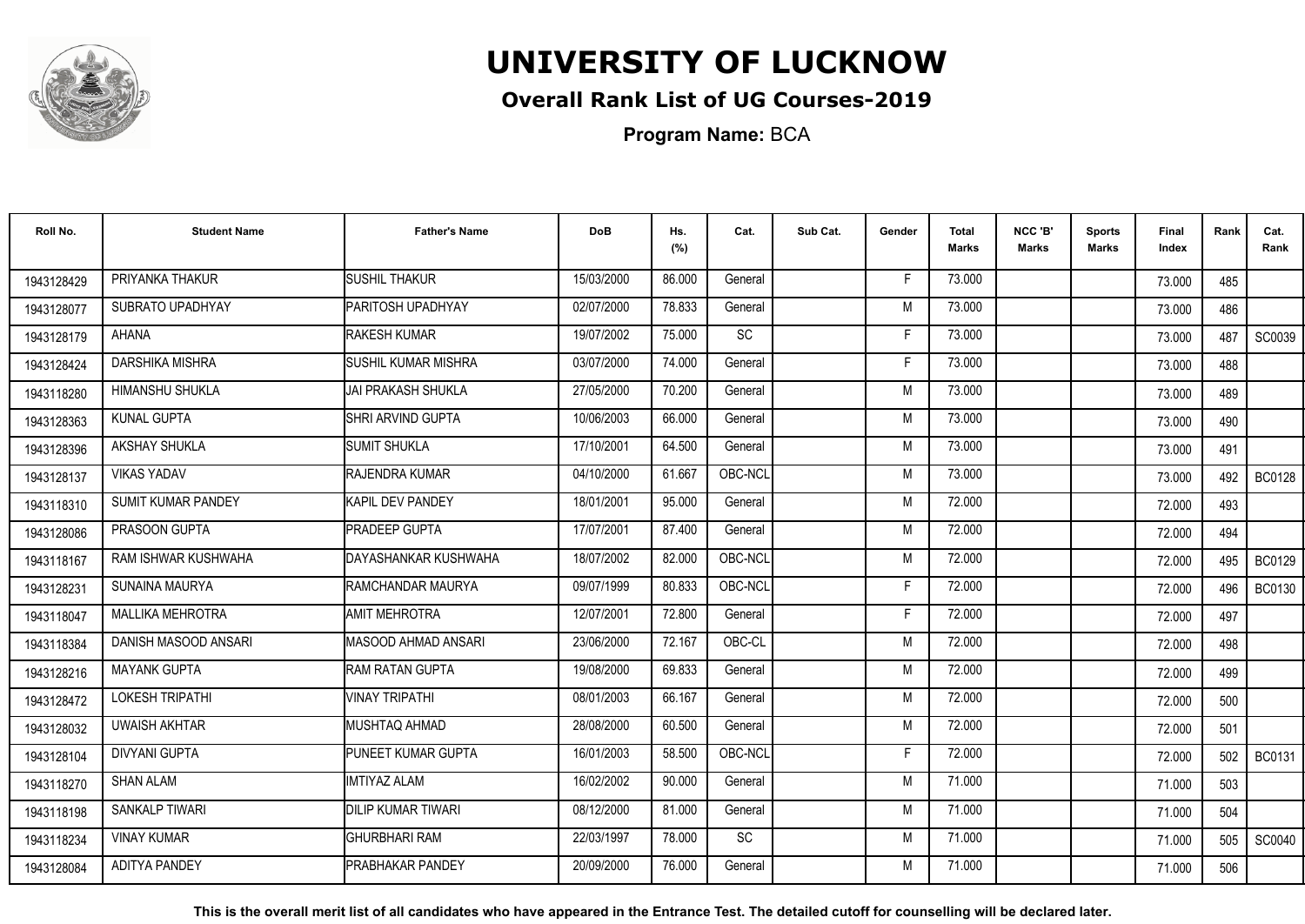

## **Overall Rank List of UG Courses-2019**

**Program Name:** BCA

| Roll No.   | <b>Student Name</b>      | <b>Father's Name</b>        | <b>DoB</b> | Hs.<br>(%) | Cat.      | Sub Cat. | Gender | Total<br><b>Marks</b> | NCC 'B'<br><b>Marks</b> | <b>Sports</b><br>Marks | Final<br>Index | Rank | Cat.<br>Rank  |
|------------|--------------------------|-----------------------------|------------|------------|-----------|----------|--------|-----------------------|-------------------------|------------------------|----------------|------|---------------|
| 1943118361 | PALLAVI YADAV            | <b>MALIK PRASAD YADAV</b>   | 23/09/2003 | 73.667     | OBC-NCL   |          | F      | 71.000                |                         |                        | 71.000         | 507  | <b>BC0132</b> |
| 1943128346 | <b>VIVEK KUMAR</b>       | SHANKAR DAYAL SINGH         | 12/12/2000 | 67.200     | General   |          | M      | 71.000                |                         |                        | 71.000         | 508  |               |
| 1943118396 | AKASH AWASTHI            | <b>MITHLESH AWASTHI</b>     | 22/05/2002 | 66.400     | General   |          | M      | 71.000                |                         |                        | 71.000         | 509  |               |
| 1943118062 | <b>ADARSH TRIPATHI</b>   | ANIL KUMAR TIWARI           | 02/10/2002 | 91.000     | General   |          | M      | 70.000                |                         |                        | 70.000         | 510  |               |
| 1943128422 | <b>CHANDRAKESH DUBEY</b> | <b>I</b> SUSHIL KUMAR DUBEY | 26/04/2002 | 85.000     | General   |          | M      | 70.000                |                         |                        | 70.000         | 511  |               |
| 1943118185 | <b>SURAJ RAWAT</b>       | DHARAM NATH RAWAT           | 02/12/2001 | 84.600     | General   |          | M      | 70.000                |                         |                        | 70.000         | 512  |               |
| 1943128266 | <b>SUSHANT KUMAR</b>     | RAVINDRA PRASAD SINGH       | 07/07/2001 | 83.600     | General   |          | M      | 70.000                |                         |                        | 70.000         | 513  |               |
| 1943128477 | <b>VIBHU TRIPATHI</b>    | <b>VINOD KUMAR TRIPATHI</b> | 08/03/2001 | 79.800     | General   |          | M      | 70.000                |                         |                        | 70.000         | 514  |               |
| 1943128451 | <b>VAIBHAV YADAV</b>     | <b>VIDHYA DHAR YADAV</b>    | 30/06/2001 | 77.600     | OBC-NCL   |          | M      | 70.000                |                         |                        | 70.000         | 515  | <b>BC0133</b> |
| 1943128150 | AMAN JAISWAL             | RAJESH JAISWAL              | 20/11/2001 | 77.167     | OBC-NCL   |          | M      | 70.000                |                         |                        | 70.000         | 516  | BC0134        |
| 1943128488 | AKANSHA VERMA            | <b>VIRENDRA KUMAR VERMA</b> | 30/04/2002 | 76.000     | OBC-NCL   |          | E      | 70.000                |                         |                        | 70.000         | 517  | <b>BC0135</b> |
| 1943118059 | ARUN KUMAR SINGH         | IANIL KUMAR SINGH           | 31/10/2000 | 74.833     | <b>SC</b> |          | M      | 70.000                |                         |                        | 70.000         | 518  | SC0041        |
| 1943128103 | <b>GEETANJALI KUMARI</b> | <b>PREM SHANKAR</b>         | 16/11/2001 | 74.667     | <b>SC</b> |          | Е      | 70.000                |                         |                        | 70.000         | 519  | SC0042        |
| 1943118126 | SHANVI SRIVASTAVA        | <b>BAIJNATH SRIVASTAVA</b>  | 08/12/2002 | 74.167     | General   |          | F      | 70.000                |                         |                        | 70.000         | 520  |               |
| 1943118124 | <b>AVNISH RAJ</b>        | <b>BADRI PRASAD</b>         | 27/10/2000 | 72.000     | General   |          | M      | 70.000                |                         |                        | 70.000         | 521  |               |
| 1943118103 | ABHISHEK SINGH           | <b>ASHOK SINGH</b>          | 04/06/2000 | 70.200     | General   |          | M      | 70.000                |                         |                        | 70.000         | 522  |               |
| 1943118363 | <b>ABHISHEK GUPTA</b>    | <b>MANINDRA GUPTA</b>       | 19/11/2002 | 70.200     | General   |          | M      | 70.000                |                         |                        | 70.000         | 523  |               |
| 1943118416 | MOHD MOHSIN              | <b>MOHD SHEESH</b>          | 28/08/2001 | 63.500     | OBC-CL    |          | M      | 70.000                |                         |                        | 70.000         | 524  |               |
| 1943128505 | <b>ASADULLA</b>          | <b>ZUBAIR AHMAD</b>         | 24/11/2001 | 61.571     | General   |          | M      | 70.000                |                         |                        | 70.000         | 525  |               |
| 1943118342 | <b>RINI SHUKLA</b>       | LATE RAJEEV SHUKLA          | 30/07/2001 | 57.000     | General   |          | F      | 70.000                |                         |                        | 70.000         | 526  |               |
| 1943118421 | <b>FARZEEN MIRZA</b>     | <b>MOONIS MIRZA</b>         | 22/02/2002 | 53.200     | General   |          | F.     | 70.000                |                         |                        | 70.000         | 527  |               |
| 1943128223 | AMIT KANAUJIYA           | IRAM SWAROOP KANAUJIYA      | 01/04/1997 | 48.667     | <b>SC</b> |          | M      | 70.000                |                         |                        | 70.000         | 528  | SC0043        |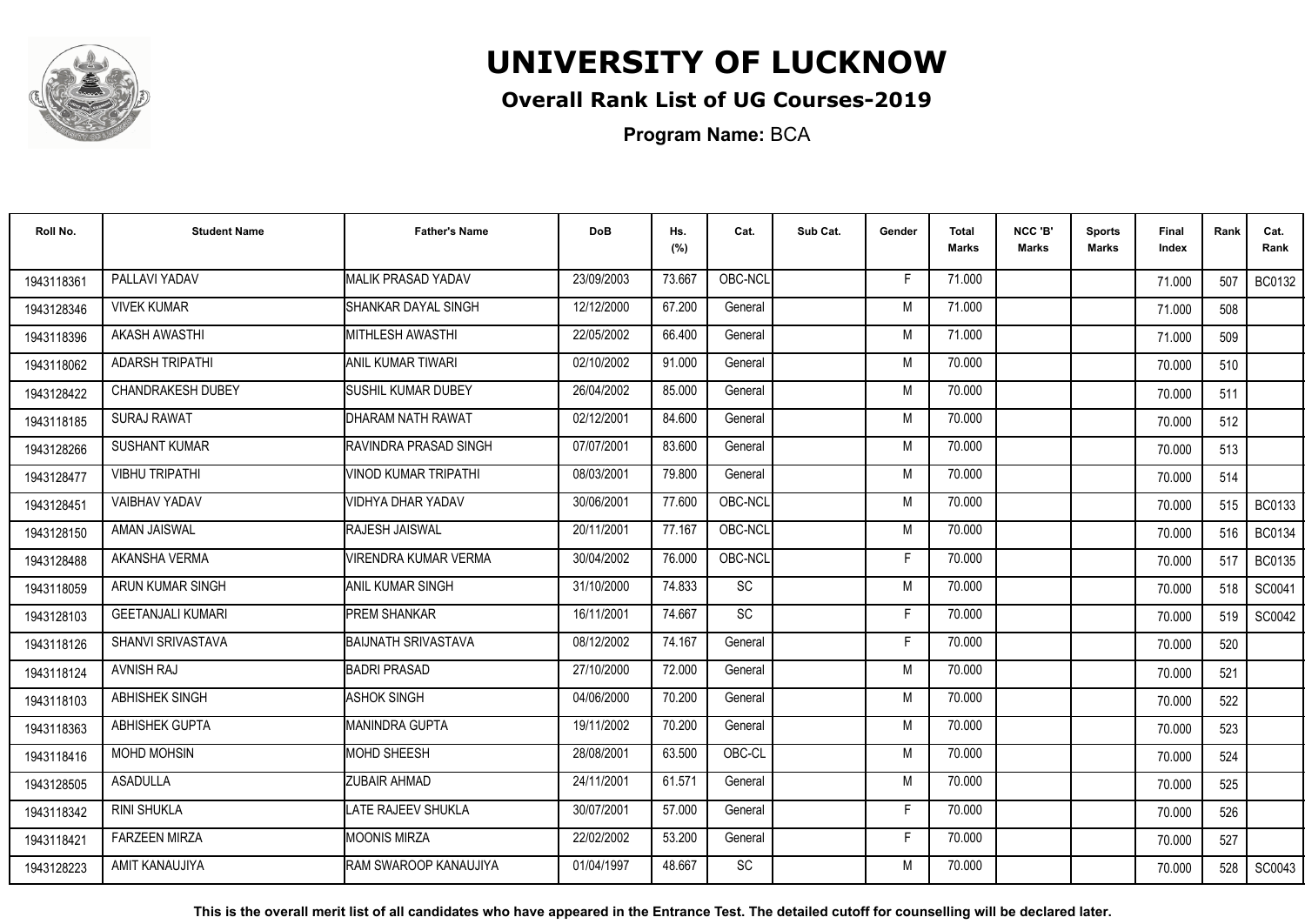

## **Overall Rank List of UG Courses-2019**

**Program Name:** BCA

| Roll No.   | <b>Student Name</b>       | <b>Father's Name</b>      | <b>DoB</b> | Hs.<br>(%) | Cat.      | Sub Cat. | Gender | Total<br><b>Marks</b> | NCC 'B'<br><b>Marks</b> | <b>Sports</b><br>Marks | Final<br>Index | Rank | Cat.<br>Rank  |
|------------|---------------------------|---------------------------|------------|------------|-----------|----------|--------|-----------------------|-------------------------|------------------------|----------------|------|---------------|
| 1943128214 | <b>AKASH NIGAM</b>        | <b>RAM NIVAS RAM</b>      | 12/07/2002 | 95.000     | <b>SC</b> |          | M      | 69.000                |                         |                        | 69.000         | 529  | SC0044        |
| 1943118096 | DEEPAK KUMAR JAISWAL      | <b>ASHOK KUMAR</b>        | 20/06/2000 | 83.000     | OBC-NCL   |          | M      | 69.000                |                         |                        | 69.000         | 530  | <b>BC0136</b> |
| 1943118160 | <b>TUSHAR DWIVEDI</b>     | CHANDRA SHEKHER DWIVEDI   | 20/01/2002 | 81.800     | General   |          | M      | 69.000                |                         |                        | 69.000         | 531  |               |
| 1943118203 | <b>ASHISH RAJ</b>         | <b>DINESH KUMAR GUPTA</b> | 31/01/2001 | 79.800     | OBC-CL    |          | M      | 69.000                |                         |                        | 69.000         | 532  |               |
| 1943128046 | <b>AKASH KUMAR</b>        | <b>NATHU RAM</b>          | 10/04/2003 | 79.800     | OBC-NCL   |          | M      | 69.000                |                         |                        | 69.000         | 533  | <b>BC0137</b> |
| 1943128294 | <b>DIVYANSH BHATNAGAR</b> | ISANJAY SHIVALI BHATNAGAR | 28/12/2001 | 76.000     | General   |          | M      | 69.000                |                         |                        | 69.000         | 534  |               |
| 1943118283 | PIYUSH SINGH              | <b>JAI SINGH</b>          | 25/09/2002 | 73.667     | OBC-CL    |          | M      | 69.000                |                         |                        | 69.000         | 535  |               |
| 1943118292 | <b>DEEPA BAGH</b>         | JAYANTA KUMAR BAGH        | 26/10/2000 | 70.200     | General   |          | F      | 69.000                |                         |                        | 69.000         | 536  |               |
| 1943128278 | SHARIQ HUSAIN             | <b>SABIR HUSAIN</b>       | 08/07/2002 | 68.000     | General   |          | M      | 69.000                |                         |                        | 69.000         | 537  |               |
| 1943118300 | AARADHYA TIWARI           | <b>JITENDRA TIWARI</b>    | 23/09/2002 | 64.333     | General   |          | M      | 69.000                |                         |                        | 69.000         | 538  |               |
| 1943128356 | <b>ANKITA SINGH</b>       | SHIV NETRA SINGH          | 04/04/2001 | 95.000     | General   |          | E      | 68.000                |                         |                        | 68.000         | 539  |               |
| 1943118168 | <b>ANSHIT VERMA</b>       | DAYASHANKAR VERMA         | 23/12/2001 | 90.000     | OBC-CL    |          | M      | 68.000                |                         |                        | 68.000         | 540  |               |
| 1943128323 | <b>ANCHAL VERMA</b>       | ISATISH CHANDRA VERMA     | 09/07/2002 | 83.333     | OBC-NCL   |          | M      | 68.000                |                         |                        | 68.000         | 541  | <b>BC0138</b> |
| 1943128140 | ARUSHI SRIVASTAVA         | RAJENDRA KUMAR SRIVASTAVA | 08/03/2001 | 81.600     | General   |          | F      | 68.000                |                         |                        | 68.000         | 542  |               |
| 1943128433 | SADIQA MAKEEN             | ISYYED MOHAMMAD MAKEEN    | 25/04/2001 | 79.600     | General   |          | F      | 68.000                |                         |                        | 68.000         | 543  |               |
| 1943128158 | PRAGYA SINGH              | <b>RAJESH KUMAR SINGH</b> | 11/07/2002 | 72.333     | General   |          | F      | 68.000                |                         |                        | 68.000         | 544  |               |
| 1943118177 | <b>TANYA DWIVEDI</b>      | DEVENDRA KUMAR DWIVEDI    | 06/07/2002 | 71.000     | General   |          | F      | 68.000                |                         |                        | 68.000         | 545  |               |
| 1943128391 | ANUPRIYA SINGH            | <b>SUJAN SINGH</b>        | 09/08/2002 | 66.833     | OBC-NCL   |          | F      | 68.000                |                         |                        | 68.000         | 546  | <b>BC0139</b> |
| 1943128306 | <b>TANU SINGH</b>         | <b>SANT PRAKASH</b>       | 06/04/2001 | 91.200     | SC        |          | F      | 67.000                |                         |                        | 67.000         | 547  | SC0045        |
| 1943128023 | <b>ASTHA MAURYA</b>       | MUKESH KUMAR MAURYA       | 27/03/2002 | 87.000     | OBC-CL    |          | F      | 67.000                |                         |                        | 67.000         | 548  |               |
| 1943128202 | NIKITA RAJPOOT            | RAM GOPAL RAJPOOT         | 18/06/2001 | 86.500     | OBC-NCL   |          | F.     | 67.000                |                         |                        | 67.000         | 549  | <b>BC0140</b> |
| 1943128459 | ANURAG KUSHWAHA           | VIJAY SHANKAR KUSHWAHA    | 31/12/2002 | 84.000     | OBC-NCL   |          | M      | 67.000                |                         |                        | 67.000         | 550  | <b>BC0141</b> |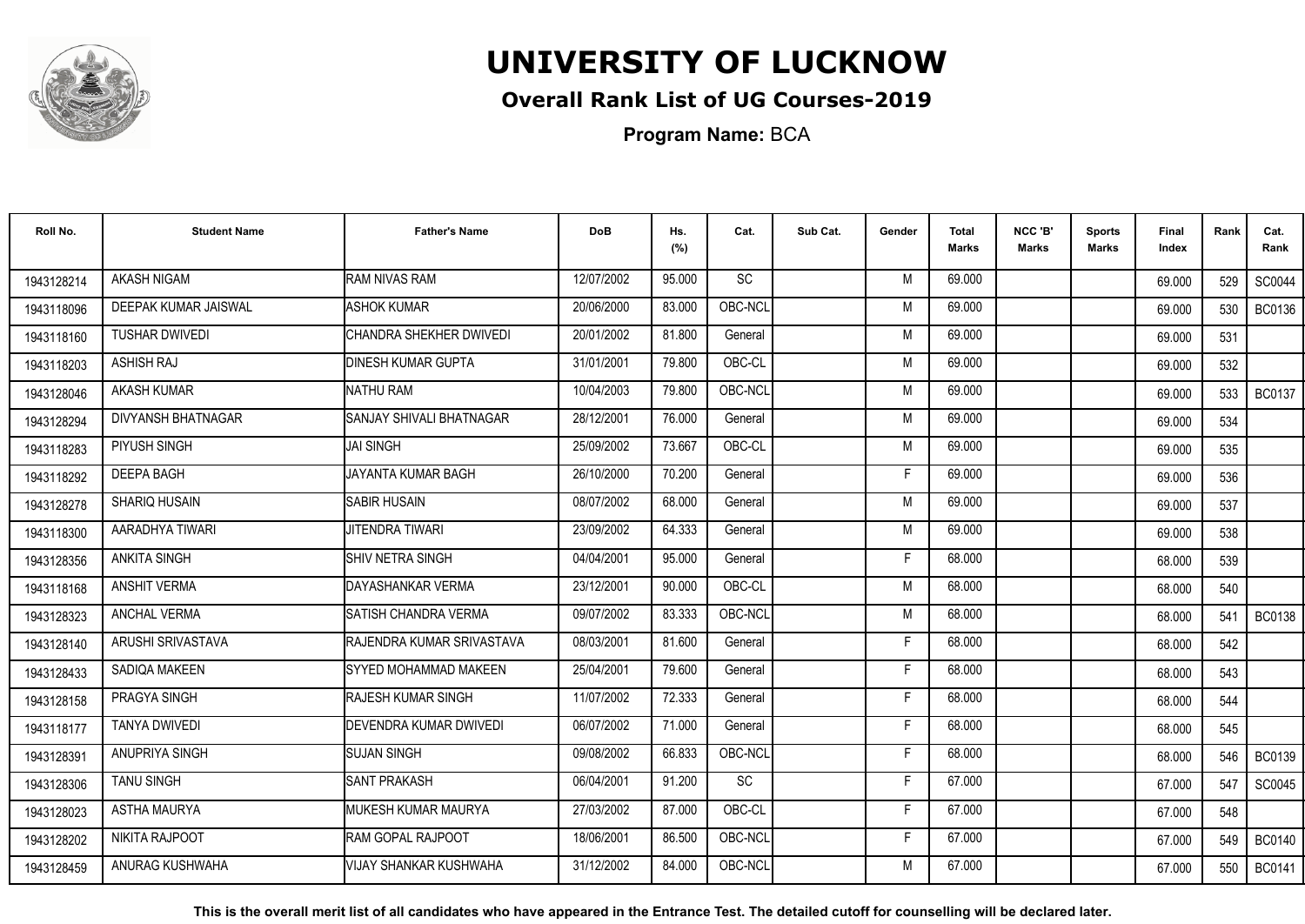

## **Overall Rank List of UG Courses-2019**

**Program Name:** BCA

| Roll No.   | <b>Student Name</b>  | <b>Father's Name</b>         | <b>DoB</b> | Hs.<br>(%) | Cat.      | Sub Cat. | Gender | Total<br><b>Marks</b> | NCC 'B'<br><b>Marks</b> | <b>Sports</b><br>Marks | Final<br>Index | Rank | Cat.<br>Rank  |
|------------|----------------------|------------------------------|------------|------------|-----------|----------|--------|-----------------------|-------------------------|------------------------|----------------|------|---------------|
| 1943118356 | SHASHANK SINGH       | MAHENDRA PRATAP SINGH        | 10/11/2001 | 81.600     | General   |          | M      | 67.000                |                         |                        | 67.000         | 551  |               |
| 1943128399 | PALAK GUPTA          | <b>SUNIL KUMAR GUPTA</b>     | 11/05/2000 | 80.500     | OBC-NCL   |          | Е      | 67.000                |                         |                        | 67.000         | 552  | <b>BC0142</b> |
| 1943128261 | SHIVANSH TIWARI      | <b>RAVI SHANKER TIWARI</b>   | 31/12/2002 | 80.000     | General   |          | M      | 67.000                |                         |                        | 67.000         | 553  |               |
| 1943128303 | AKANKSHA SINGH       | <b>I</b> SANJEEV KUMAR SINGH | 21/01/2002 | 79.800     | General   |          |        | 67.000                |                         |                        | 67.000         | 554  |               |
| 1943128065 | RADHIKA PANDEY       | <b>IOM PRAKASH PANDEY</b>    | 01/02/2002 | 79.800     | General   |          | F      | 67.000                |                         |                        | 67.000         | 555  |               |
| 1943128428 | <b>EVA SONKER</b>    | <b>SUSHIL KUMAR SONKER</b>   | 11/01/2002 | 76.833     | SC        |          | F      | 67.000                |                         |                        | 67.000         | 556  | SC0046        |
| 1943115016 | <b>AKSHAT</b>        | <b>RAJESH KUMAR</b>          | 28/10/2001 | 76.000     | SC        |          | M      | 67.000                |                         |                        | 67.000         | 557  | SC0047        |
| 1943128293 | <b>HARSH SAXENA</b>  | <b>SANJAY SAXENA</b>         | 23/04/2002 | 67.667     | General   |          | M      | 67.000                |                         |                        | 67.000         | 558  |               |
| 1943118106 | <b>HARSH MISHRA</b>  | ATAL BIHARI MISHRA           | 08/01/1999 | 64.167     | General   |          | M      | 67.000                |                         |                        | 67.000         | 559  |               |
| 1943128321 | RAJ MISHRA           | <b>SARVESH MISHRA</b>        | 23/06/2000 | 52.167     | General   |          | M      | 67.000                |                         |                        | 67.000         | 560  |               |
| 1943118093 | AYUSH AGRAWAL        | <b>ASHOK AGRAWAL</b>         | 27/09/2001 | 81.800     | General   |          | M      | 66.000                |                         |                        | 66.000         | 561  |               |
| 1943128454 | <b>VIRAT JAISWAL</b> | <b>VIJAY JAISWAL</b>         | 02/01/2002 | 77.833     | OBC-NCL   |          | M      | 66.000                |                         |                        | 66.000         | 562  | <b>BC0143</b> |
| 1943118131 | <b>AKASH KUMAR</b>   | <b>BASANT LAL</b>            | 04/09/2002 | 76.000     | <b>SC</b> |          | M      | 66.000                |                         |                        | 66.000         | 563  | <b>SC0048</b> |
| 1943117024 | ADARSH VIKRAM SINGH  | <b>RAMESH KUMAR SINGH</b>    | 30/12/2000 | 71.667     | General   |          | M      | 66.000                |                         |                        | 66.000         | 564  |               |
| 1943118164 | <b>NIKHIL TIWARI</b> | <b>CP TIWARI</b>             | 30/07/1999 | 64.000     | General   |          | M      | 66.000                |                         |                        | 66.000         | 565  |               |
| 1943118194 | <b>ADITYA KUMAR</b>  | <b>DILEEP CHANDRA</b>        | 04/12/2002 | 54.833     | SC        |          | M      | 66.000                |                         |                        | 66.000         | 566  | SC0049        |
| 1943118333 | <b>FARHAN FARIDI</b> | <b>LATE ABRAR AHMAD</b>      | 23/05/2000 | 95.000     | General   |          | M      | 65.000                |                         |                        | 65.000         | 567  |               |
| 1943118031 | <b>OMKAR SINGH</b>   | <b>AJIT SINGH</b>            | 01/02/2000 | 93.000     | General   |          | M      | 65.000                |                         |                        | 65.000         | 568  |               |
| 1943128229 | SANDEEP KUSHWAHA     | RAMAWADH SINGH KUSHWAHA      | 07/07/2002 | 85.400     | OBC-NCL   |          | M      | 65.000                |                         |                        | 65.000         | 569  | <b>BC0144</b> |
| 1943128500 | <b>AKASH SINGH</b>   | YOGENDRA SINGH               | 30/04/2002 | 84.000     | General   |          | M      | 65.000                |                         |                        | 65.000         | 570  |               |
| 1943118069 | KAVYA GUPTA          | <b>ANOOP KUMAR GUPTA</b>     | 07/04/2001 | 80.200     | General   |          | F      | 65.000                |                         |                        | 65.000         | 571  |               |
| 1943128423 | <b>KAPIL MISHRA</b>  | İSUSHIL KUMAR MISHRA         | 25/12/2002 | 74.000     | General   |          | M      | 65.000                |                         |                        | 65.000         | 572  |               |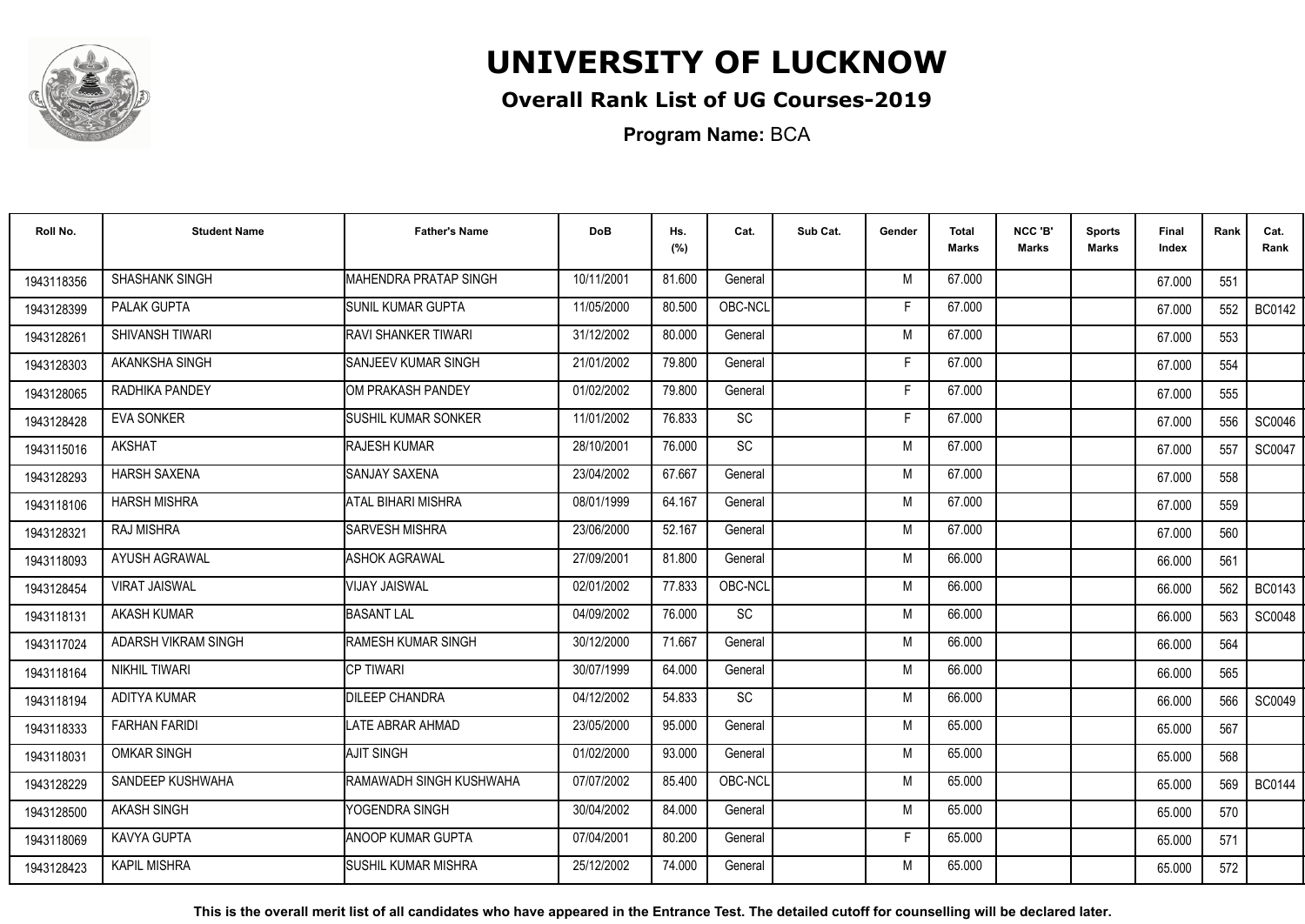

## **Overall Rank List of UG Courses-2019**

**Program Name:** BCA

| Roll No.   | <b>Student Name</b>         | <b>Father's Name</b>          | <b>DoB</b> | Hs.<br>(%) | Cat.    | Sub Cat. | Gender | <b>Total</b><br><b>Marks</b> | NCC 'B'<br><b>Marks</b> | <b>Sports</b><br>Marks | Final<br>Index | Rank | Cat.<br>Rank  |
|------------|-----------------------------|-------------------------------|------------|------------|---------|----------|--------|------------------------------|-------------------------|------------------------|----------------|------|---------------|
| 1943128191 | PRATYUSH YADAV              | <b>RAKESH KUMAR YADAV</b>     | 30/09/2002 | 69.000     | OBC-NCL |          | M      | 65.000                       |                         |                        | 65.000         | 573  | <b>BC0145</b> |
| 1943118357 | <b>TANMAI TARUN SHARMA</b>  | <b>MAHESH KUMAR SHARMA</b>    | 11/07/2001 | 66.667     | General |          | M      | 65.000                       |                         |                        | 65.000         | 574  |               |
| 1943128187 | ANURAG SRIVASTAV            | RAKESH KUMAR SRIVASTAV        | 09/03/2002 | 61.000     | General |          | M      | 65.000                       |                         |                        | 65.000         | 575  |               |
| 1943118192 | <b>JATIN SINGH</b>          | <b>DHIRENDRA SINGH</b>        | 20/09/2000 | 95.000     | General |          | M      | 64.000                       |                         |                        | 64.000         | 576  |               |
| 1943118201 | <b>DEEPALI RAWAT</b>        | <b>DINESH CHANDRA</b>         | 20/09/2000 | 86.167     | SC      |          | F      | 64.000                       |                         |                        | 64.000         | 577  | <b>SC0050</b> |
| 1943118100 | PRATEEK SRIVASTAVA          | <b>ASHOK KUMAR SRIVASTAVA</b> | 10/09/2003 | 83.500     | General |          | M      | 64.000                       |                         |                        | 64.000         | 578  |               |
| 1943128474 | <b>GAURAV CHAUHAN</b>       | <b>VINOD KUMAR CHAUHAN</b>    | 05/02/2002 | 77.800     | OBC-NCL |          | M      | 64.000                       |                         |                        | 64.000         | 579  | <b>BC0146</b> |
| 1943118095 | <b>ALOK KUMAR</b>           | <b>ASHOK KUMAR</b>            | 03/07/2001 | 71.333     | General |          | M      | 64.000                       |                         |                        | 64.000         | 580  |               |
| 1943128151 | ANURAG DIXIT                | RAJESH KUMAR DIXIT            | 05/05/2001 | 70.833     | General |          | M      | 64.000                       |                         |                        | 64.000         | 581  |               |
| 1943128061 | <b>AMAN KUMAR</b>           | OM PRAKASH                    | 26/11/2000 | 68.333     | OBC-NCL |          | M      | 64.000                       |                         |                        | 64.000         | 582  | <b>BC0147</b> |
| 1943128031 | KISHAN VISHWAKARMA          | MUSAFIR VISHWAKARMA           | 12/07/2000 | 59.167     | OBC-NCL |          | M      | 64.000                       |                         |                        | 64.000         | 583  | <b>BC0148</b> |
| 1943128240 | ANSHIKA SRIVASTAVA          | RAMESH KUMAR SRIVASTAVA       | 12/07/2002 | 58.833     | General |          |        | 64.000                       |                         |                        | 64.000         | 584  |               |
| 1943118162 | <b>GYANENDRA SINGH</b>      | <b>CHARAN SINGH</b>           | 15/10/2001 | 83.333     | OBC-NCL |          | M      | 63.000                       |                         |                        | 63.000         | 585  | <b>BC0149</b> |
| 1943128444 | SOURAVAYA PRAKASH SRIVASTAV | UMESH CHAND SRIVASTAV         | 08/06/2002 | 80.000     | General |          | M      | 63.000                       |                         |                        | 63.000         | 586  |               |
| 1943116001 | <b>KM MAHIMA SINGH</b>      | <b>MANOJ SINGH</b>            | 12/07/2003 | 79.667     | OBC-CL  |          | Е      | 63.000                       |                         |                        | 63.000         | 587  |               |
| 1943128406 | <b>AKARSH MISHRA</b>        | <b>SUNIL MISHRA</b>           | 11/12/1999 | 76.000     | General |          | M      | 63.000                       |                         |                        | 63.000         | 588  |               |
| 1943118114 | <b>HARSHIT VISHWAKARMA</b>  | AVINASH VISHWAKARMA           | 16/06/2003 | 71.167     | OBC-NCL |          | M      | 63.000                       |                         |                        | 63.000         | 589  | <b>BC0150</b> |
| 1943128403 | <b>VASUDEV SRIVASTAVA</b>   | SUNIL KUMAR SRIVASTAVA        | 26/12/2000 | 71.000     | General |          | M      | 63.000                       |                         |                        | 63.000         | 590  |               |
| 1943128097 | PRATISHTHA THAKUR           | PRASHANT KUMAR SINGH          | 09/01/2001 | 70.200     | General |          | F      | 63.000                       |                         |                        | 63.000         | 591  |               |
| 1943128075 | AKSHAT CHAURASIA            | <b>PANKAJ CHAURASIA</b>       | 15/11/2000 | 70.000     | OBC-NCL |          | M      | 63.000                       |                         |                        | 63.000         | 592  | <b>BC0151</b> |
| 1943118264 | ANKITA                      | HORI LAL                      | 09/02/2002 | 65.167     | SC      |          | Е      | 63.000                       |                         |                        | 63.000         | 593  | SC0051        |
| 1943118315 | ASHIVENDRA KANT SINGH       | İKAUSHLENDRA KANT SINGH       | 25/08/1999 | 63.000     | General |          | м      | 63.000                       |                         |                        | 63.000         | 594  |               |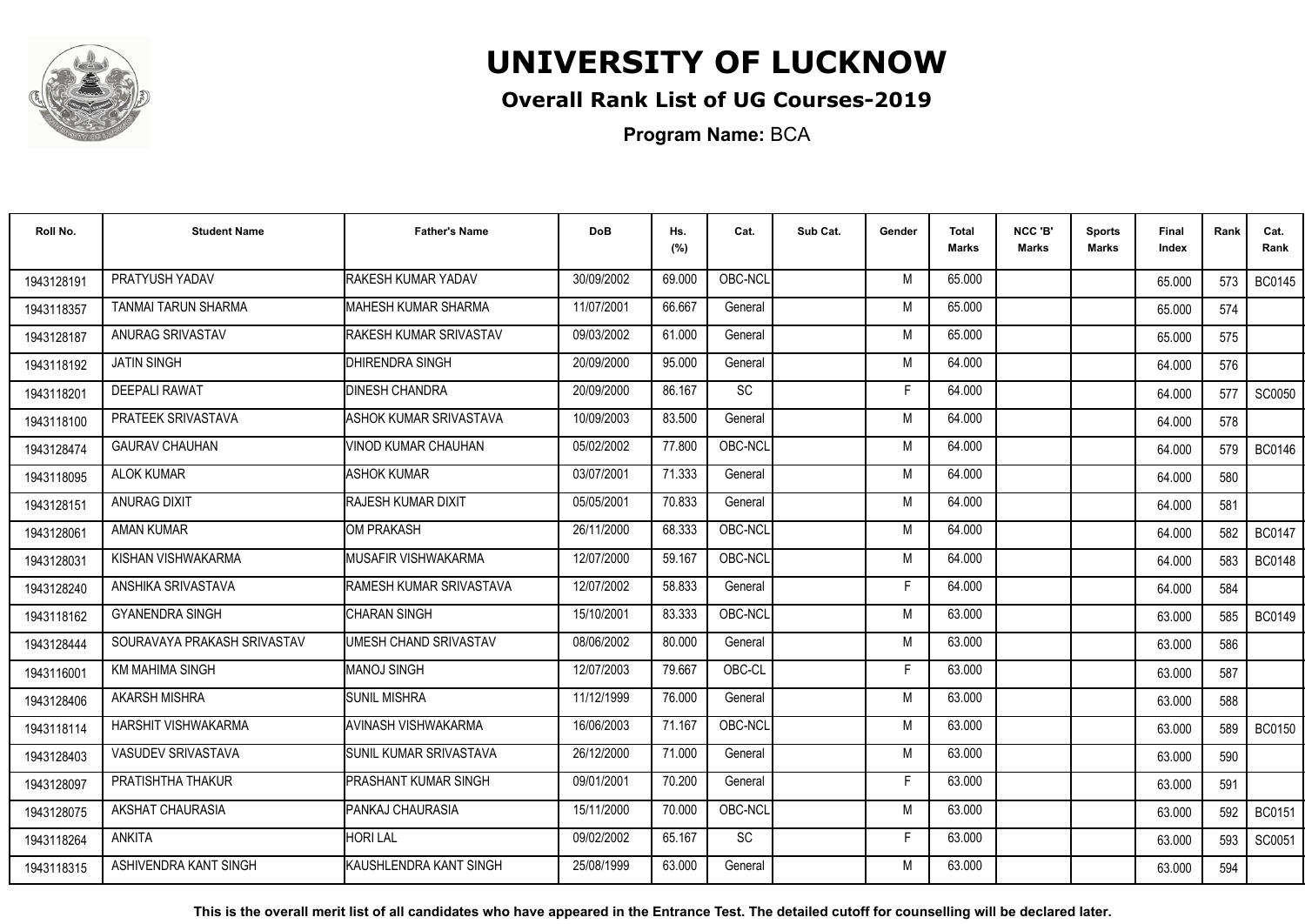

## **Overall Rank List of UG Courses-2019**

**Program Name:** BCA

| Roll No.   | <b>Student Name</b>       | <b>Father's Name</b>         | <b>DoB</b> | Hs.<br>(%) | Cat.    | Sub Cat. | Gender | <b>Total</b><br><b>Marks</b> | NCC 'B'<br><b>Marks</b> | <b>Sports</b><br>Marks | Final<br>Index | Rank | Cat.<br>Rank  |
|------------|---------------------------|------------------------------|------------|------------|---------|----------|--------|------------------------------|-------------------------|------------------------|----------------|------|---------------|
| 1943128111 | MOHAMMAD ZEESHAN ALI QAZI | QAZI HIFZUR RAHMAN           | 14/09/2001 | 62.833     | General |          | M      | 63.000                       |                         |                        | 63.000         | 595  |               |
| 1943118296 | <b>NAMAN BARTHWAL</b>     | JITENDRA BARTHWAL            | 12/07/2002 | 58.800     | General |          | M      | 63.000                       |                         |                        | 63.000         | 596  |               |
| 1943128316 | PRAKHAR SRIVASTAVA        | ISANTOSH KUMAR SRIVASTAVA    | 07/01/2000 | 95.000     | General |          | M      | 62.000                       |                         |                        | 62.000         | 597  |               |
| 1943128180 | SAKSHI HALWAI             | <b>RAKESH KUMAR</b>          | 22/11/2002 | 87.000     | General |          | Е      | 62.000                       |                         |                        | 62.000         | 598  |               |
| 1943118351 | SHUBHAM SHUKLA            | LAXMI NARAIN SHUKLA          | 24/09/2002 | 86.000     | General |          | M      | 62.000                       |                         |                        | 62.000         | 599  |               |
| 1943128122 | PRIYA GAUTAM              | RAJ BAHADUR SINGH            | 14/01/2001 | 84.200     | SC      |          | F      | 62.000                       |                         |                        | 62.000         | 600  | SC0052        |
| 1943118117 | DEEPAK KUMAR GUPTA        | AWADHESH KUMAR GUPTA         | 16/07/2001 | 83.833     | OBC-NCL |          | M      | 62.000                       |                         |                        | 62.000         | 601  | <b>BC0152</b> |
| 1943128498 | ABHISHEK SHARMA           | YOGENDRA SHARMA              | 17/07/2002 | 75.500     | OBC-NCL |          | M      | 62.000                       |                         |                        | 62.000         | 602  | <b>BC0153</b> |
| 1943128387 | <b>KOMAL SHARMA</b>       | <b>SUDHIR SHARMA</b>         | 02/11/2001 | 75.167     | OBC-NCL |          | F      | 62.000                       |                         |                        | 62.000         | 603  | <b>BC0154</b> |
| 1943118084 | AKASHI NIGAM              | ARVIND KUMAR NIGAM           | 21/01/2002 | 74.000     | General |          | F      | 62.000                       |                         |                        | 62.000         | 604  |               |
| 1943118393 | MIRZA ABDULLAH BEIG       | MIRZA SALAMUDDIN BEIG        | 14/08/2002 | 74.000     | General |          | M      | 62.000                       |                         |                        | 62.000         | 605  |               |
| 1943118272 | OSAMA AHMAD KHAN          | IOBAL AHMAD KHAN             | 07/03/1999 | 65.000     | General |          | M      | 62.000                       |                         |                        | 62.000         | 606  |               |
| 1943128250 | SANTOSH PRAJAPATI         | RAMSAKAL PRAJAPATI           | 05/02/2000 | 64.400     | OBC-NCL |          | M      | 62.000                       |                         |                        | 62.000         | 607  | <b>BC0155</b> |
| 1943128095 | <b>HRITHIK YADAV</b>      | <b>PRAMOD KUMAR</b>          | 30/08/2003 | 62.333     | OBC-NCL |          | M      | 62.000                       |                         |                        | 62.000         | 608  | <b>BC0156</b> |
| 1943128130 | <b>SWAPNIL SONI</b>       | <b>RAJ KUMAR SONI</b>        | 07/05/2002 | 61.000     | OBC-NCL |          | M      | 62.000                       |                         |                        | 62.000         | 609  | <b>BC0157</b> |
| 1943117001 | <b>ARIF RAZA</b>          | AMZAD HUSSAIN                | 06/01/2000 | 57.000     | General |          | M      | 62.000                       |                         |                        | 62.000         | 610  |               |
| 1943118076 | <b>FAREHA JABEEN</b>      | <b>ARIFUR REHMAN</b>         | 11/08/2000 | 84.333     | General |          | F      | 61.000                       |                         |                        | 61.000         | 611  |               |
| 1943117031 | RASHIKA SINGH             | SHUBHENDRA KUMAR RAGHUVANSHI | 13/09/2001 | 81.600     | General |          | F      | 61.000                       |                         |                        | 61.000         | 612  |               |
| 1943118303 | AKHIL RAJ LODHI           | KAILASH NATH VERMA           | 12/10/1999 | 73.200     | OBC-NCL |          | M      | 61.000                       |                         |                        | 61.000         | 613  | <b>BC0158</b> |
| 1943128113 | SHUBHIT SINGH             | R.KUMAR                      | 10/08/2000 | 73.167     | General |          | M      | 61.000                       |                         |                        | 61.000         | 614  |               |
| 1943115001 | SUSHANT KUMAR MISHRA      | AJAY KUMAR MISHRA            | 10/07/2001 | 69.857     | General | DP       | M      | 61.000                       |                         |                        | 61.000         | 615  |               |
| 1943128056 | ADITYA KAUSHIK            | <b>NIRANJAN SINGH</b>        | 02/02/2001 | 69.000     | General |          | M      | 61.000                       |                         |                        | 61.000         | 616  |               |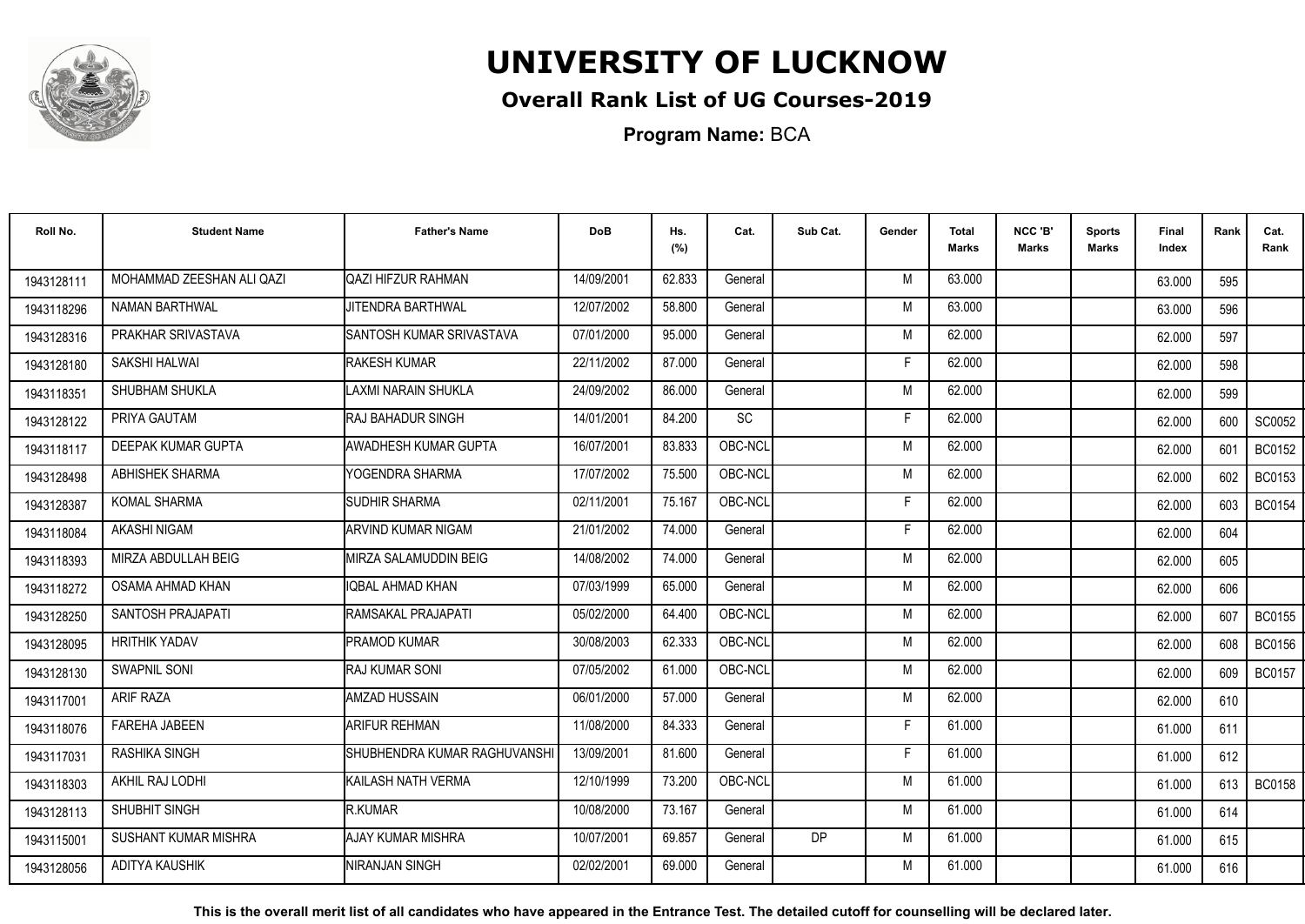

## **Overall Rank List of UG Courses-2019**

**Program Name:** BCA

| Roll No.   | <b>Student Name</b>      | <b>Father's Name</b>       | <b>DoB</b> | Hs.<br>(%) | Cat.      | Sub Cat.  | Gender | Total<br>Marks | NCC 'B'<br><b>Marks</b> | Sports<br><b>Marks</b> | Final<br>Index | Rank | Cat.<br>Rank  |
|------------|--------------------------|----------------------------|------------|------------|-----------|-----------|--------|----------------|-------------------------|------------------------|----------------|------|---------------|
| 1943118087 | SARIKA SHUKLA            | <b>ARVIND SHUKLA</b>       | 04/01/2002 | 86.167     | General   |           | F.     | 60.000         |                         |                        | 60.000         | 617  |               |
| 1943118219 | <b>HUDA BEG</b>          | <b>FAHIM BEG</b>           | 11/09/2000 | 85.400     | General   |           | Е      | 60.000         |                         |                        | 60.000         | 618  |               |
| 1943128416 | <b>ADARSH RANJAN</b>     | <b>SURENDRA PRATAP</b>     | 22/07/2003 | 83.600     | <b>SC</b> |           | M      | 60.000         |                         |                        | 60.000         | 619  | SC0053        |
| 1943118331 | <b>ANKIT GUPTA</b>       | <b>LALLAN PRASAD GUPTA</b> | 06/03/1998 | 83.000     | OBC-NCL   |           | M      | 60.000         |                         |                        | 60.000         | 620  | <b>BC0159</b> |
| 1943128025 | <b>ABHINAV TRIPATHI</b>  | IMUKESH KUMAR TRIPATHI     | 10/08/1999 | 79.000     | General   |           | M      | 60.000         |                         |                        | 60.000         | 621  |               |
| 1943118001 | TEJ NARAYAN CHAUBEY      | A K CHAUBEY                | 18/11/1999 | 70.200     | General   |           | M      | 60.000         |                         |                        | 60.000         | 622  |               |
| 1943128344 | SINGH GAURAV SHAMBHUNATH | SHAMBHUNATH SINGH          | 31/05/2000 | 67.600     | General   |           | M      | 60.000         |                         |                        | 60.000         | 623  |               |
| 1943128292 | <b>VANSH RAJPUT</b>      | <b>SANJAY RAJPUT</b>       | 27/07/2000 | 63.833     | OBC-NCL   |           | M      | 60.000         |                         |                        | 60.000         | 624  | <b>BC0160</b> |
| 1943118003 | AKSHAT SRIVASTAVA        | A.K. SRIVASTAVA            | 22/03/2001 | 53.200     | General   |           | M      | 60.000         |                         |                        | 60.000         | 625  |               |
| 1943118281 | JAYESH PATELANI          | JAI RAJ PATELANI           | 21/06/2002 | 51.286     | General   |           | M      | 60.000         |                         |                        | 60.000         | 626  |               |
| 1943128238 | <b>ARCHIS GUPTA</b>      | <b>RAMESH KUMAR GUPTA</b>  | 10/01/2001 | 48.000     | OBC-NCL   |           | M      | 60.000         |                         |                        | 60.000         | 627  | <b>BC0161</b> |
| 1943118214 | ANUBHUTI SRIVASTAVA      | DR RAM PRAKASH SRIVASTAVA  | 03/12/2000 | 92.000     | General   |           | E      | 59.000         |                         |                        | 59.000         | 628  |               |
| 1943118208 | <b>RITIK SETH</b>        | <b>DINESH SETH</b>         | 24/02/2002 | 80.167     | General   |           | M      | 59.000         |                         |                        | 59.000         | 629  |               |
| 1943128172 | <b>MUSKAN SINGH</b>      | <b>IRAJKUMAR SINGH</b>     | 18/04/2001 | 76.333     | OBC-CL    |           | F      | 59.000         |                         |                        | 59.000         | 630  |               |
| 1943128310 | PRAJJWAL KUMAR JAISWAL   | ISANTOSH KUMAR JAISWAL     | 15/09/2001 | 76.000     | OBC-NCL   |           | M      | 59.000         |                         |                        | 59.000         | 631  | BC0162        |
| 1943128456 | <b>VANSHAJ SINGH</b>     | <b>VIJAY KUMAR SINGH</b>   | 23/10/2000 | 75.000     | General   |           | M      | 59.000         |                         |                        | 59.000         | 632  |               |
| 1943118019 | <b>GYANESHWAR NIGAM</b>  | <b>AJAY NIGAM</b>          | 06/07/2001 | 72.833     | General   |           | M      | 59.000         |                         |                        | 59.000         | 633  |               |
| 1943118274 | <b>ABHISHEK</b>          | J B RAM                    | 20/09/2002 | 72.200     | SC        |           | M      | 59.000         |                         |                        | 59.000         | 634  | SC0054        |
| 1943118002 | ANUBHAV KUMAR SRIVASTAVA | A. K. SRIVASTAVA           | 19/07/2001 | 64.000     | General   |           | M      | 59.000         |                         |                        | 59.000         | 635  |               |
| 1943118269 | <b>HAMZA ALI</b>         | <b>IMTIYAZ AHMAD</b>       | 18/02/2000 | 63.667     | OBC-NCL   |           | M      | 59.000         |                         |                        | 59.000         | 636  | <b>BC0163</b> |
| 1943118325 | <b>ADITYA RAI</b>        | KULDEEP RAI                | 01/07/2001 | 61.667     | General   |           | M      | 59.000         |                         |                        | 59.000         | 637  |               |
| 1943115029 | <b>AAKIB KHAN</b>        | NOORMOHAMMAD KHAN          | 26/01/2001 | 95.000     | General   | <b>DP</b> | M      | 58.000         |                         |                        | 58.000         | 638  |               |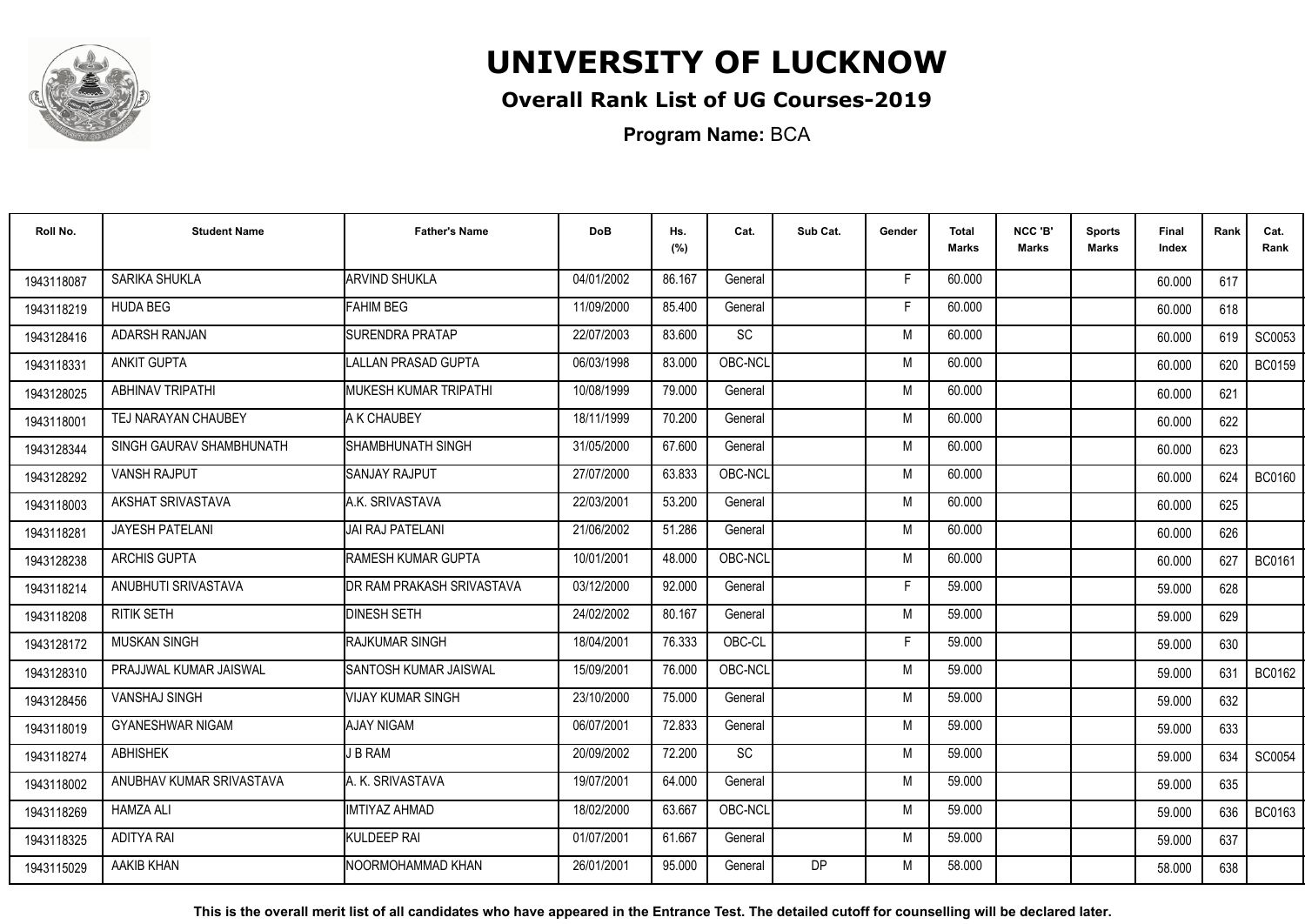

## **Overall Rank List of UG Courses-2019**

**Program Name:** BCA

| Roll No.   | <b>Student Name</b>     | <b>Father's Name</b>           | <b>DoB</b> | Hs.<br>(%) | Cat.      | Sub Cat. | Gender | Total<br><b>Marks</b> | NCC 'B'<br><b>Marks</b> | <b>Sports</b><br><b>Marks</b> | Final<br>Index | Rank | Cat.<br>Rank  |
|------------|-------------------------|--------------------------------|------------|------------|-----------|----------|--------|-----------------------|-------------------------|-------------------------------|----------------|------|---------------|
| 1943128265 | <b>SWATI DUBEY</b>      | RAVINDRA NATH DUBEY            | 01/01/2002 | 81.167     | General   |          | F.     | 58.000                |                         |                               | 58.000         | 639  |               |
| 1943118088 | <b>SATYAM SINGH</b>     | <b>ARVIND SINGH</b>            | 05/07/2002 | 79.167     | General   |          | M      | 58.000                |                         |                               | 58.000         | 640  |               |
| 1943118137 | <b>ANCHLESH SINGH</b>   | <b>BHAGIRATHI SINGH</b>        | 03/10/2002 | 78.333     | General   |          | M      | 58.000                |                         |                               | 58.000         | 641  |               |
| 1943128125 | <b>NITISH KUMAR</b>     | RAJ KUMAR                      | 03/02/2002 | 74.833     | OBC-NCL   |          | M      | 58.000                |                         |                               | 58.000         | 642  | <b>BC0164</b> |
| 1943128401 | <b>VINAY SINGH</b>      | SUNIL KUMAR SINGH              | 04/04/2003 | 74.500     | General   |          | M      | 58.000                |                         |                               | 58.000         | 643  |               |
| 1943118380 | SPARSH SAXENA           | MANOJ KUMAR SAXENA             | 19/08/2003 | 69.167     | General   |          | M      | 58.000                |                         |                               | 58.000         | 644  |               |
| 1943118247 | <b>TUSHAR SAHU</b>      | <b>GYAN CHANDRA SAHU</b>       | 03/08/2001 | 53.667     | OBC-NCL   |          | M      | 58.000                |                         |                               | 58.000         | 645  | <b>BC0165</b> |
| 1943128001 | ANUSHKA YADAV           | MR. AKHILESHWAR YADAV          | 07/12/2002 | 89.200     | OBC-NCL   |          | F      | 57.000                |                         |                               | 57.000         | 646  | <b>BC0166</b> |
| 1943118341 | TUSHAR SRIVASTAVA       | LATE PANKAJ KUMAR SRIVASTAVA   | 05/01/2001 | 86.000     | General   |          | M      | 57.000                |                         |                               | 57.000         | 647  |               |
| 1943118004 | MEHVISH SIDDIQUI        | <b>ABDUL KHALIL SIDDIQUI</b>   | 05/03/2000 | 77.200     | General   |          | E      | 57.000                |                         |                               | 57.000         | 648  |               |
| 1943128085 | RAVI PRATAP CHAURASIA   | PRABHU PRASAD CHAURASIA        | 31/05/2000 | 76.333     | General   |          | M      | 57.000                |                         |                               | 57.000         | 649  |               |
| 1943117016 | ANUJ GAUTAM             | <b>NAND KISHORE GAUTAM</b>     | 01/03/2001 | 75.333     | SC        |          | M      | 57.000                |                         |                               | 57.000         | 650  | SC0055        |
| 1943128343 | <b>SWATI PATHAK</b>     | SHAKTI DEEP PATHAK             | 29/08/2000 | 73.167     | General   |          | Е      | 57.000                |                         |                               | 57.000         | 651  |               |
| 1943118252 | SARVESH KUMAR SINGH     | HARENDRA PRATAP SINGH          | 04/09/2000 | 72.333     | General   |          | M      | 57.000                |                         |                               | 57.000         | 652  |               |
| 1943128002 | <b>ADITI VERMA</b>      | MR. ANUJ KUMAR                 | 01/05/2001 | 69.000     | General   |          | F      | 57.000                |                         |                               | 57.000         | 653  |               |
| 1943118149 | AYUSHI YADAV            | BINDRA PRASAD YADAV            | 07/11/2002 | 64.500     | OBC-NCL   |          | F      | 57.000                |                         |                               | 57.000         | 654  | <b>BC0167</b> |
| 1943118229 | AVINASH KUMAR VERMA     | <b>GHANSHYAM</b>               | 02/03/2001 | 62.600     | SC        |          | M      | 57.000                |                         |                               | 57.000         | 655  | SC0056        |
| 1943128430 | SYED ZAMAN HUSAIN RIZVI | <b>SYED NASIR HUSAIN RIZVI</b> | 17/12/2000 | 62.500     | General   |          | M      | 57.000                |                         |                               | 57.000         | 656  |               |
| 1943128013 | PREETI YADAV            | MR. RAM CHANDAR YADAV          | 24/07/2001 | 93.000     | OBC-NCL   |          | F      | 56.000                |                         |                               | 56.000         | 657  | <b>BC0168</b> |
| 1943128431 | SYED HASAN QASIM RIZVI  | <b>SYED QASIM RAZA</b>         | 09/01/2002 | 85.400     | General   |          | M      | 56.000                |                         |                               | 56.000         | 658  |               |
| 1943118186 | RITUMBHARA GAUTAM       | DHARMENDRA KUMAR               | 25/06/2001 | 81.000     | <b>SC</b> |          | F      | 56.000                |                         |                               | 56.000         | 659  | SC0057        |
| 1943128026 | YASHI SHARMA            | IMUNINDRA KUMAR SHARMA         | 02/11/2001 | 74.000     | General   |          | F      | 56.000                |                         |                               | 56.000         | 660  |               |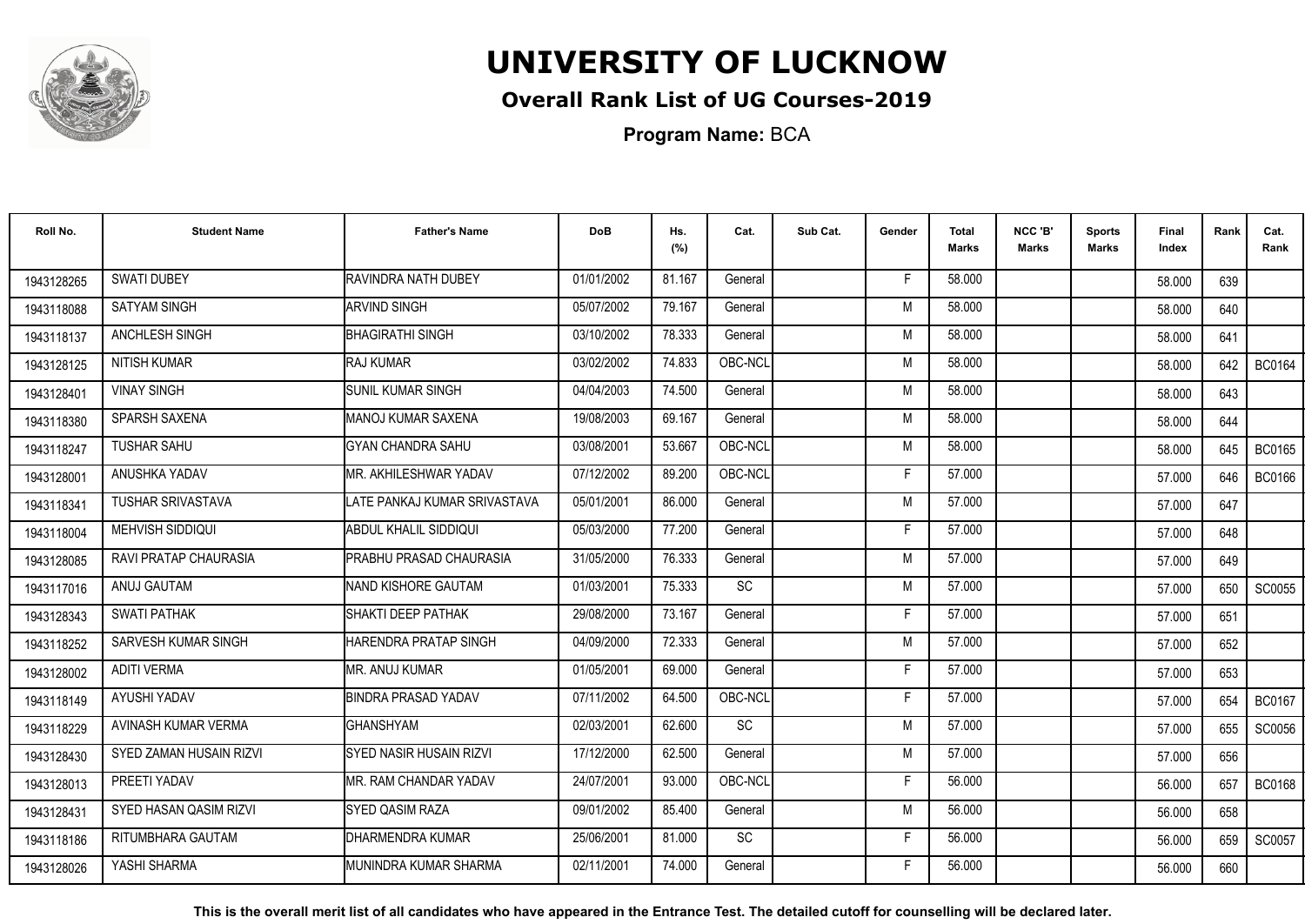

## **Overall Rank List of UG Courses-2019**

**Program Name:** BCA

| Roll No.   | <b>Student Name</b>       | <b>Father's Name</b>            | <b>DoB</b> | Hs.<br>(%) | Cat.      | Sub Cat. | Gender | <b>Total</b><br><b>Marks</b> | NCC 'B'<br><b>Marks</b> | <b>Sports</b><br>Marks | Final<br>Index | Rank | Cat.<br>Rank  |
|------------|---------------------------|---------------------------------|------------|------------|-----------|----------|--------|------------------------------|-------------------------|------------------------|----------------|------|---------------|
| 1943118248 | <b>VISHAL SHUKLA</b>      | <b>GYAN PRAKASH SHUKLA</b>      | 22/12/2002 | 74.000     | General   |          | M      | 56.000                       |                         |                        | 56.000         | 661  |               |
| 1943128167 | SANDHYA YADAV             | RAJESH YADAV                    | 01/07/2002 | 69.667     | General   |          | Е      | 56.000                       |                         |                        | 56.000         | 662  |               |
| 1943128253 | HIMANSHU YADAV            | <b>RANJEET BAHADUR</b>          | 10/04/2002 | 59.333     | OBC-NCL   |          | M      | 56.000                       |                         |                        | 56.000         | 663  | <b>BC0169</b> |
| 1943128483 | <b>SACHIN MISHRA</b>      | <b>VIPIN MISHRA</b>             | 23/09/2003 | 81.833     | General   |          | M      | 55.000                       |                         |                        | 55.000         | 664  |               |
| 1943117005 | <b>SIMRAN KAUR TALWAR</b> | CHARANJEET SINGH TALWAR         | 02/12/2000 | 79.600     | General   |          | F      | 55.000                       |                         |                        | 55.000         | 665  |               |
| 1943117033 | <b>SYED MD FAISAL</b>     | <b>SYED MOHD SHABEER</b>        | 17/12/1999 | 76.667     | General   |          | M      | 55.000                       |                         |                        | 55.000         | 666  |               |
| 1943117029 | VAGISHA AGARWAL           | SANJEEV AGARWAL                 | 08/06/1999 | 75.500     | General   |          | F      | 55.000                       |                         |                        | 55.000         | 667  |               |
| 1943118108 | <b>KAUSHIK MISHRA</b>     | <b>ATUL KUMAR MISHRA</b>        | 26/05/2001 | 74.833     | General   |          | M      | 55.000                       |                         |                        | 55.000         | 668  |               |
| 1943118134 | <b>LAXMI GAUTAM</b>       | <b>BECHA LAL GAUTAM</b>         | 24/06/2002 | 72.167     | <b>SC</b> |          | F      | 55.000                       |                         |                        | 55.000         | 669  | SC0058        |
| 1943128196 | <b>ASHISH PAL</b>         | <b>RAM ASARE PAL</b>            | 27/12/2002 | 72.000     | OBC-NCL   |          | M      | 55.000                       |                         |                        | 55.000         | 670  | <b>BC0170</b> |
| 1943128426 | <b>OJESVE SHARMA</b>      | <b>SUSHIL KUMAR SHARMA</b>      | 14/01/2002 | 69.667     | OBC-NCL   |          | F      | 55.000                       |                         |                        | 55.000         | 671  | <b>BC0171</b> |
| 1943128232 | ASHUTOSH KUMAR GUPTA      | <b>RAMDEEN GUPTA</b>            | 22/12/2000 | 68.833     | OBC-NCL   |          | M      | 55.000                       |                         |                        | 55.000         | 672  | <b>BC0172</b> |
| 1943118215 | <b>ABHINAV SRIVASTAVA</b> | DR. ANAND KUMAR SRIVASTAVA      | 21/02/2001 | 68.600     | General   |          | M      | 55.000                       |                         |                        | 55.000         | 673  |               |
| 1943118090 | <b>MD SAJID</b>           | <b>ASHARAF ALI</b>              | 15/10/1997 | 63.000     | OBC-NCL   |          | M      | 55.000                       |                         |                        | 55.000         | 674  | <b>BC0173</b> |
| 1943128189 | SHIPRA SRIVASTAVA         | <b>IRAKESH KUMAR SRIVASTAVA</b> | 07/01/2002 | 89.200     | General   |          | F      | 54.000                       |                         |                        | 54.000         | 675  |               |
| 1943118328 | <b>BINITA GUPTA</b>       | <b>LAL BAHADUR SHAH</b>         | 17/12/2000 | 83.000     | General   |          | F      | 54.000                       |                         |                        | 54.000         | 676  |               |
| 1943115008 | <b>NEHA SHUKLA</b>        | JANARDAN PRASAD SHUKLA          | 28/02/2001 | 83.000     | General   |          | F      | 54.000                       |                         |                        | 54.000         | 677  |               |
| 1943118015 | <b>SNEHA DIXIT</b>        | <b>AJAY DIXIT</b>               | 01/06/2002 | 81.000     | General   |          | F      | 54.000                       |                         |                        | 54.000         | 678  |               |
| 1943118048 | <b>HARSHIT SINGH</b>      | AMRESH BAHADUR SINGH            | 22/07/2002 | 72.000     | General   |          | M      | 54.000                       |                         |                        | 54.000         | 679  |               |
| 1943128200 | <b>NIKHIL KUMAR</b>       | RAM DAWAN CHAUDHARY             | 12/04/2000 | 68.167     | OBC-NCL   |          | M      | 54.000                       |                         |                        | 54.000         | 680  | <b>BC0174</b> |
| 1943118161 | NIRAJ KUMAR               | ICHANDRASHEKHAR SINGH           | 16/05/2001 | 62.600     | General   |          | M      | 54.000                       |                         |                        | 54.000         | 681  |               |
| 1943118007 | <b>MOHD MAAZ</b>          | <b>ABDUL QADIR</b>              | 10/02/2002 | 54.500     | General   |          | M      | 54.000                       |                         |                        | 54.000         | 682  |               |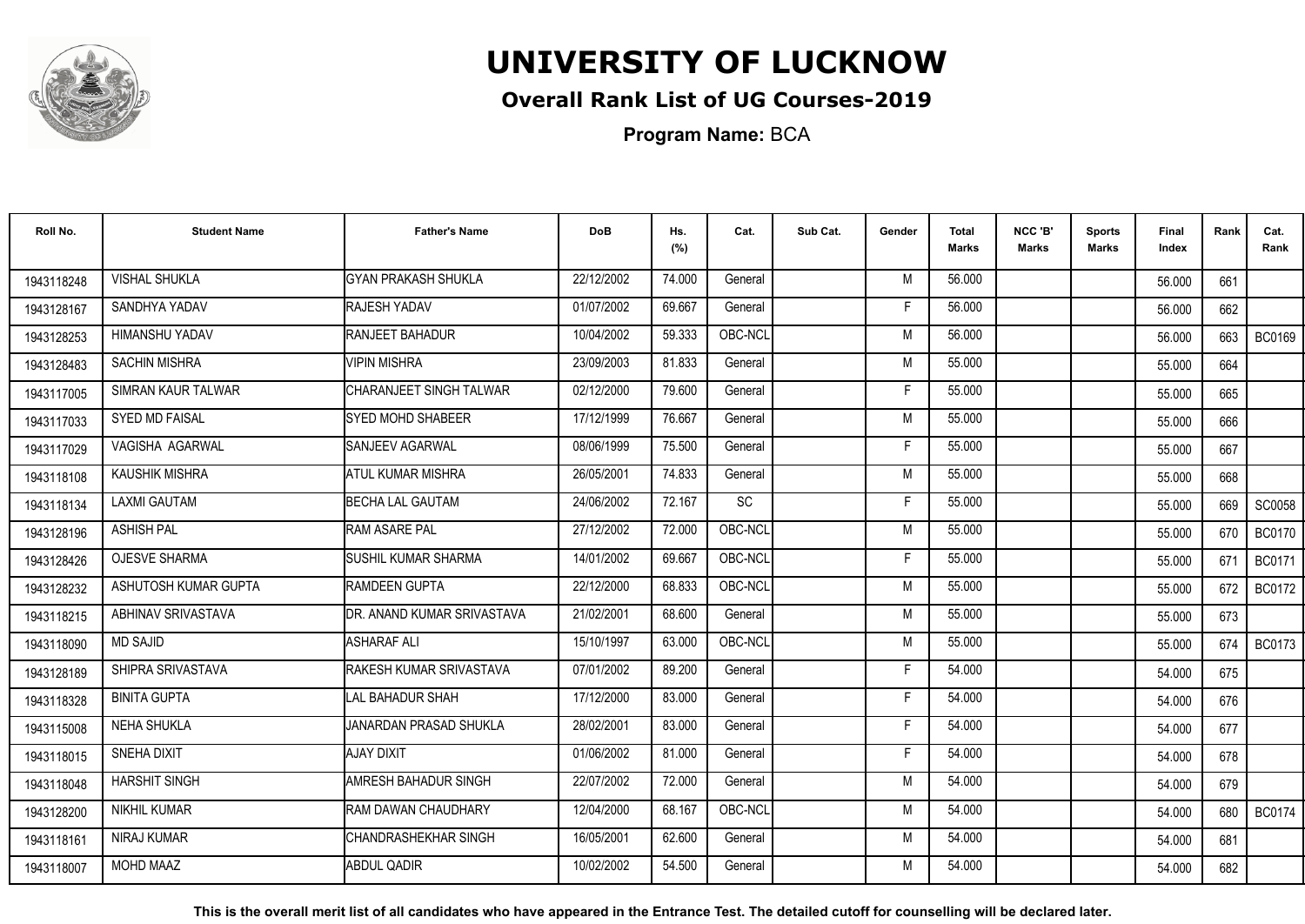

## **Overall Rank List of UG Courses-2019**

**Program Name:** BCA

| Roll No.   | <b>Student Name</b>        | <b>Father's Name</b>      | <b>DoB</b> | Hs.<br>(%) | Cat.      | Sub Cat. | Gender | Total<br><b>Marks</b> | NCC 'B'<br><b>Marks</b> | <b>Sports</b><br>Marks | Final<br>Index | Rank  | Cat.<br>Rank  |
|------------|----------------------------|---------------------------|------------|------------|-----------|----------|--------|-----------------------|-------------------------|------------------------|----------------|-------|---------------|
| 1943128503 | ABHISHEK ANAND             | YOUGENDRA SINGH           | 30/07/1999 | 94.000     | General   |          | M      | 53.000                |                         |                        | 53.000         | 683   |               |
| 1943118078 | <b>ISHITA PANDEY</b>       | ARIMARDAN PANDEY          | 26/03/2003 | 93.000     | General   |          | Е      | 53.000                |                         |                        | 53.000         | 684   |               |
| 1943118138 | <b>VIPIN KUMAR SHARMA</b>  | <b>BHAGWANT SHARMA</b>    | 05/10/2003 | 93.000     | OBC-NCL   |          | M      | 53.000                |                         |                        | 53.000         | 685   | <b>BC0175</b> |
| 1943128005 | <b>SURAJ KUMAR</b>         | <b>I</b> MR. BHAIYA LAL   | 28/01/1998 | 80.000     | SC        |          | M      | 53.000                |                         |                        | 53.000         | 686   | SC0059        |
| 1943118153 | SIDDHANT MANI              | <b>BRIJESH LAL MANI</b>   | 15/03/2003 | 79.667     | <b>SC</b> |          | M      | 53.000                |                         |                        | 53.000         | 687   | <b>SC0060</b> |
| 1943128434 | <b>VAIBHAV CHAUHAN</b>     | ITARUN SINGH CHAUHAN      | 05/07/2002 | 72.200     | General   |          | M      | 53.000                |                         |                        | 53.000         | 688   |               |
| 1943118418 | <b>MOHD SUFIYAN</b>        | <b>MOHD YUSUF</b>         | 28/02/1999 | 70.500     | General   |          | M      | 53.000                |                         |                        | 53.000         | 689   |               |
| 1943118413 | <b>MOHD FARAZ</b>          | <b>MOHD NAEEM</b>         | 04/07/2001 | 69.000     | General   |          | M      | 53.000                |                         |                        | 53.000         | 690   |               |
| 1943128236 | <b>MADHVI</b>              | RAMESH KUMAR              | 12/02/1998 | 53.667     | <b>SC</b> |          | F      | 53.000                |                         |                        | 53.000         | 691   | SC0061        |
| 1943117004 | HARI PRASAD MISHRA         | <b>BHIM SEN MISHRA</b>    | 01/07/2000 | 47.000     | General   |          | M      | 53.000                |                         |                        | 53.000         | 692   |               |
| 1943118144 | AKANKSHA SINGH             | <b>BHANU PRATAP SINGH</b> | 07/02/2003 | 87.333     | General   |          | E      | 52.000                |                         |                        | 52.000         | 693   |               |
| 1943118066 | <b>VIKAS SHUKLA</b>        | <b>ANIL SHUKLA</b>        | 10/08/2002 | 79.667     | General   |          | M      | 52.000                |                         |                        | 52.000         | 694   |               |
| 1943128289 | KRITIKA SRIVASTAVA         | SANJAY KUMAR SRIVASTAVA   | 09/01/2001 | 76.000     | General   |          | Е      | 52.000                |                         |                        | 52.000         | 695   |               |
| 1943118370 | <b>SAKSHI JAISWAL</b>      | <b>MANOJ JAISWAL</b>      | 20/06/2001 | 75.400     | OBC-CL    |          | F.     | 52.000                |                         |                        | 52.000         | 696   |               |
| 1943118089 | <b>ANAM AFTAB</b>          | <b>ASHAD ALI KHAN</b>     | 02/10/2001 | 67.200     | General   |          | M      | 52.000                |                         |                        | 52.000         | 697   |               |
| 1943118072 | AMAN BAJPAI                | <b>ANURAG BAJPAI</b>      | 20/06/2001 | 66.400     | General   |          | M      | 52.000                |                         |                        | 52.000         | 698   |               |
| 1943128039 | MANGLAM DUTT TIWARI        | NARAYAN DUTT TIWARI       | 05/01/2001 | 60.800     | General   |          | M      | 52.000                |                         |                        | 52.000         | 699   |               |
| 1943128218 | SACHIN KUMAR PRAJAPATI     | RAM SAMUJH PRAJAPATI      | 20/08/2001 | 79.167     | OBC-CL    |          | M      | 51.000                |                         |                        | 51.000         | 700   |               |
| 1943118021 | <b>VIJAY PRAKASH SINGH</b> | AJAY PRATAP SINGH         | 01/01/2003 | 75.667     | General   |          | M      | 51.000                |                         |                        | 51.000         | 701   |               |
| 1943118075 | <b>AREEFA KHAN</b>         | <b>AQEEL KHAN</b>         | 22/03/2002 | 75.400     | General   |          | F      | 51.000                |                         |                        | 51.000         | 702   |               |
| 1943128221 | AMIT MAURYA                | RAM SHARAN MAURYA         | 26/06/2001 | 74.500     | OBC-NCL   |          | M      | 51.000                |                         |                        | 51.000         | 703 I | <b>BC0176</b> |
| 1943128028 | <b>GULSHAN GAUTAM</b>      | <b>I</b> MUNNILAL GAUTAM  | 01/01/1998 | 58.000     | SC        |          | M      | 51.000                |                         |                        | 51.000         | 704   | SC0062        |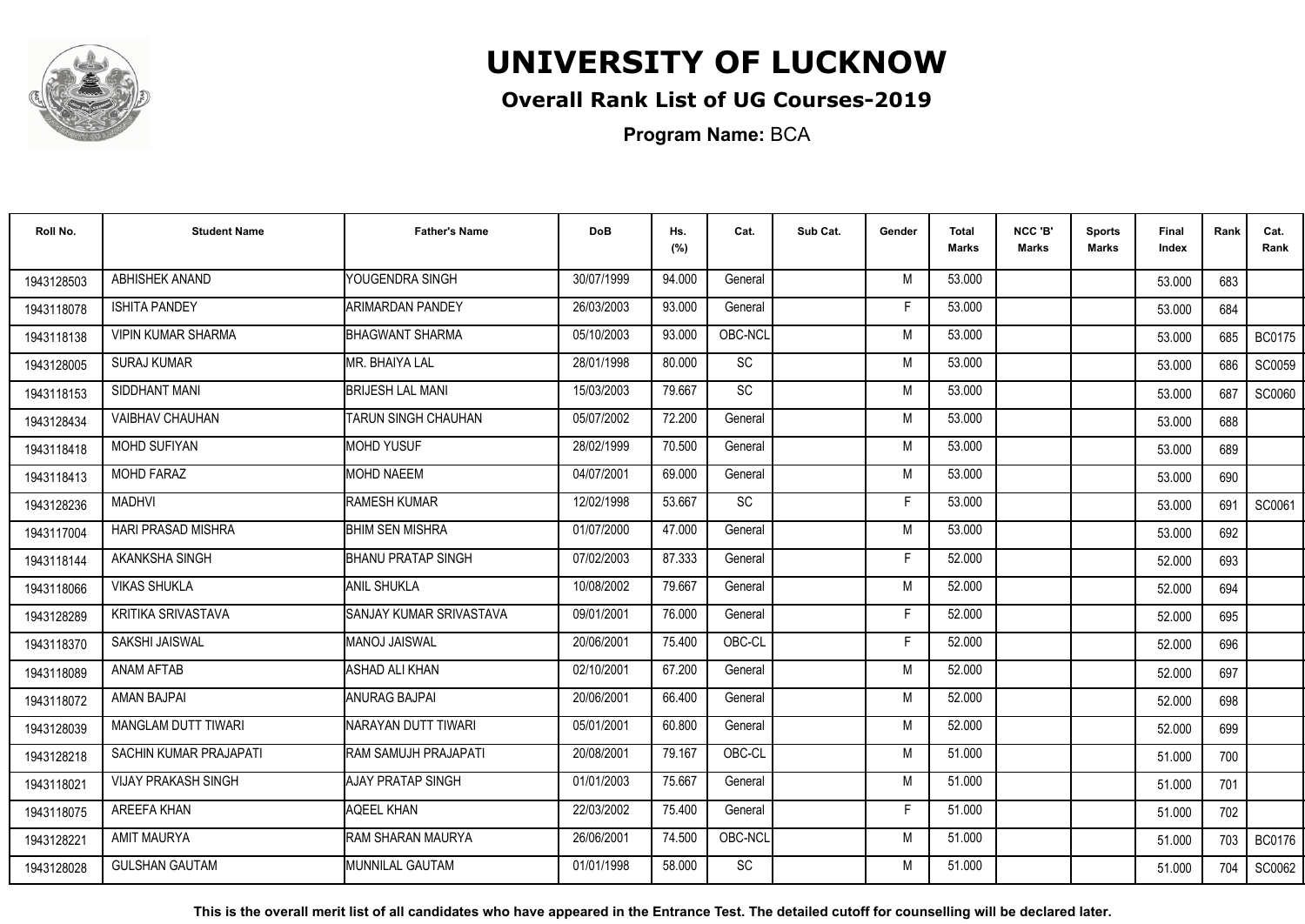

## **Overall Rank List of UG Courses-2019**

**Program Name:** BCA

| Roll No.   | <b>Student Name</b>     | <b>Father's Name</b>          | <b>DoB</b> | Hs.<br>(%) | Cat.      | Sub Cat. | Gender | <b>Total</b><br><b>Marks</b> | NCC 'B'<br><b>Marks</b> | <b>Sports</b><br>Marks | Final<br>Index | Rank  | Cat.<br>Rank  |
|------------|-------------------------|-------------------------------|------------|------------|-----------|----------|--------|------------------------------|-------------------------|------------------------|----------------|-------|---------------|
| 1943128222 | ATUL VISHWAKARMA        | RAM SHARAN VISHWAKARMA        | 29/11/2001 | 90.167     | OBC-NCL   |          | M      | 50.000                       |                         |                        | 50.000         | 705   | <b>BC0177</b> |
| 1943117032 | <b>SACHIN SINGH</b>     | ISHYAM BAHADUR SINGH          | 21/05/2000 | 89.200     | OBC-CL    |          | M      | 50.000                       |                         |                        | 50.000         | 706   |               |
| 1943128491 | <b>ARTICA JAIN</b>      | <b>VISHAL JAIN</b>            | 10/01/2001 | 87.400     | General   |          | F      | 50.000                       |                         |                        | 50.000         | 707   |               |
| 1943118041 | SWADESH SINGH           | <b>AMAR SINGH</b>             | 04/09/2001 | 82.500     | General   |          | M      | 50.000                       |                         |                        | 50.000         | 708   |               |
| 1943128476 | YOGESH SRIVASTAVA       | VINOD KUMAR SRIVASTAVA        | 20/03/2002 | 79.167     | General   |          | M      | 50.000                       |                         |                        | 50.000         | 709   |               |
| 1943128305 | <b>VAISHNAVI SHUKLA</b> | SANJEEV SHUKLA                | 29/03/2002 | 77.800     | General   |          | Е      | 50.000                       |                         |                        | 50.000         | 710   |               |
| 1943118169 | SHIVANSHU GUPTA         | <b>DEEP CHAND GUPTA</b>       | 21/07/2002 | 76.000     | OBC-NCL   |          | M      | 50.000                       |                         |                        | 50.000         | 711   | <b>BC0178</b> |
| 1943118097 | <b>MUSKAN GAUTAM</b>    | <b>ASHOK KUMAR</b>            | 01/07/2002 | 74.833     | <b>SC</b> |          | F      | 50.000                       |                         |                        | 50.000         | 712   | SC0063        |
| 1943128301 | <b>SIMRAN VERMA</b>     | <b>SANJAY VERMA</b>           | 26/01/2000 | 70.200     | OBC-NCL   |          | E      | 50.000                       |                         |                        | 50.000         | 713 I | <b>BC0179</b> |
| 1943128071 | ASHUTOSH PANDEY         | OMPRAKASH PANDEY              | 06/12/2000 | 70.200     | General   |          | M      | 50.000                       |                         |                        | 50.000         | 714   |               |
| 1943128400 | <b>HARSHIT PANDEY</b>   | <b>SUNIL KUMAR PANDEY</b>     | 03/11/2000 | 69.667     | General   |          | M      | 50.000                       |                         |                        | 50.000         | 715   |               |
| 1943128100 | <b>VISHAL YADAV</b>     | <b>PREM PRAKASH YADAV</b>     | 05/03/2001 | 69.000     | OBC-NCL   |          | M      | 50.000                       |                         |                        | 50.000         | 716   | <b>BC0180</b> |
| 1943128175 | AMIYA PRAKASH MISHRA    | <b>IRAJNEESH KUMAR MISHRA</b> | 09/12/2001 | 68.500     | General   |          | M      | 50.000                       |                         |                        | 50.000         | 717   |               |
| 1943128493 | NIKHIL DUBEY            | <b>VISHNU PRATAP DUBEY</b>    | 25/07/2001 | 68.333     | General   |          | M      | 50.000                       |                         |                        | 50.000         | 718   |               |
| 1943111004 | HARSHIT SRIVASTAVA      | RAJESH KUMAR SRIVASTAVA       | 11/05/2001 | 66.000     | General   |          | M      | 50.000                       |                         |                        | 50.000         | 719   |               |
| 1943118220 | <b>HARSHIT SINGH</b>    | <b>GAJENDRA PRATAP SINGH</b>  | 01/07/2003 | 65.167     | General   |          | M      | 50.000                       |                         |                        | 50.000         | 720   |               |
| 1943118258 | SHUBHAM SINGH           | <b>HARINDRA SINGH</b>         | 10/02/2001 | 62.600     | General   |          | M      | 50.000                       |                         |                        | 50.000         | 721   |               |
| 1943128307 | <b>KM ANEETA</b>        | <b>SANTLAL</b>                | 10/09/2002 | 61.000     | SC        |          | F      | 50.000                       |                         |                        | 50.000         | 722   | SC0064        |
| 1943128384 | <b>HARSH RAI</b>        | SUDHIR KUMAR RAI              | 01/11/2001 | 53.200     | General   |          | M      | 50.000                       |                         |                        | 50.000         | 723   |               |
| 1943128489 | ANURAG SHARMA           | <b>VIRENDRA SHARMA</b>        | 28/10/2001 | 70.500     | General   |          | M      | 49.000                       |                         |                        | 49.000         | 724   |               |
| 1943118355 | ADITYA PRATAP SINGH     | IMAHENDRA PAL SINGH           | 12/01/2002 | 70.000     | General   |          | M      | 49.000                       |                         |                        | 49.000         | 725   |               |
| 1943116003 | <b>JUNNURAIN ANSARI</b> | <b>RIZWAN ANSARI</b>          | 06/07/2001 | 64.167     | OBC-NCL   |          | M      | 49.000                       |                         |                        | 49.000         | 726   | <b>BC0181</b> |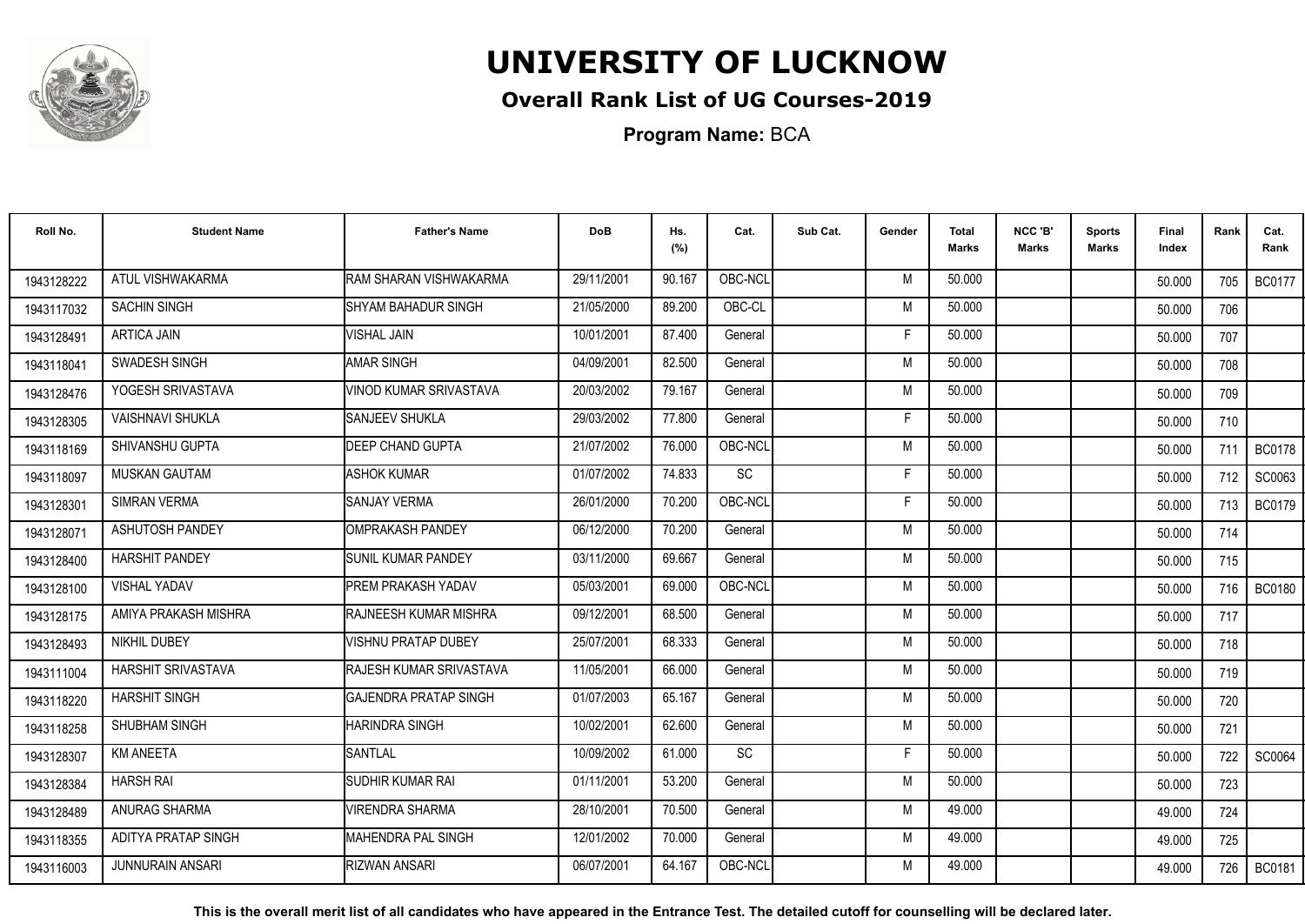

## **Overall Rank List of UG Courses-2019**

**Program Name:** BCA

| Roll No.   | <b>Student Name</b>       | <b>Father's Name</b>           | <b>DoB</b> | Hs.<br>(%) | Cat.      | Sub Cat. | Gender | Total<br>Marks | NCC 'B'<br><b>Marks</b> | Sports<br><b>Marks</b> | Final<br>Index | Rank  | Cat.<br>Rank  |
|------------|---------------------------|--------------------------------|------------|------------|-----------|----------|--------|----------------|-------------------------|------------------------|----------------|-------|---------------|
| 1943115006 | <b>ARJUN JAITLY</b>       | DHARMESHWAR JAITLY             | 19/12/2000 | 56.667     | General   |          | M      | 49.000         |                         |                        | 49.000         | 727   |               |
| 1943128453 | <b>VIPUL KUMAR RAI</b>    | VIJAI NARAIN RAI               | 13/02/2002 | 81.600     | General   |          | M      | 48.000         |                         |                        | 48.000         | 728   |               |
| 1943117022 | <b>SHALINI MISHRA</b>     | <b>RAM MURTI</b>               | 06/06/2002 | 76.000     | General   |          | E      | 48.000         |                         |                        | 48.000         | 729   |               |
| 1943118354 | <b>KIRTI MISHRA</b>       | <b>MAHENDRA MISHRA</b>         | 18/07/2003 | 76.000     | General   |          | F      | 48.000         |                         |                        | 48.000         | 730   |               |
| 1943128432 | <b>GULREZ ABBAS JAFRI</b> | <b>ISYED QUMAR ABBAS JAFRI</b> | 06/11/1999 | 63.833     | General   |          | M      | 48.000         |                         |                        | 48.000         | 731   |               |
| 1943118159 | <b>AMAN GAUTAM</b>        | ICHANDRA SHEKHAR               | 03/02/2002 | 63.833     | SC        |          | M      | 48.000         |                         |                        | 48.000         | 732   | SC0065        |
| 1943128210 | <b>ABHISHEK KUMAR</b>     | RAM NANDAN PASWAN              | 02/06/2001 | 60.000     | SC        |          | M      | 48.000         |                         |                        | 48.000         | 733   | SC0066        |
| 1943118282 | AADYA GUPTA               | JAI SHANKAR GUPTA              | 14/09/2001 | 81.000     | OBC-NCL   |          | F      | 47.000         |                         |                        | 47.000         | 734   | <b>BC0182</b> |
| 1943118410 | MOHD ZEESHAN              | <b>MOHD HANEEF</b>             | 18/11/1998 | 69.667     | General   |          | M      | 46.000         |                         |                        | 46.000         | 735   |               |
| 1943128417 | ANURAG BANSAL             | <b>SURESH CHAND BANSAL</b>     | 18/03/1999 | 85.000     | SC        |          | M      | 45.000         |                         |                        | 45.000         | 736   | SC0067        |
| 1943128490 | ADITYA YADAV              | <b>VIRENDRA YADAV</b>          | 08/07/2002 | 83.833     | OBC-NCL   |          | M      | 45.000         |                         |                        | 45.000         | 737   | <b>BC0183</b> |
| 1943128440 | ANAY PRATAP SINGH         | <b>UDAY PAL SINGH</b>          | 03/09/2001 | 78.667     | OBC-NCL   |          | M      | 45.000         |                         |                        | 45.000         | 738   | <b>BC0184</b> |
| 1943128290 | <b>AMAN TRIPATHI</b>      | <b>SANJAY KUMAR TRIPATHI</b>   | 26/03/2003 | 74.833     | General   |          | M      | 45.000         |                         |                        | 45.000         | 739   |               |
| 1943128035 | <b>MOHD ADIL</b>          | MUSTAQ AHMAD                   | 28/01/2000 | 72.000     | General   |          | M      | 45.000         |                         |                        | 45.000         | 740   |               |
| 1943118156 | KASHISH GUPTA             | ICHANDRA KISHOR GUPTA          | 14/01/2001 | 72.000     | OBC-NCL   |          | F      | 45.000         |                         |                        | 45.000         | 741   | <b>BC0185</b> |
| 1943118243 | <b>RAGINI YADAV</b>       | <b>GULAB YADAV</b>             | 01/07/2001 | 71.500     | General   |          | F      | 45.000         |                         |                        | 45.000         | 742   |               |
| 1943118330 | ABHIMANYU YADAV           | <b>LAL CHANDRA YADAV</b>       | 10/07/2002 | 69.667     | OBC-NCL   |          | M      | 45.000         |                         |                        | 45.000         | 743 I | <b>BC0186</b> |
| 1943128207 | AKHAND PRATAP SINGH       | <b>IRAM KUMAR SINGH</b>        | 12/02/2001 | 60.800     | General   |          | M      | 45.000         |                         |                        | 45.000         | 744   |               |
| 1943128120 | <b>VAIBHAV SHARMA</b>     | <b>RAJ BAHADUR</b>             | 05/02/2001 | 55.000     | OBC-NCL   |          | M      | 45.000         |                         |                        | 45.000         | 745   | <b>BC0187</b> |
| 1943118261 | <b>AJIT KUMAR</b>         | <b>HAVALDAR PRASAD</b>         | 05/03/1998 | 80.667     | <b>SC</b> |          | M      | 44.000         |                         |                        | 44.000         | 746   | SC0068        |
| 1943128413 | <b>SHUBHANGI PANDEY</b>   | <b>ISURENDRA NATH PANDEY</b>   | 30/01/2002 | 77.500     | General   |          | F.     | 44.000         |                         |                        | 44.000         | 747   |               |
| 1943128300 | <b>VARUN TOLANI</b>       | <b>SANJAY TOLANI</b>           | 17/08/2001 | 75.500     | General   |          | M      | 43.000         |                         |                        | 43.000         | 748   |               |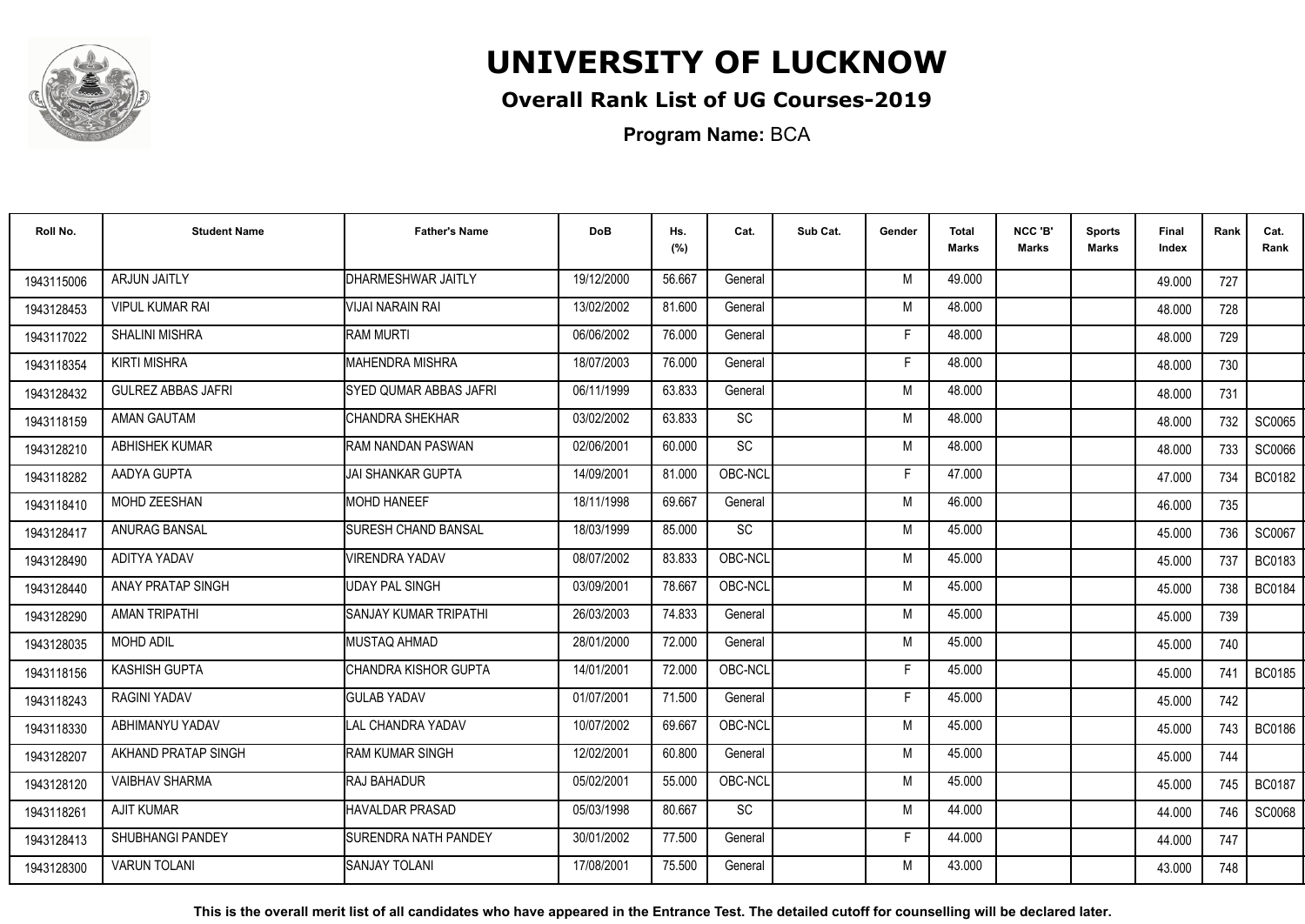

## **Overall Rank List of UG Courses-2019**

**Program Name:** BCA

| Roll No.   | <b>Student Name</b>     | <b>Father's Name</b>          | <b>DoB</b> | Hs.<br>(%) | Cat.    | Sub Cat. | Gender | Total<br>Marks | NCC 'B'<br><b>Marks</b> | Sports<br><b>Marks</b> | Final<br>Index | Rank | Cat.<br>Rank  |
|------------|-------------------------|-------------------------------|------------|------------|---------|----------|--------|----------------|-------------------------|------------------------|----------------|------|---------------|
| 1943118319 | MOHAMMAD ADNAN          | KHURSHEED AHMAD               | 05/06/1999 | 91.200     | OBC-NCL |          | M      | 42.000         |                         |                        | 42.000         | 749  | <b>BC0188</b> |
| 1943118394 | <b>AKASH KUMAR</b>      | <b>MITHAI LAL</b>             | 10/08/2002 | 78.000     | SC      |          | M      | 42.000         |                         |                        | 42.000         | 750  | SC0069        |
| 1943128072 | DIVYANSHU MISHRA        | <b>P S MISHRA</b>             | 28/12/2001 | 69.500     | General |          | M      | 42.000         |                         |                        | 42.000         | 751  |               |
| 1943118381 | <b>HARSH SRIVASTAVA</b> | MANOJ KUMAR SRIVASTAVA        | 08/01/2000 | 65.000     | General |          | M      | 42.000         |                         |                        | 42.000         | 752  |               |
| 1943116005 | RAGHVENDRA PRATAP SINGH | <b>ISURENDRA PRATAP SINGH</b> | 04/02/2002 | 87.400     | General |          | M      | 41.000         |                         |                        | 41.000         | 753  |               |
| 1943118375 | <b>JUHI GUPTA</b>       | IMANOJ KUMAR GUPTA            | 26/04/2002 | 85.000     | General |          | F      | 41.000         |                         |                        | 41.000         | 754  |               |
| 1943128182 | <b>SMRITI</b>           | <b>RAKESH KUMAR</b>           | 19/02/2001 | 82.667     | General |          | F      | 41.000         |                         |                        | 41.000         | 755  |               |
| 1943128470 | AMAN SRIVASTAV          | <b>VINAY KUMAR SRIVASTAV</b>  | 03/12/2000 | 81.000     | General |          | M      | 41.000         |                         |                        | 41.000         | 756  |               |
| 1943128152 | AMAN GUPTA              | <b>RAJESH KUMAR GUPTA</b>     | 01/05/1999 | 79.333     | OBC-NCL |          | M      | 41.000         |                         |                        | 41.000         | 757  | <b>BC0189</b> |
| 1943118120 | <b>DEEPAK SHARMA</b>    | AYODHYA SHARMA                | 07/08/1999 | 66.000     | OBC-NCL |          | M      | 41.000         |                         |                        | 41.000         | 758  | <b>BC0190</b> |
| 1943128192 | ROHIT KUMAR YADAV       | RAKESH KUMAR YADAV            | 04/06/2002 | 64.000     | OBC-NCL |          | M      | 41.000         |                         |                        | 41.000         | 759  | <b>BC0191</b> |
| 1943118052 | PIYUSH CHANDRA          | <b>ANIL KAMAL</b>             | 17/06/2002 | 76.000     | SC      |          | M      | 40.000         |                         |                        | 40.000         | 760  | <b>SC0070</b> |
| 1943118225 | SACHIN AWASTHI          | <b>GANGA SAGAR AWASTHI</b>    | 10/10/2001 | 74.000     | General |          | M      | 40.000         |                         |                        | 40.000         | 761  |               |
| 1943128034 | <b>MOHD ASIF RAZA</b>   | MUSTAFA AHMAD                 | 18/02/2002 | 73.500     | OBC-NCL |          | M      | 40.000         |                         |                        | 40.000         | 762  | <b>BC0192</b> |
| 1943128404 | PRIYANSHU SRIVASTAVA    | <b>SUNIL KUMAR SRIVASTAVA</b> | 05/04/2001 | 73.000     | General |          | M      | 40.000         |                         |                        | 40.000         | 763  |               |
| 1943128219 | PRAVEEN VERMA           | RAM SANEHI VERMA              | 15/12/2001 | 63.333     | OBC-NCL |          | M      | 40.000         |                         |                        | 40.000         | 764  | <b>BC0193</b> |
| 1943118240 | ADITYA MADDHESIYA       | <b>GIRJESH MADDHESIYA</b>     | 14/04/2003 | 78.833     | OBC-NCL |          | M      | 39.000         |                         |                        | 39.000         | 765  | <b>BC0194</b> |
| 1943118423 | <b>AVINASH YADAV</b>    | IMR KAILASH YADAV             | 02/02/2002 | 72.667     | OBC-CL  |          | M      | 39.000         |                         |                        | 39.000         | 766  |               |
| 1943128484 | AKASH NANDAN TIWARI     | <b>VIPIN TIWARI</b>           | 26/08/2002 | 60.000     | General |          | M      | 39.000         |                         |                        | 39.000         | 767  |               |
| 1943118074 | ARBAJ ALI               | <b>ANWAR ALI</b>              | 15/05/2000 | 72.000     | OBC-NCL |          | M      | 38.000         |                         |                        | 38.000         | 768  | <b>BC0195</b> |
| 1943128123 | <b>RISHABH CHAUHAN</b>  | <b>IRAJ KISHORE CHAUHAN</b>   | 16/11/1999 | 71.500     | OBC-CL  |          | M      | 38.000         |                         |                        | 38.000         | 769  |               |
| 1943118008 | NADEEM KHAN             | <b>ABDUL SHAMIM KHAN</b>      | 01/01/2000 | 64.200     | General |          | M      | 38.000         |                         |                        | 38.000         | 770  |               |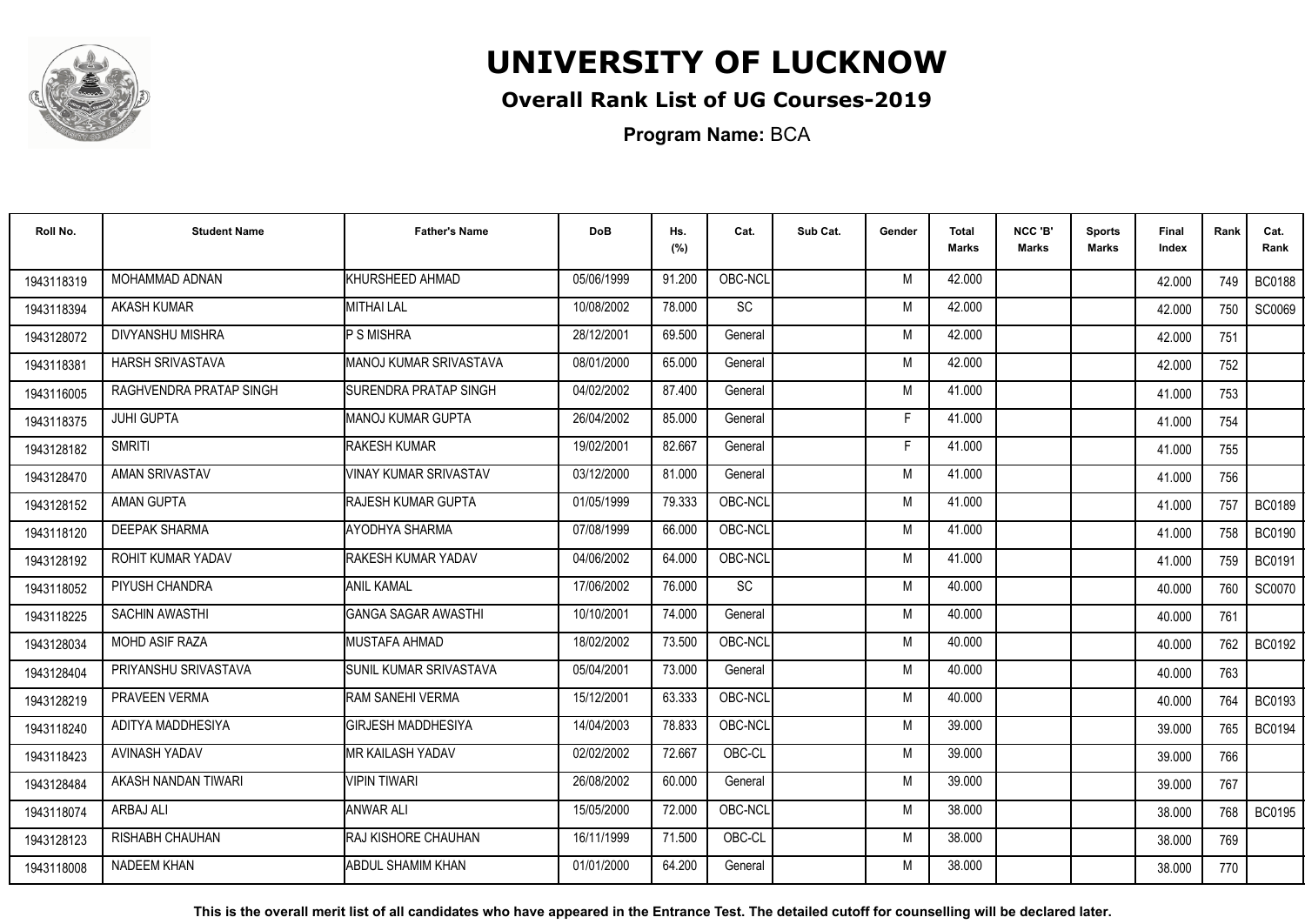

## **Overall Rank List of UG Courses-2019**

**Program Name:** BCA

| Roll No.   | <b>Student Name</b>      | <b>Father's Name</b>        | <b>DoB</b> | Hs.<br>(%) | Cat.      | Sub Cat. | Gender | <b>Total</b><br><b>Marks</b> | NCC 'B'<br>Marks | <b>Sports</b><br>Marks | Final<br>Index | Rank  | Cat.<br>Rank  |
|------------|--------------------------|-----------------------------|------------|------------|-----------|----------|--------|------------------------------|------------------|------------------------|----------------|-------|---------------|
| 1943118392 | <b>MD AHTISHAM</b>       | <b>MD ZUL IKRAM</b>         | 18/05/2000 | 60.000     | General   |          | M      | 38.000                       |                  |                        | 38.000         | 771   |               |
| 1943118023 | <b>NAMAN SHARMA</b>      | <b>AJAY SHARMA</b>          | 04/07/2001 | 89.200     | OBC-NCL   |          | M      | 37.000                       |                  |                        | 37.000         | 772   | <b>BC0196</b> |
| 1943118139 | RAVI KANAUJIA            | <b>BHAIYA LAL KANAUJIA</b>  | 09/11/1998 | 76.000     | SC        |          | M      | 37.000                       |                  |                        | 37.000         | 773   | SC0071        |
| 1943128481 | NIRBHAY SINGH            | <b>VINOD SINGH</b>          | 29/05/2003 | 73.667     | General   |          | M      | 37.000                       |                  |                        | 37.000         | 774   |               |
| 1943118133 | NAQEEB RAZA KHAN         | BASHEER AHMAD KHAN          | 22/08/2003 | 65.833     | General   |          | M      | 37.000                       |                  |                        | 37.000         | 775   |               |
| 1943128371 | AMAN JAISWAL             | SHYAM SUNDER JAISWAL        | 06/01/2001 | 60.800     | OBC-NCL   |          | M      | 37.000                       |                  |                        | 37,000         | 776   | <b>BC0197</b> |
| 1943118332 | ANUP RANJAN              | <b>LALLU KUMAR HALDHAR</b>  | 07/07/1999 | 92.000     | OBC-NCL   |          | M      | 36.000                       |                  |                        | 36.000         | 777   | <b>BC0198</b> |
| 1943118298 | PRIYANSHU RAI            | <b>JITENDRA RAI</b>         | 12/07/2003 | 83.333     | General   |          | M      | 36.000                       |                  |                        | 36.000         | 778   |               |
| 1943128146 | <b>SHIVAM KUMAR SONI</b> | RAJENDRA PRASAD SONI        | 20/01/2003 | 79.833     | OBC-NCL   |          | M      | 36.000                       |                  |                        | 36.000         | 779 I | <b>BC0199</b> |
| 1943118251 | RAKESH KUMAR KASAUDHAN   | HANUMAN PRASAD KASAUDHAN    | 05/11/2003 | 78.667     | General   |          | M      | 36.000                       |                  |                        | 36.000         | 780   |               |
| 1943128379 | NIKHIL SHARMA            | <b>SUBHASH SHARMA</b>       | 15/02/2002 | 74.500     | OBC-CL    |          | M      | 36.000                       |                  |                        | 36.000         | 781   |               |
| 1943128024 | <b>SHIVANI PANDEY</b>    | <b>IMUKESH KUMAR PANDEY</b> | 06/03/2001 | 72.667     | General   |          | Е      | 36.000                       |                  |                        | 36.000         | 782   |               |
| 1943128329 | <b>DIVYANSHI SHUKLA</b>  | SATYA PRAKASH SHUKLA        | 16/05/2002 | 69.667     | General   |          | F      | 36.000                       |                  |                        | 36.000         | 783   |               |
| 1943128256 | AYUSHI CHAURASIA         | RATAN CHAURASIA             | 07/02/2002 | 69.500     | General   |          | F      | 36.000                       |                  |                        | 36.000         | 784   |               |
| 1943118235 | <b>ANOOP KUMAR</b>       | <b>GIRIJA SHANKAR</b>       | 11/01/1999 | 88.000     | <b>SC</b> |          | M      | 35.000                       |                  |                        | 35.000         | 785   | SC0072        |
| 1943128458 | AAYUSH PRATAP SINGH      | VIJAY PRATAP SINGH          | 11/11/1999 | 83.600     | General   |          | M      | 35.000                       |                  |                        | 35.000         | 786   |               |
| 1943128036 | <b>GHUFRAN AHMAD</b>     | <b>I</b> MUSTAQUA AHMAD     | 18/07/2001 | 78.667     | General   |          | M      | 35.000                       |                  |                        | 35.000         | 787   |               |
| 1943118122 | RANJANI AGRAHARI         | <b>BABULAL AGRAHARI</b>     | 17/07/1999 | 78.000     | General   |          | F      | 35.000                       |                  |                        | 35.000         | 788   |               |
| 1943118195 | SHRISTI JAIN             | <b>DILEEP KUMAR JAIN</b>    | 29/07/2002 | 77.000     | General   |          | F      | 35.000                       |                  |                        | 35.000         | 789   |               |
| 1943118127 | <b>ASHISH PRAJAPATI</b>  | <b>BALIK RAM PRAJAPATI</b>  | 05/08/2001 | 76.000     | OBC-NCL   |          | M      | 35.000                       |                  |                        | 35.000         | 790   | <b>BC0200</b> |
| 1943118403 | SURAJ KUMAR              | <b>MOHAN PASWAN</b>         | 01/07/2002 | 75.667     | SC        |          | M      | 35.000                       |                  |                        | 35.000         | 791   | SC0073        |
| 1943118155 | <b>MEGHA MAURYA</b>      | <b>BUDDI PRAKASH MAURYA</b> | 26/09/1999 | 75.333     | OBC-NCL   |          | F      | 35.000                       |                  |                        | 35.000         | 792   | <b>BC0201</b> |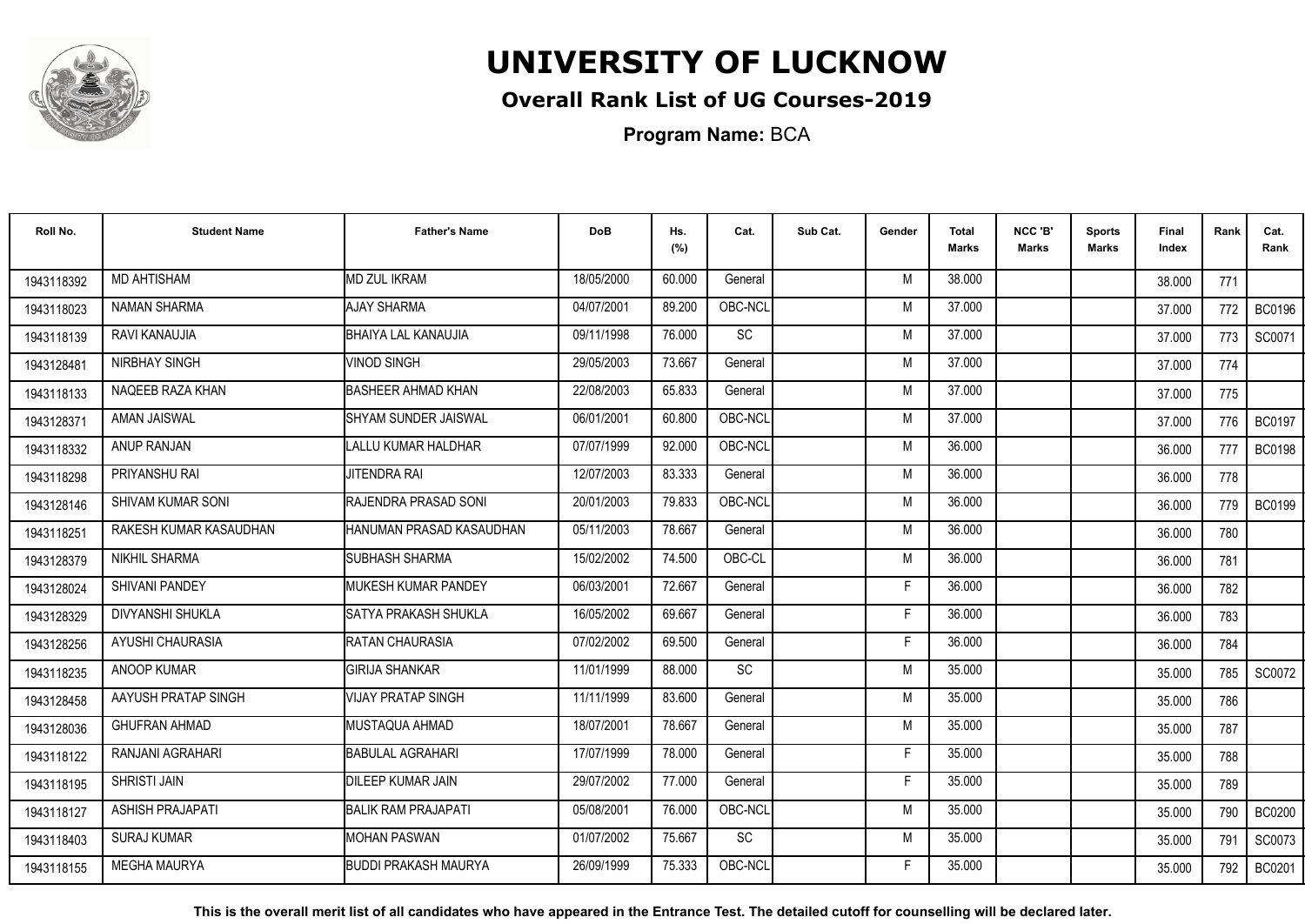

## **Overall Rank List of UG Courses-2019**

**Program Name:** BCA

| Roll No.   | <b>Student Name</b>       | <b>Father's Name</b>       | <b>DoB</b> | Hs.<br>(%) | Cat.    | Sub Cat. | Gender | <b>Total</b><br><b>Marks</b> | NCC 'B'<br><b>Marks</b> | <b>Sports</b><br>Marks | Final<br>Index | Rank | Cat.<br>Rank  |
|------------|---------------------------|----------------------------|------------|------------|---------|----------|--------|------------------------------|-------------------------|------------------------|----------------|------|---------------|
| 1943118033 | VANYA JAISWAL             | AKHILESH JAISWAL           | 18/01/2001 | 69.333     | OBC-NCL |          | F      | 35.000                       |                         |                        | 35.000         | 793  | <b>BC0202</b> |
| 1943118111 | SHWETA JAISWAL            | <b>AVADHESH KUMAR</b>      | 24/06/2000 | 64.667     | OBC-NCL |          | E      | 35.000                       |                         |                        | 35.000         | 794  | BC0203        |
| 1943128144 | <b>NEHA KUMARI</b>        | RAJENDRA PRASAD            | 20/09/1997 | 62.600     | SC      |          | F      | 35.000                       |                         |                        | 35.000         | 795  | SC0074        |
| 1943128455 | <b>GOVIND PANDEY</b>      | <b>VIJAY KUMAR</b>         | 06/06/2000 | 53.333     | General |          | M      | 35.000                       |                         |                        | 35.000         | 796  |               |
| 1943111002 | ANUJ VERMA                | LAXMAN VERMA               | 10/10/2002 | 81.000     | OBC-CL  |          | M      | 34.000                       |                         |                        | 34.000         | 797  |               |
| 1943118369 | ANIKET GUPTA              | <b>MANOJ GUPTA</b>         | 08/01/2001 | 76.000     | General |          | M      | 34.000                       |                         |                        | 34.000         | 798  |               |
| 1943128058 | PRITI PANDEY              | OM NARAYAN PANDEY          | 20/08/2002 | 74.833     | General |          | F      | 34.000                       |                         |                        | 34.000         | 799  |               |
| 1943128482 | ABHISHEK SRIVASTAVA       | VINOD SRIVASTAVA           | 15/01/2002 | 68.400     | General |          | M      | 34.000                       |                         |                        | 34.000         | 800  |               |
| 1943118335 | <b>AMAN SHARMA</b>        | LATE AMAR SINGH SHARMA     | 08/07/2002 | 85.333     | OBC-CL  |          | M      | 33.000                       |                         |                        | 33.000         | 801  |               |
| 1943117020 | ANUBHAV RAJAN             | RAJESH KUMAR               | 18/08/2001 | 81.667     | SC      |          | M      | 33.000                       |                         |                        | 33.000         | 802  | SC0075        |
| 1943118253 | <b>HIMANI SINGH</b>       | <b>HARERAM SINGH</b>       | 01/07/1999 | 74.833     | General |          | F      | 33.000                       |                         |                        | 33.000         | 803  |               |
| 1943128475 | ANUSHKA MISHRA            | VINOD KUMAR MISHRA         | 08/12/2001 | 52.333     | General |          | F      | 33.000                       |                         |                        | 33.000         | 804  |               |
| 1943128213 | <b>CHANDNI YADAV</b>      | RAM NARESH YADAV           | 04/11/2001 | 84.833     | OBC-NCL |          | Е      | 32.000                       |                         |                        | 32,000         | 805  | <b>BC0204</b> |
| 1943118130 | <b>INSIA MEHDI</b>        | <b>BAOAR MEHDI</b>         | 19/02/2001 | 82.000     | General |          | F      | 32.000                       |                         |                        | 32.000         | 806  |               |
| 1943128094 | <b>MAYANK KUMAR GUPTA</b> | PRAMOD GUPTA               | 27/09/2002 | 82.000     | OBC-NCL |          | M      | 32.000                       |                         |                        | 32,000         | 807  | <b>BC0205</b> |
| 1943128425 | <b>SURABHI MISHRA</b>     | <b>SUSHIL KUMAR MISHRA</b> | 12/07/2001 | 69.000     | General |          | F      | 32.000                       |                         |                        | 32.000         | 808  |               |
| 1943117011 | RAHUL KANAUJIYA           | MISHRI LAL KANAUJIYA       | 20/03/2000 | 67.000     | SC      |          | M      | 32.000                       |                         |                        | 32.000         | 809  | SC0076        |
| 1943118359 | <b>SAMAR ALAM</b>         | MAHFOOZ ALAM               | 18/04/2002 | 85.167     | OBC-NCL |          | M      | 31.000                       |                         |                        | 31.000         | 810  | <b>BC0206</b> |
| 1943128269 | <b>ADITYA AWASTHI</b>     | RITESH AWASTHI             | 27/02/2001 | 72.333     | General |          | M      | 31.000                       |                         |                        | 31.000         | 811  |               |
| 1943118121 | <b>MANAS GOSWAMI</b>      | <b>BL GOSWAMI</b>          | 31/03/2000 | 72.200     | OBC-NCL |          | M      | 31.000                       |                         |                        | 31.000         | 812  | <b>BC0207</b> |
| 1943128249 | RAGHVENDRA YADAV          | RAMROOP YADAV              | 20/07/2002 | 71.500     | OBC-NCL |          | M      | 31.000                       |                         |                        | 31.000         | 813  | BC0208        |
| 1943128341 | <b>ATAURRAHMAN</b>        | SHAKEEL AHMAD              | 10/02/2001 | 67.667     | General |          | M      | 31.000                       |                         |                        | 31.000         | 814  |               |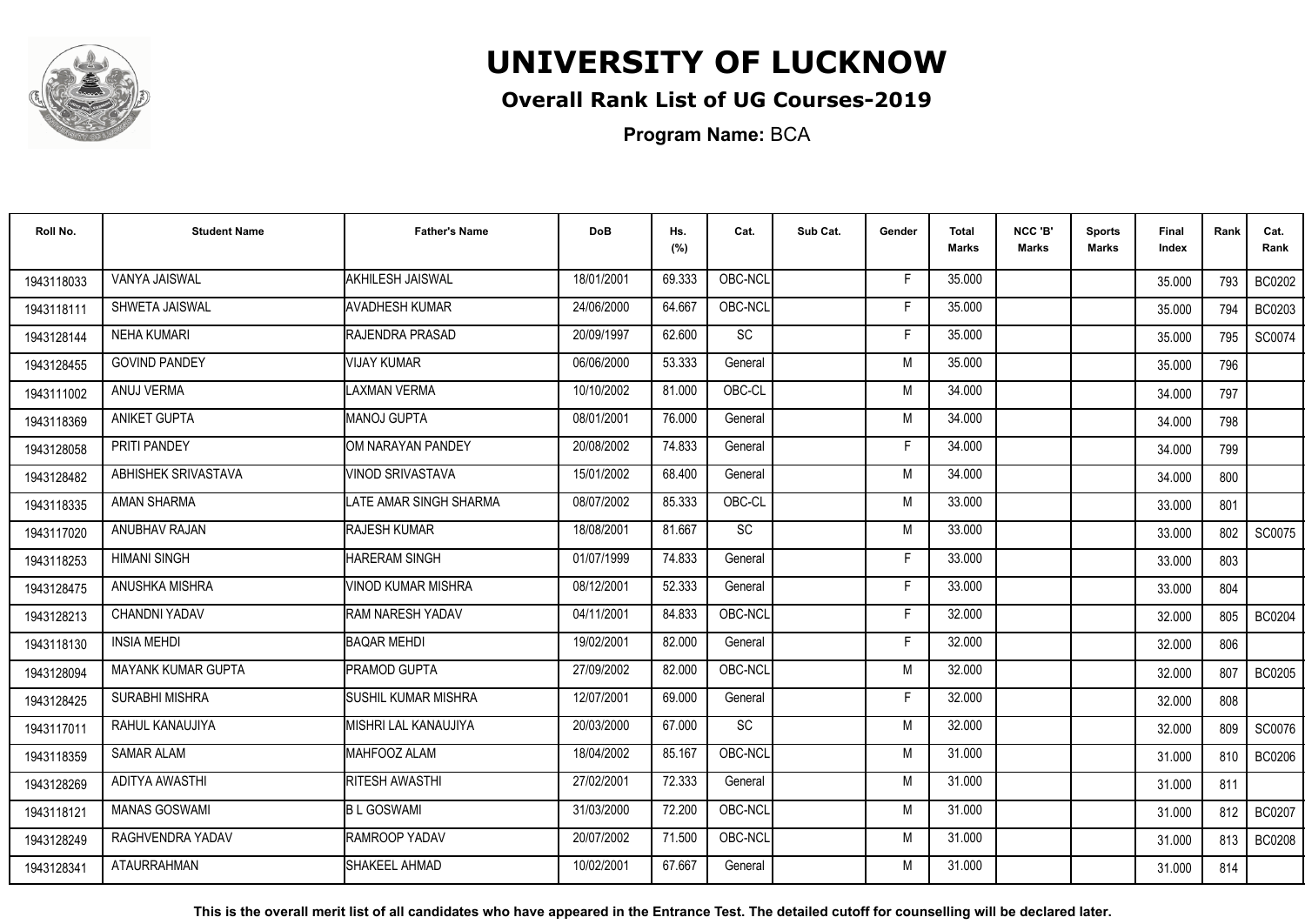

## **Overall Rank List of UG Courses-2019**

**Program Name:** BCA

| Roll No.   | <b>Student Name</b>     | <b>Father's Name</b>            | <b>DoB</b> | Hs.<br>(%) | Cat.      | Sub Cat. | Gender | <b>Total</b><br><b>Marks</b> | NCC 'B'<br>Marks | <b>Sports</b><br>Marks | Final<br>Index | Rank | Cat.<br>Rank  |
|------------|-------------------------|---------------------------------|------------|------------|-----------|----------|--------|------------------------------|------------------|------------------------|----------------|------|---------------|
| 1943118273 | MOHD KAMRAN KHAN        | <b>ISTIYAK KHAN</b>             | 09/08/2003 | 67.000     | General   |          | M      | 31.000                       |                  |                        | 31.000         | 815  |               |
| 1943128421 | SUDHANSHU AWASTHI       | <b>SUSHIL KUMAR AWASTHI</b>     | 02/11/1999 | 58.800     | General   |          | M      | 31.000                       |                  |                        | 31.000         | 816  |               |
| 1943128414 | DHEERAJ SINGH           | ISURENDRA NATH SINGH            | 19/12/2001 | 82.000     | General   |          | M      | 30.000                       |                  |                        | 30.000         | 817  |               |
| 1943128237 | <b>VISHAL KUMAR</b>     | <b>RAMESH KUMAR</b>             | 16/08/2000 | 66.800     | General   |          | M      | 30.000                       |                  |                        | 30.000         | 818  |               |
| 1943118239 | AVIKANSH TIWARI         | <b>GIRJA SHANKAR TIWARI</b>     | 18/08/2001 | 62.833     | General   |          | M      | 30.000                       |                  |                        | 30.000         | 819  |               |
| 1943118276 | <b>MUSKAN PARASHAR</b>  | <b>JAGDISH SINGH</b>            | 28/06/2001 | 85.600     | General   |          | Е      | 29.000                       |                  |                        | 29,000         | 820  |               |
| 1943128388 | <b>KSHITIZ TRIPATHI</b> | SUDHIR TRIPATHI                 | 13/05/2000 | 64.600     | General   |          | M      | 29.000                       |                  |                        | 29.000         | 821  |               |
| 1943118286 | SHIVANSHI VERMA         | JANGJEET VERMA                  | 10/02/2002 | 81.667     | OBC-CL    |          | F      | 28.000                       |                  |                        | 28.000         | 822  |               |
| 1943118395 | SHIVANSHU RAI           | <b>MITHILESH RAI</b>            | 08/07/2000 | 69.667     | General   |          | M      | 28.000                       |                  |                        | 28.000         | 823  |               |
| 1943128438 | <b>GOPAL GUPTA</b>      | <b>TRILOKI NATH GUPTA</b>       | 25/11/1999 | 81.833     | OBC-NCL   |          | M      | 27,000                       |                  |                        | 27.000         | 824  | <b>BC0209</b> |
| 1943128141 | PRIYANSHU TRIPATHI      | <b>IRAJENDRA KUMAR TRIPATHI</b> | 08/02/2002 | 72.167     | General   |          | M      | 27,000                       |                  |                        | 27.000         | 825  |               |
| 1943128138 | AYUSHI GAUTAM           | <b>RAJENDRA KUMAR</b>           | 20/05/2000 | 59.333     | <b>SC</b> |          | Е      | 27,000                       |                  |                        | 27.000         | 826  | SC0077        |
| 1943128494 | KUSHAGRA JAUHRI         | <b>VIVEK KUMAR</b>              | 16/11/2001 | 69.333     | General   |          | M      | 25.000                       |                  |                        | 25.000         | 827  |               |
| 1943128327 | NAMAN TIWARI            | <b>SATISH TIWARI</b>            | 20/07/2003 | 65.333     | General   |          | M      | 25.000                       |                  |                        | 25.000         | 828  |               |
| 1943128062 | <b>NEHAL SINGH</b>      | <b>I</b> OM PRAKASH             | 18/02/2002 | 65.000     | <b>SC</b> |          | M      | 25.000                       |                  |                        | 25.000         | 829  | <b>SC0078</b> |
| 1943118014 | PRIYA KATIYAR           | AJAY BABU KATIYAR               | 16/03/2003 | 82.333     | OBC-NCL   |          | F      | 24.000                       |                  |                        | 24.000         | 830  | <b>BC0210</b> |
| 1943118207 | <b>GOVIND PANDEY</b>    | <b>IDINESH PANDEY</b>           | 07/11/2001 | 71.167     | General   |          | M      | 24.000                       |                  |                        | 24.000         | 831  |               |
| 1943128102 | <b>DURGESH KUMAR</b>    | <b>I</b> PREM SAH               | 15/08/1999 | 47.600     | General   |          | M      | 24.000                       |                  |                        | 24.000         | 832  |               |
| 1943117002 | ALOK KUMAR PRAJAPATI    | ANIRUDDHA RAM                   | 12/06/2001 | 68.333     | OBC-NCL   |          | M      | 23.000                       |                  |                        | 23.000         | 833  | BC0211        |
| 1943118250 | <b>RIGVEN RAJ YADAV</b> | HANSRAJ YADAV                   | 07/08/2001 | 65.500     | OBC-CL    |          | M      | 23,000                       |                  |                        | 23.000         | 834  |               |
| 1943118417 | MOHD FAIZ KHAN          | MOHD TAHIR KHAN                 | 12/08/2000 | 59.333     | General   |          | M      | 23.000                       |                  |                        | 23.000         | 835  |               |
| 1943118020 | <b>ABHISHEK SINGH</b>   | AJAY PRATAP SINGH               | 20/06/2002 | 66.000     | General   |          | M      | 22.000                       |                  |                        | 22.000         | 836  |               |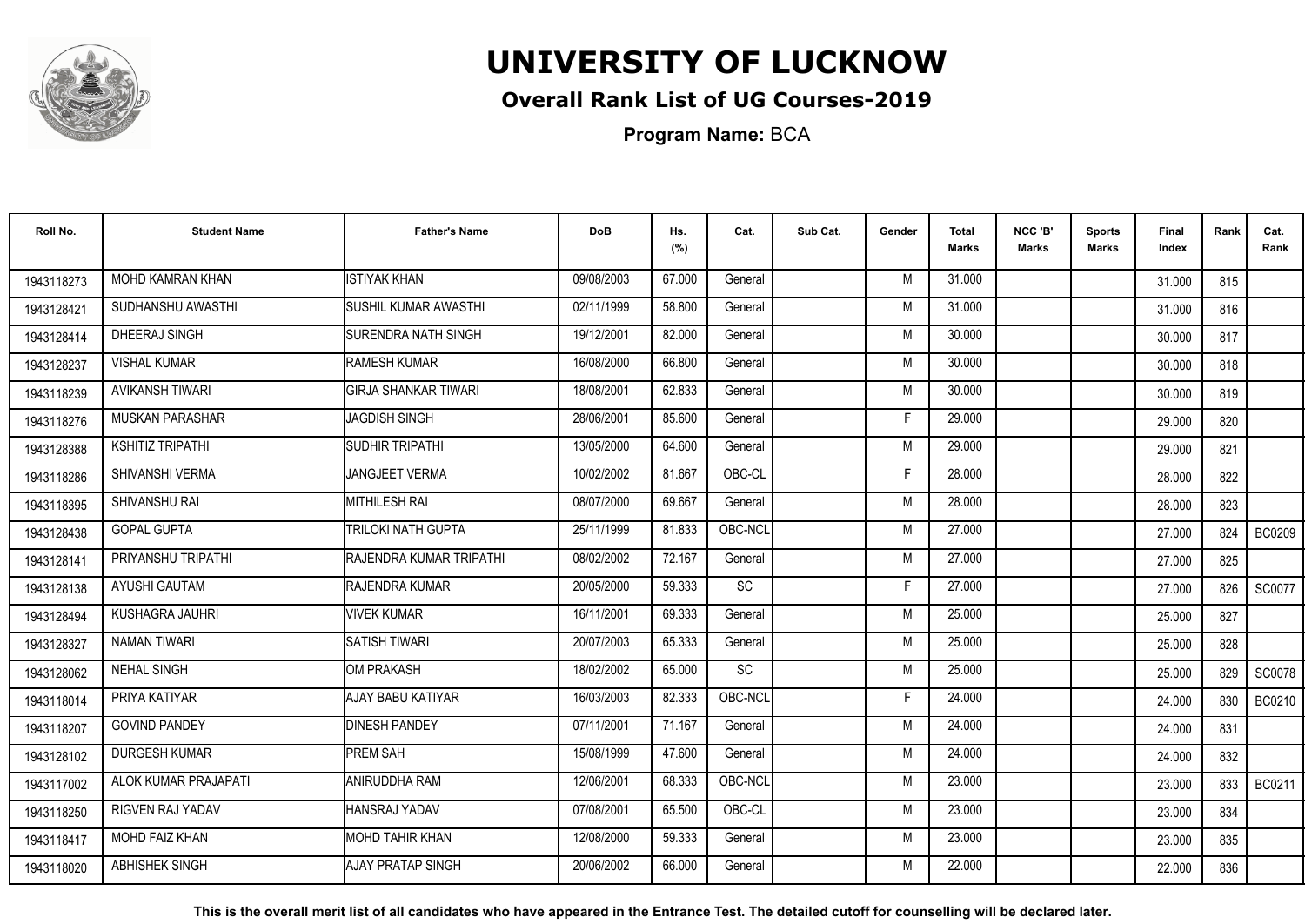

## **Overall Rank List of UG Courses-2019**

**Program Name:** BCA

| Roll No.   | <b>Student Name</b>     | <b>Father's Name</b>          | <b>DoB</b> | Hs.<br>(%) | Cat.      | Sub Cat. | Gender | <b>Total</b><br><b>Marks</b> | NCC 'B'<br><b>Marks</b> | <b>Sports</b><br>Marks | Final<br>Index | Rank | Cat.<br>Rank |
|------------|-------------------------|-------------------------------|------------|------------|-----------|----------|--------|------------------------------|-------------------------|------------------------|----------------|------|--------------|
| 1943118377 | <b>UTKARSH GUPTA</b>    | MANOJ KUMAR GUPTA             | 01/01/2000 | 85.400     | General   |          | M      | 21.000                       |                         |                        | 21.000         | 837  |              |
| 1943128359 | <b>AJAY VERMA</b>       | SHIVPATI VERMA                | 23/12/2000 | 80.000     | OBC-CL    |          | M      | 21.000                       |                         |                        | 21.000         | 838  |              |
| 1943128173 | <b>AYUSH SONWANI</b>    | RAJKUMAR SONWANI              | 03/10/2002 | 75.500     | SC        |          | M      | 21.000                       |                         |                        | 21.000         | 839  | SC0079       |
| 1943118367 | <b>ABHISHEK VERMA</b>   | <b>I</b> MANNU LAL VERMA      | 03/04/2000 | 70.500     | <b>SC</b> |          | M      | 21.000                       |                         |                        | 21.000         | 840  | SC0080       |
| 1943118018 | <b>HIMANSHU PANDEY</b>  | AJAY NARAYAN PANDEY           | 15/08/2000 | 68.000     | General   |          | M      | 21.000                       |                         |                        | 21.000         | 841  |              |
| 1943128320 | <b>AMITA YADAV</b>      | <b>SARJU PRASAD YADAV</b>     | 18/07/2000 | 60.400     | OBC-CL    |          | Е      | 21.000                       |                         |                        | 21.000         | 842  |              |
| 1943128437 | PRAKHAR AGNIHOTRI       | <b>TRILOKI NATH</b>           | 28/07/2002 | 83.600     | General   |          | M      | 20.000                       |                         |                        | 20.000         | 843  |              |
| 1943128418 | RAJ KUMAR NISHAD        | <b>SURESH CHANDRA NISHAD</b>  | 20/06/2000 | 75.167     | OBC-NCL   |          | M      | 20.000                       |                         |                        | 20.000         | 844  | BC0212       |
| 1943118373 | SHIKHAR AWASTHI         | IMANOJ KUMAR AWASTHI          | 20/06/2001 | 70.000     | General   |          | M      | 20.000                       |                         |                        | 20.000         | 845  |              |
| 1943118061 | <b>BAJRANG TIWARI</b>   | ANIL KUMAR TIWARI             | 25/05/2002 | 68.400     | General   |          | M      | 19.000                       |                         |                        | 19.000         | 846  |              |
| 1943128114 | ADITYA KUMAR RAI        | R.P. RAI                      | 15/11/2001 | 59.000     | General   |          | M      | 19.000                       |                         |                        | 19.000         | 847  |              |
| 1943128082 | <b>HIMANSHU PAL</b>     | <b>PINTU PAL</b>              | 17/05/1999 | 68.333     | OBC-NCL   |          | M      | 18.000                       |                         |                        | 18.000         | 848  | BC0213       |
| 1943128248 | <b>MANJEET KUSHWAHA</b> | RAMNARAYAN KUSHWAHA           | 02/02/2002 | 65.167     | OBC-NCL   |          | M      | 18.000                       |                         |                        | 18.000         | 849  | BC0214       |
| 1943128108 | <b>NILAKSHI SINGH</b>   | <b>PURSHOTTAM SINGH</b>       | 22/12/2001 | 80.000     | General   |          | F      | 17.000                       |                         |                        | 17.000         | 850  |              |
| 1943128411 | YASH PANDAY             | <b>ISURENDRA KUMAR PANDAY</b> | 30/08/2002 | 80.000     | General   |          | M      | 17.000                       |                         |                        | 17.000         | 851  |              |
| 1943118209 | PRABHAT SINGH           | <b>DINESH SINGH</b>           | 15/07/2002 | 95.000     | General   |          | M      | 15.000                       |                         |                        | 15.000         | 852  |              |
| 1943118060 | <b>TANU SINGH</b>       | <b>ANIL KUMAR SINGH</b>       | 19/02/2000 | 60.800     | General   |          | F      | 15.000                       |                         |                        | 15.000         | 853  |              |
| 1943128201 | AJITESH YADAV           | RAM DEV YADAV                 | 05/05/2002 | 64.667     | OBC-NCL   |          | M      | 14.000                       |                         |                        | 14.000         | 854  | BC0215       |
| 1943117012 | <b>MOHD KAIF</b>        | IMO.QURAISH ANSARI            | 12/07/2002 | 64.500     | OBC-CL    |          | M      | 14.000                       |                         |                        | 14.000         | 855  |              |
| 1943128197 | AJAY KUMAR MAURYA       | RAM ASRE                      | 08/05/2002 | 70.833     | OBC-NCL   |          | M      | 13.000                       |                         |                        | 13.000         | 856  | BC0216       |
| 1943118104 | MANISH GURJAR           | ASHOK SINGH GURJAR            | 08/03/2001 | 66.167     | General   |          | M      | 12.000                       |                         |                        | 12.000         | 857  |              |
| 1943128285 | <b>ANAND KUMAR</b>      | <b>SANJAY KUMAR</b>           | 23/07/2002 | 56.400     | OBC-NCL   |          | M      | 12.000                       |                         |                        | 12.000         | 858  | BC0217       |